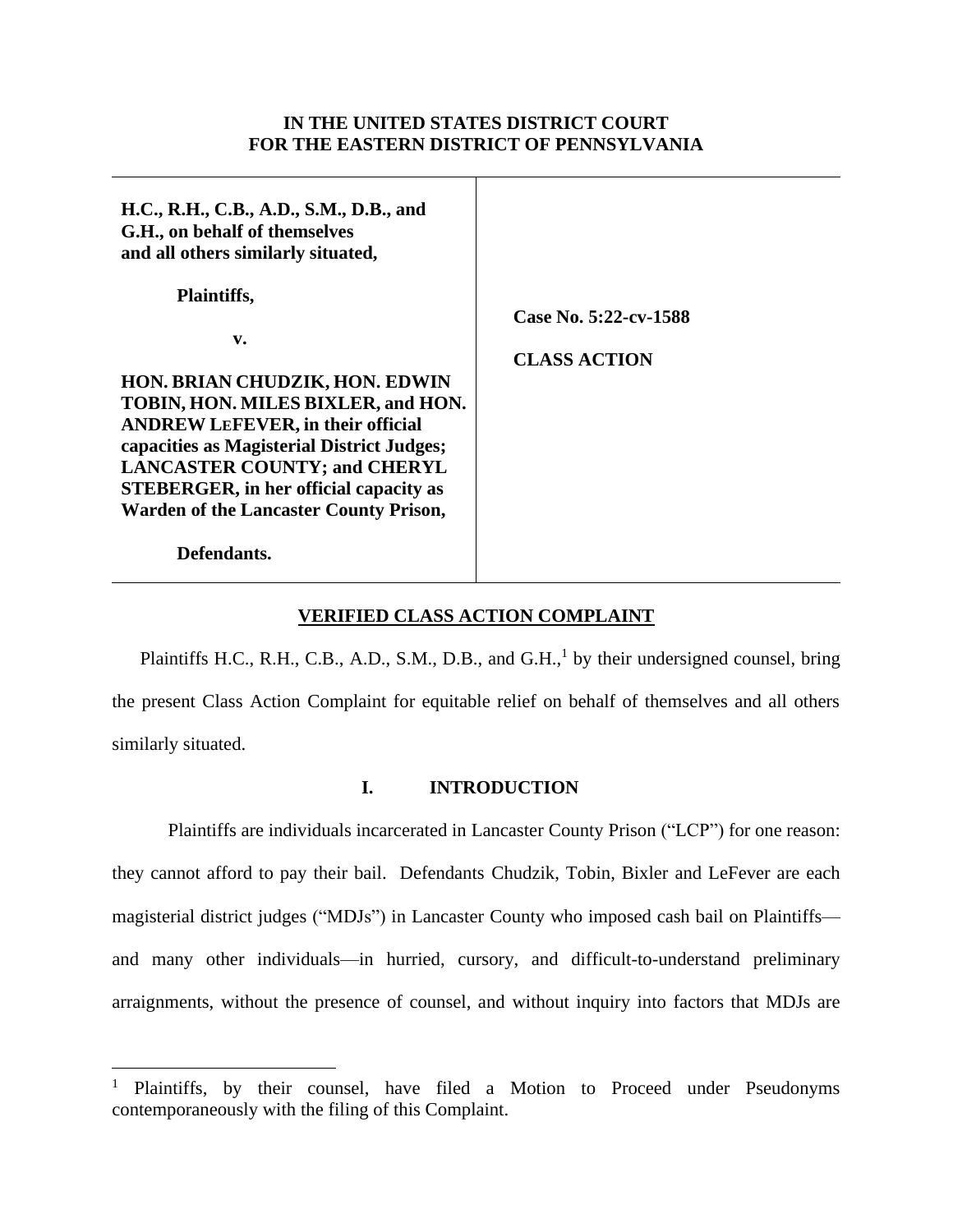required to consider under state and federal law, including Plaintiffs' alleged danger to the community, risk of flight, *and* ability to pay. Defendants' inadequate practices and procedures result in the unnecessary and unconstitutional pretrial incarceration of hundreds of people every year.

Both the United States and Pennsylvania Constitutions recognize a fundamental interest in pretrial liberty. Pennsylvania's Constitution entitles arrested people to pretrial release on "sufficient sureties," except in the limited cases where (1) the crime alleged is punishable by death or life imprisonment, or (2) *no* set of conditions other than imprisonment will reasonably ensure the public's safety. Pa. Const. art. 1, § 14. "To determine . . . what conditions, *if any*, to impose" on defendants who do not fall into those limited exceptions, MDJs must "consider *all available information* . . . relevant to the defendant's appearance or nonappearance at subsequent proceedings" including, among other things, "the defendant's . . . financial condition*,*" "family relationships," "mental condition," community ties, and addiction status. Pa. R. Crim. P. 523(A) (emphasis added). Before detaining anyone on unaffordable cash bail, the Due Process Clause of the Fourteenth Amendment thus requires judges to provide the defendant an opportunity to be heard and to conduct a meaningful, individualized inquiry into whether the person poses an unmanageable flight risk or danger to the community and whether less-restrictive conditions could adequately address any such risks or dangers.

Yet, Defendant MDJs conduct no such inquiry when imposing unaffordable cash bail, including in Plaintiffs' cases. The vast majority of preliminary arraignments last only minutes with many individuals appearing by video from a terminal at LCP accompanied by correctional officers and always without court-appointed counsel. In these very brief proceedings, Defendant MDJs ask arrested people virtually nothing about their financial condition, individual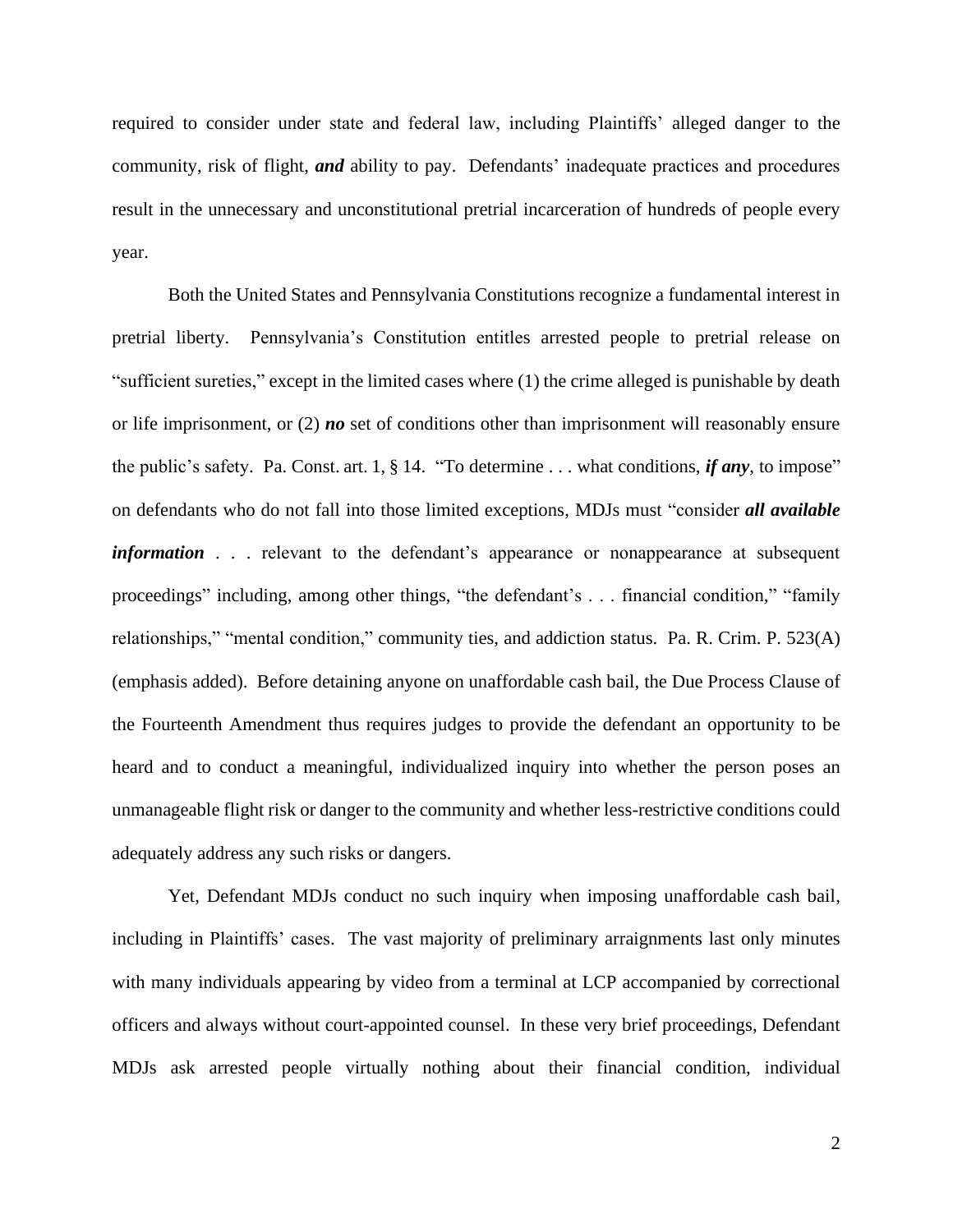circumstances, or anything else. They give arrested people no meaningful opportunity to present information that is critical to the bail decision. Indeed, Defendant MDJs make no findings on the record to justify the imposition of cash bail.

Instead, Defendant MDJs default to ordering cash bail in amounts that people cannot possibly pay, without providing any justification for its imposition. Some arrested people have the means to pay the amount of cash bail chosen by the MDJ at their arraignment, and thus can purchase their release. For many arrested people, however, the routine imposition of cash bail is unaffordable and operates as a *de facto* detention order. Although arrested people have a theoretical opportunity to challenge the initial bail determination at a subsequent preliminary hearing, that hearing is typically not scheduled to occur until *two weeks* after the preliminary arraignment and is often postponed even longer. To complicate matters further, there is no record or transcript of the preliminary arraignment and therefore no meaningful opportunity for subsequent judicial review.

Because of Defendants' unconstitutional practices and procedures, Plaintiffs have been in jail pending trial for weeks and even months. Even though they are eligible for release under Pennsylvania law, they remain incarcerated because they cannot afford to pay the bail—ranging from \$5,000 to \$2,000,000—arbitrarily imposed by Defendant MDJs. Pretrial detention has caused and continues to cause them significant harm. In addition to losing their freedom, people incarcerated pretrial risk losing their jobs, homes, and ability to care for their children and other loved ones each day they remain in jail. Extended pretrial detention at LCP also coerces incarcerated people to accept guilty pleas for "time served" simply to obtain their freedom. Meanwhile, individuals who have the financial means to pay their cash bail avoid these harms by purchasing their release pending trial.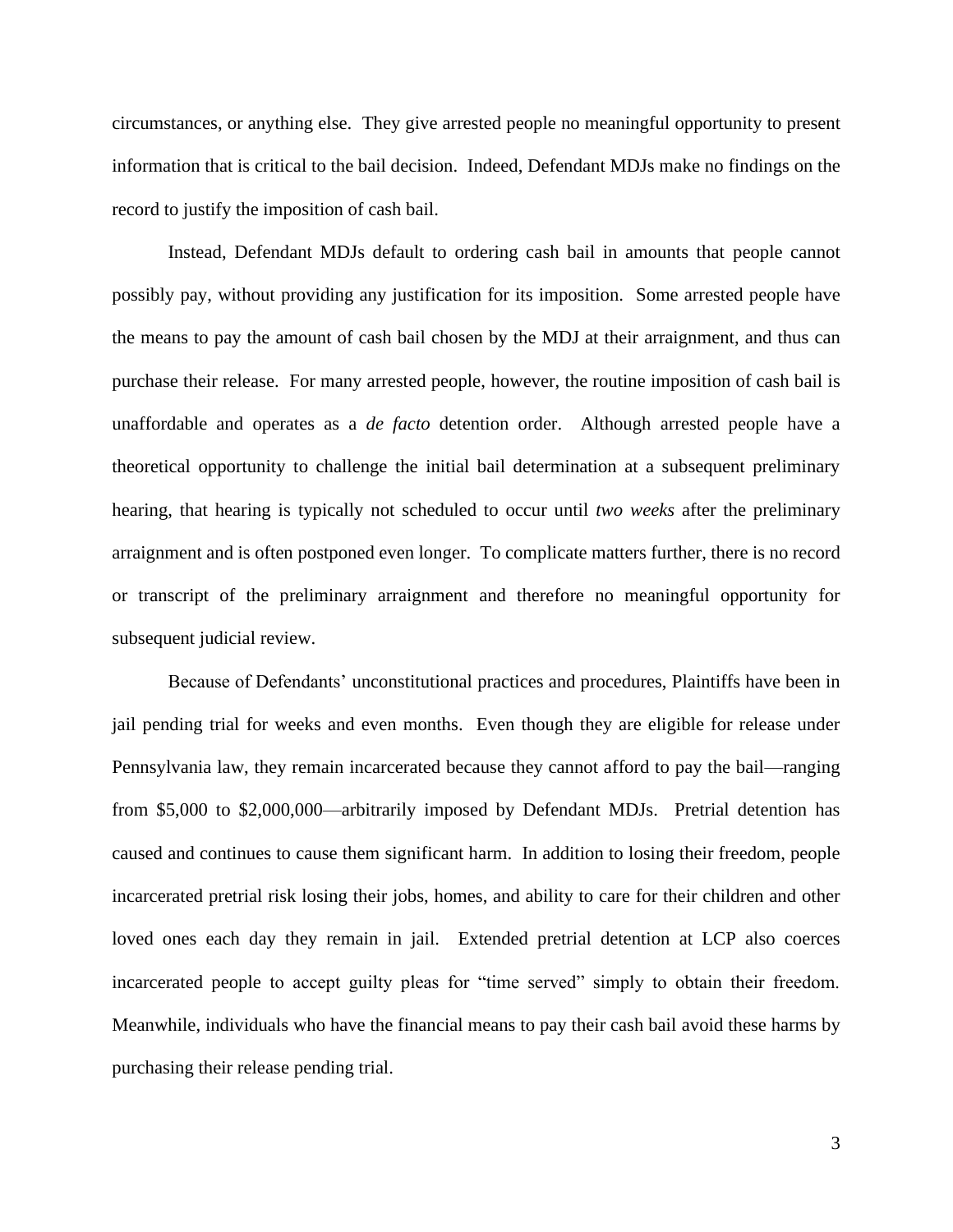Plaintiffs challenge Defendant MDJs' policy and practice of routinely and arbitrarily imposing cash bail on individuals who appear at preliminary arraignments without: (1) giving them notice and a meaningful opportunity to be heard; (2) appointing counsel to those who cannot afford to hire an attorney; and (3) making all required individualized findings regarding danger to the community, risk of flight, ability to pay, and whether less restrictive conditions would reasonably ensure their appearance. Plaintiffs seek to represent a class of individuals who are currently detained pretrial on unaffordable cash bail imposed pursuant to these practices by Defendant MDJs at preliminary arraignments. Plaintiffs seek a declaratory judgment that this practice, and Plaintiffs and class members' continued incarceration, violates the Equal Protection and Due Process Clauses of the Fourteenth Amendment. Plaintiffs also seek a permanent injunction (1) requiring Lancaster County timely to provide counsel to indigent arrested persons for preliminary arraignments, as required by the Sixth Amendment; and (2) prohibiting Defendant Steberger, the warden of the Lancaster County Prison, from executing detention orders by the Defendant MDJs that do not comply with due process, equal protection, and the Sixth Amendment right to counsel.

#### **II. JURISDICTION AND VENUE**

1. This is a civil rights action arising under 42 U.S.C. § 1983, 28 U.S.C. § 2201 *et seq.*, and the Sixth and Fourteenth Amendments to the United States Constitution, seeking declaratory and injunctive relief.

2. This Court has jurisdiction pursuant to 28 U.S.C. §§ 1331 (federal question jurisdiction) and 1343 (civil rights jurisdiction).

3. Venue in this court is proper pursuant to 28 U.S.C. § 1391(b)(2) because a substantial part (if not all) of the events and omissions giving rise to this action occurred in Lancaster County, Pennsylvania, located within the Eastern District of Pennsylvania.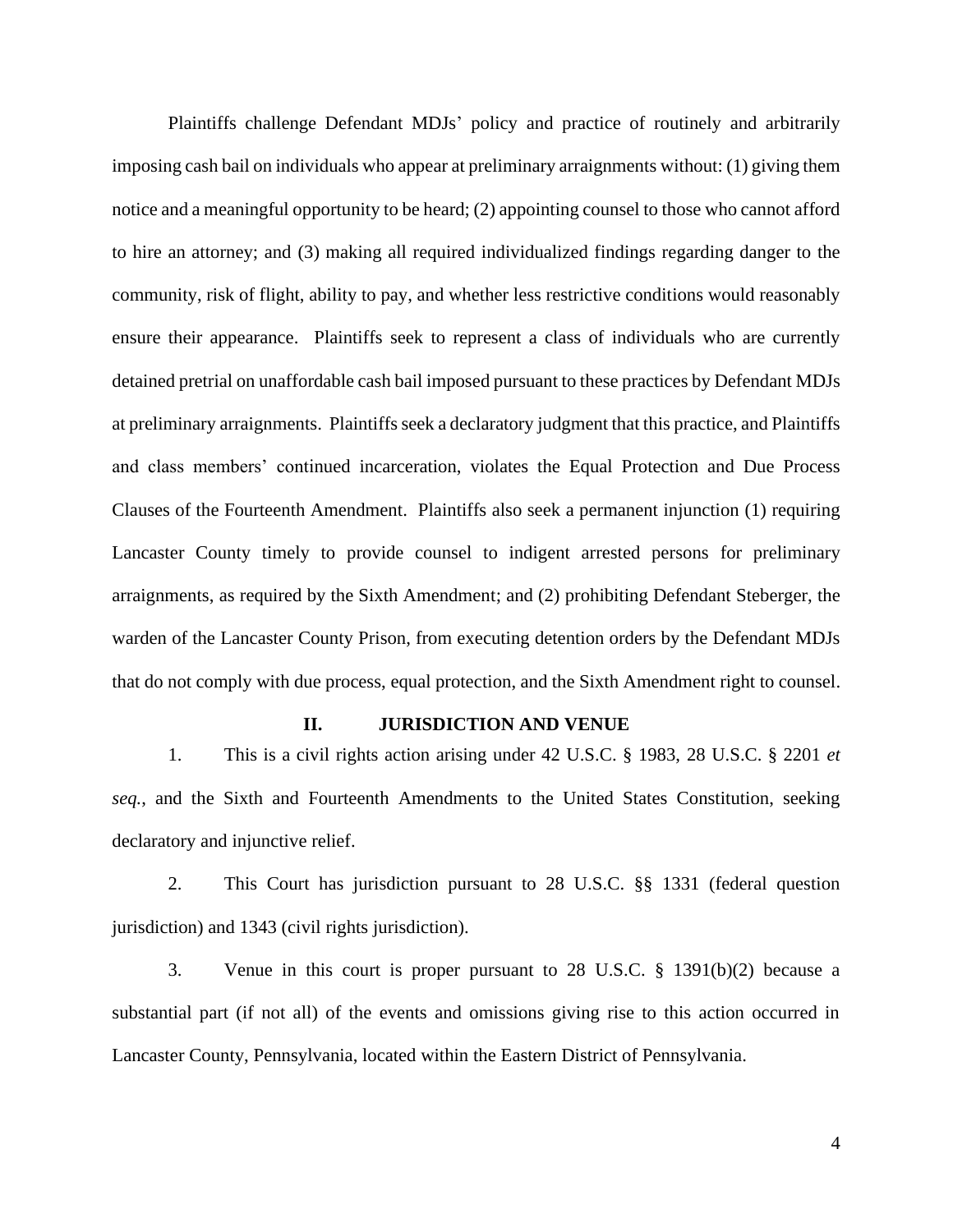#### **III. PARTIES**

4. **H.C.** is a 46-year-old white man who has been incarcerated in the LCP since March 19, 2022, because he cannot afford to pay his bail.

5. H.C. brings this suit on behalf of himself as an individual and on behalf of a class of similarly situated people subjected to Defendants' unlawful pretrial detention scheme.

6. **R.H.** is a 54-year-old Black man who has been incarcerated in the LCP since March 20, 2022, because he cannot afford to pay his bail.

7. R.H. brings this suit on behalf of himself as an individual and on behalf of a class of similarly situated people subjected to Defendants' unlawful pretrial detention scheme.

8. **C.B.** is an 18-year-old Black man who has been incarcerated in the LCP since January 11, 2022, because he cannot afford to pay his bail.

9. C.B. brings this suit on behalf of himself as an individual and on behalf of a class of similarly situated people subjected to Defendants' unlawful pretrial detention scheme.

10. **A.D.** is an 18-year-old Hispanic man who has been incarcerated in the LCP since March 29, 2022, because he cannot afford to pay his bail.

11. A.D. brings this suit on behalf of himself as an individual and on behalf of a class of similarly situated people subjected to Defendants' unlawful pretrial detention scheme.

12. **S.M.** is a 24-year-old Black man who has been incarcerated in the LCP since March 29, 2022, because he cannot afford to pay his bail.

13. S.M. brings this suit on behalf of himself as an individual and on behalf of a class of similarly situated people subjected to Defendants' unlawful pretrial detention scheme.

14. **D.B.** is a 39-year-old Black man who has been incarcerated in the LCP since March 29, 2022, because he cannot afford to pay his bail.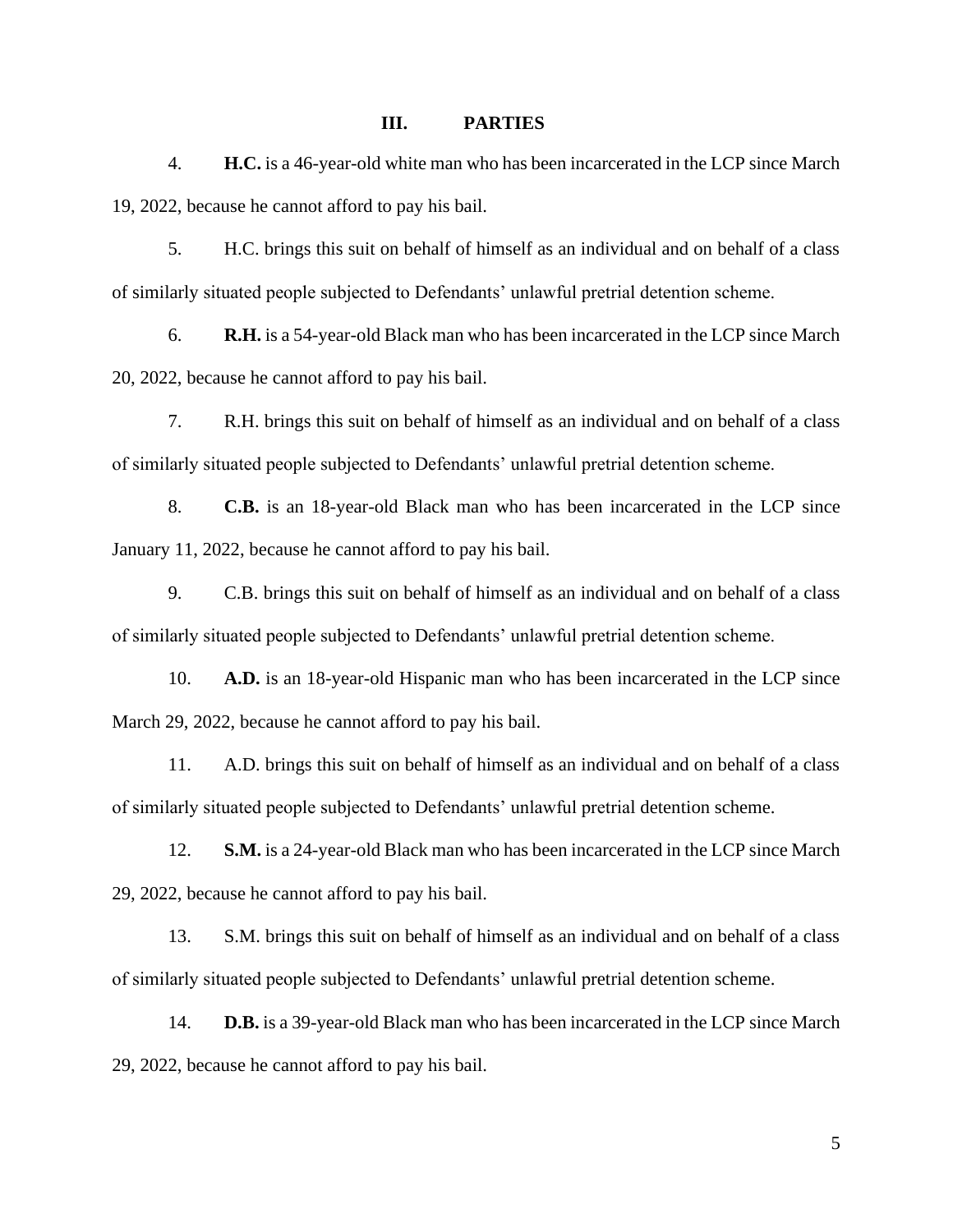15. D.B. brings this suit on behalf of himself as an individual and on behalf of a class of similarly situated people subjected to Defendants' unlawful pretrial detention scheme.

16. **G.H.** is a 34-year-old white man who has been incarcerated in the LCP since April 19, 2022, because he cannot afford to pay his bail.

17. G.H. brings this suit on behalf of himself as an individual and on behalf of a class of similarly situated people subjected to Defendants' unlawful pretrial detention scheme.

18. **Defendant MDJ Brian Chudzik** is a Magisterial District Judge in Lancaster County, overseeing Magisterial District 02-2-05 and hearing cases in Lancaster, PA.

19. In his capacity as a magisterial district judge, MDJ Chudzik is responsible for conducting preliminary arraignments of arrested persons, making initial bail determinations, conducting preliminary hearings, and ensuring the appointment of counsel for indigent defendants.

20. He is sued for declaratory relief in his official capacity.

21. **Defendant MDJ Edwin Tobin** is a Magisterial District Judge in Lancaster County, overseeing Magisterial District 02-2-08 and hearing cases in Lititz, PA.

22. In his capacity as a magisterial district judge, MDJ Tobin is responsible for conducting preliminary arraignments of arrested persons, making initial bail determinations, conducting preliminary hearings, and ensuring the appointment of counsel for indigent defendants.

23. He is sued for declaratory relief in his official capacity.

24. **Defendant MDJ Miles Bixler** is a Magisterial District Judge in Lancaster County, overseeing Magisterial District 02-1-03 and hearing cases in Columbia, PA.

25. In his capacity as a magisterial district judge, MDJ Bixler is responsible for conducting preliminary arraignments of arrested persons, making initial bail determinations, conducting preliminary hearings, and ensuring the appointment of counsel for indigent defendants.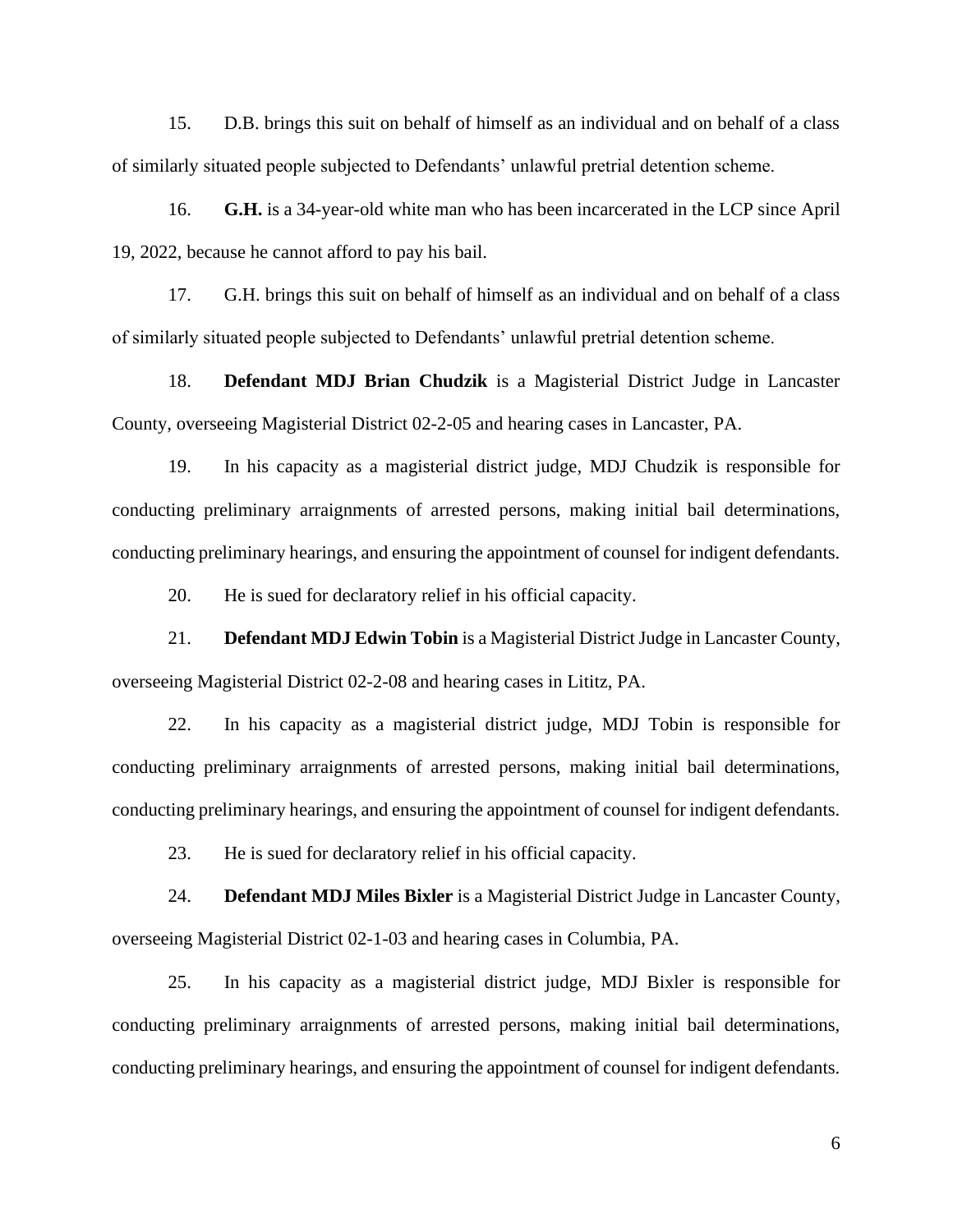26. He is sued for declaratory relief in his official capacity.

27. **Defendant MDJ Andrew LeFever** is a Magisterial District Judge in Lancaster County, overseeing Magisterial District 02-2-04 and hearing cases in Lancaster, PA.

28. In his capacity as a magisterial district judge, MDJ LeFever is responsible for conducting preliminary arraignments of arrested persons, making initial bail determinations, conducting preliminary hearings, and ensuring the appointment of counsel for indigent defendants.

29. He is sued for declaratory relief in his official capacity.

30. All references to "Defendant MDJs" in the Complaint refer to Defendants Chudzik, Tobin, Bixler, and LeFever individually and together.

31. **Defendant Lancaster County** operates the Lancaster County Public Defender's Office.

32. Pennsylvania law requires Lancaster County to furnish legal counsel to any person who, for lack of sufficient funds, is unable to obtain legal counsel whenever such representation is constitutionally required. *See* Public Defender Act, 16 P.S. §§ 9960.3, 9960.6.

33. Lancaster County is sued for injunctive and declaratory relief.

34. **Defendant Cheryl Steberger** is the warden of the LCP.

35. Warden Steberger has custody of individuals in Lancaster County during their booking into the LCP and for the duration of their pretrial detention.

36. She executes Defendant MDJs' orders by detaining Plaintiffs and other individuals who have been arrested and cannot pay the money bail required by Defendant MDJs.

37. Warden Steberger is sued in her official capacity for injunctive and declaratory relief.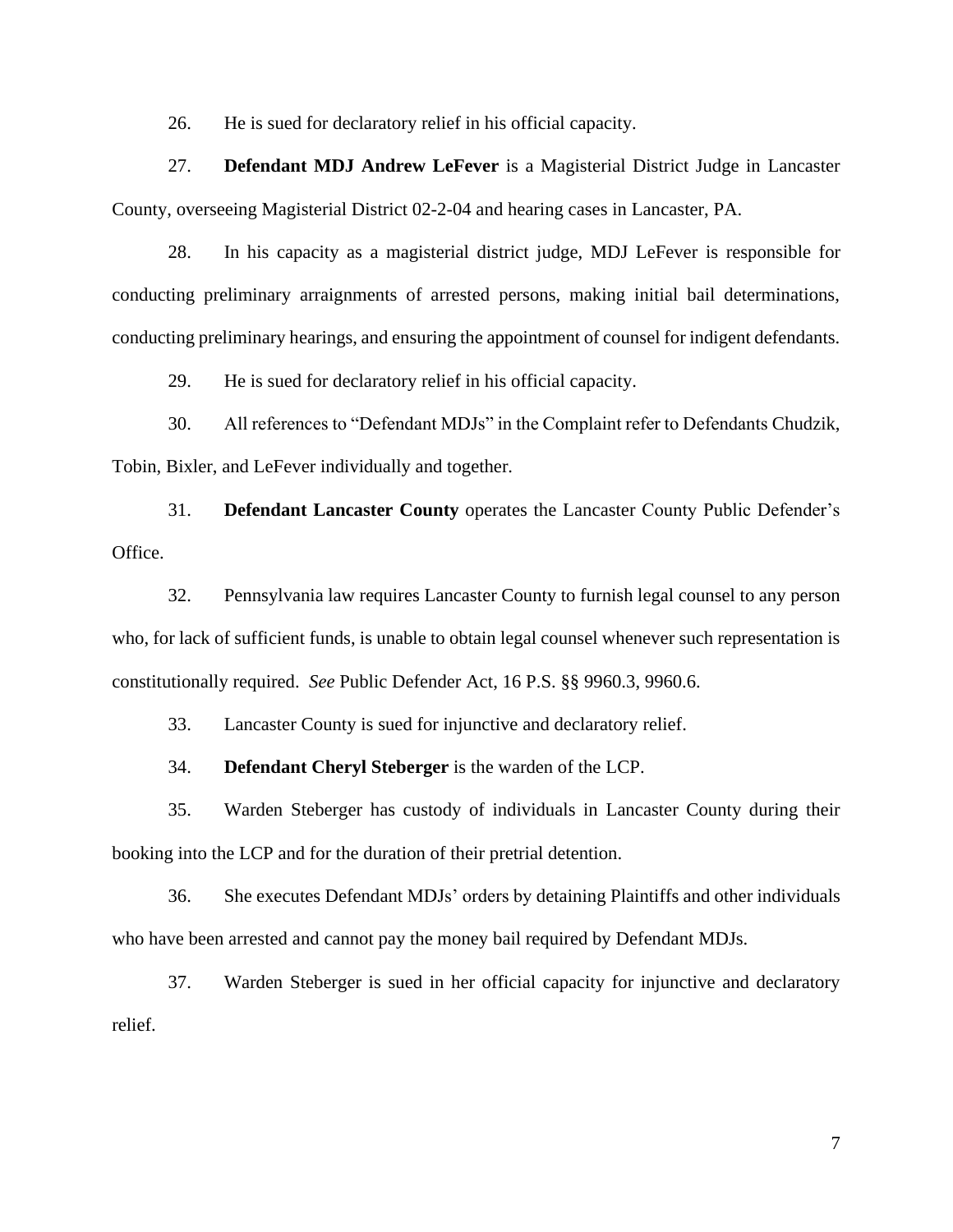### **IV. FACTUAL BACKGROUND**

#### **A. The Bail Process in Lancaster County**

22. The Defendant MDJs regularly assign cash bail in amounts that indigent arrested people cannot afford—without ensuring presence of counsel, without considering required factors and alternatives, and without satisfying other crucial procedural safeguards.

23. In Lancaster County, MDJs preside over preliminary arraignments.

24. Preliminary arraignments generally occur within forty-eight hours of an arrest.

25. At the preliminarily arraignment, the MDJ reads the charges and the affidavit of probable cause.

26. The MDJ then determines whether the defendant is entitled to pretrial release and what conditions, if any, to impose.

27. Article 1, Section 14 of the Pennsylvania Constitution provides that "[a]ll prisoners shall be bailable by sufficient sureties, unless for capital offenses or for offenses for which the maximum sentence is life imprisonment or unless no condition or combination of conditions other than imprisonment will reasonably assure the safety of any person and the community . . ."

28. To determine what release conditions will be "sufficient sureties," Pennsylvania Rule of Criminal Procedure 523(A) requires that the MDJ:

consider all available information as that information is relevant to the defendant's appearance or nonappearance at subsequent proceedings, or compliance or noncompliance with the conditions of the bail bond, including information about:

(1) the nature of the offense charged and any mitigating or aggravating factors that may bear upon the likelihood of conviction and possible penalty;

(2) the defendant's employment status and history, and financial condition;

(3) the nature of the defendant's family relationships;

(4) the length and nature of the defendant's residence in the community, and any past residences;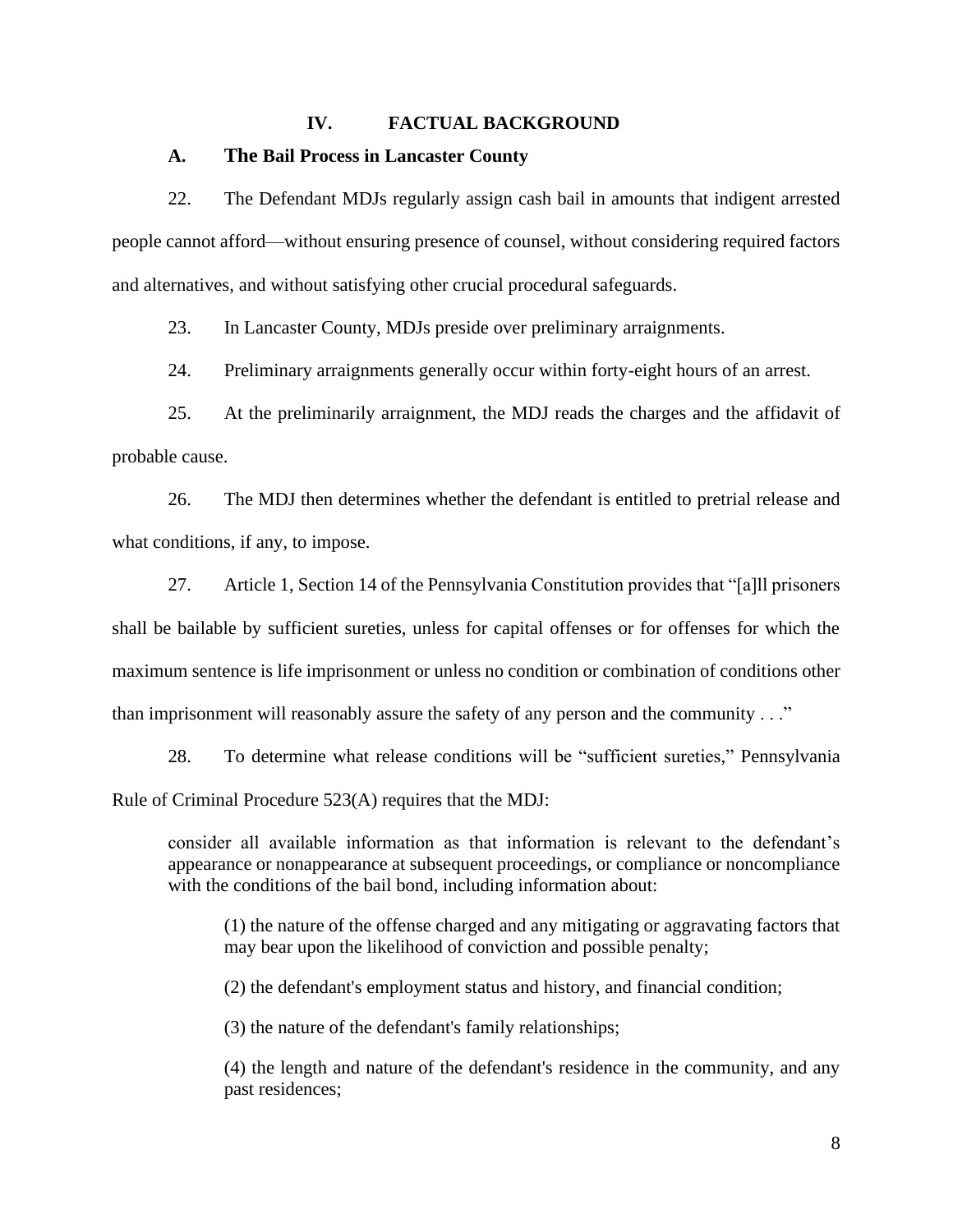(5) the defendant's age, character, reputation, mental condition, and whether addicted to alcohol or drugs;

(6) if the defendant has previously been released on bail, whether he or she appeared as required and complied with the conditions of the bail bond;

(7) whether the defendant has any record of flight to avoid arrest or prosecution, or of escape or attempted escape;

(8) the defendant's prior criminal record;

(9) any use of false identification; and

(10) any other factors relevant to whether the defendant will appear as required and comply with the conditions of the bail bond.

29. Additionally, before an MDJ can impose a monetary condition of bail, Pennsylvania Rule of Criminal Procedure 528(A)(2) requires the MDJ to consider "the financial ability of the defendant."

30. Only then can the MDJ set a monetary condition in an amount that is "reasonable" in light of the accused person's financial circumstances. *Id.* at 528(B).

31. Due process requires that before depriving presumptively innocent people of their rights to liberty and reasonable bail, courts must give the arrested person a meaningful opportunity to be heard and then make an individualized bail decision.

32. Yet, as alleged in detail below, Defendant MDJs frequently ignore entire categories of information needed to make these determinations and fail to give arrested people adequate opportunities to bring crucial facts to their attention.

33. Instead, Defendant MDJs regularly impose cash bail via a summary procedure that lacks any of the hallmark protections that are required before the government can constitutionally deprive a person of their liberty.

34. Preliminary arraignments are typically conducted outside the view of the public.

35. Preliminary arraignments are not officially recorded or transcribed.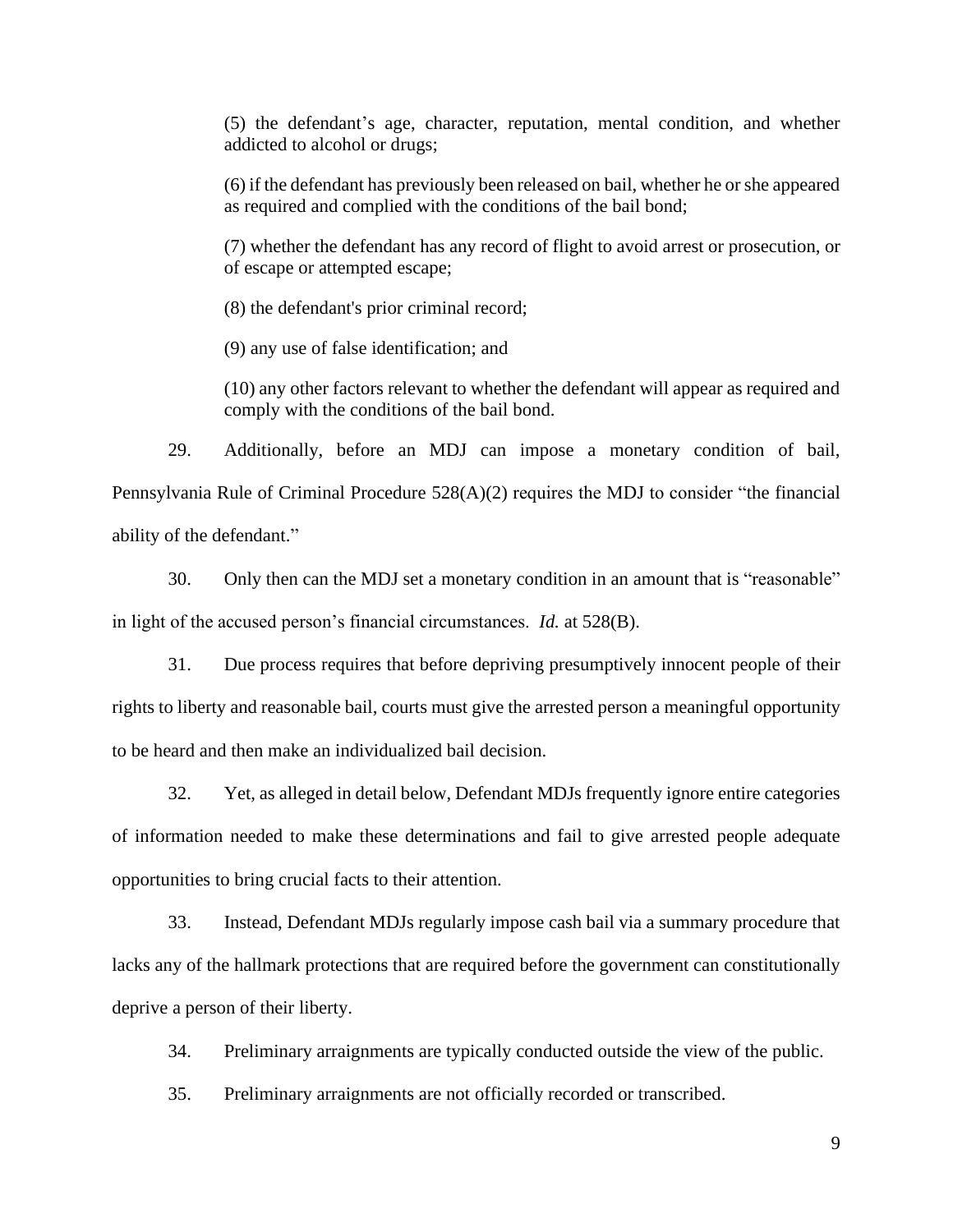36. Arrestees usually appear remotely by video, often from an open cubicle located within LCP.

37. Lancaster County does not appoint counsel to represent indigent people at preliminary arraignments.

38. The entire proceeding generally lasts only a few minutes (at most), regardless of the charges, the individual's financial circumstances, or other personal history relevant to a bail determination.

39. As a matter of course, Defendant MDJs typically impose one of two forms of cash bail: (1) a "10%" bail condition, which requires the arrested person to post at least 10% of the total bail amount; or (2) a "straight" cash bail condition, which requires payment of the entire bail amount.

40. Although each option can be paid with either cash or a bond, both require an immediate out-of-pocket financial expenditure by the arrested person or by their family, either in the form of money paid directly to the government or money paid to a bondsman as a nonrefundable fee.

41. Individuals who can afford to pay the cash bail or hire a bail bond company are released once cash bail is paid.

42. People who cannot afford to pay the cash bail, however, remain incarcerated until the resolution of their case, unless a judge later reduces their bail amount.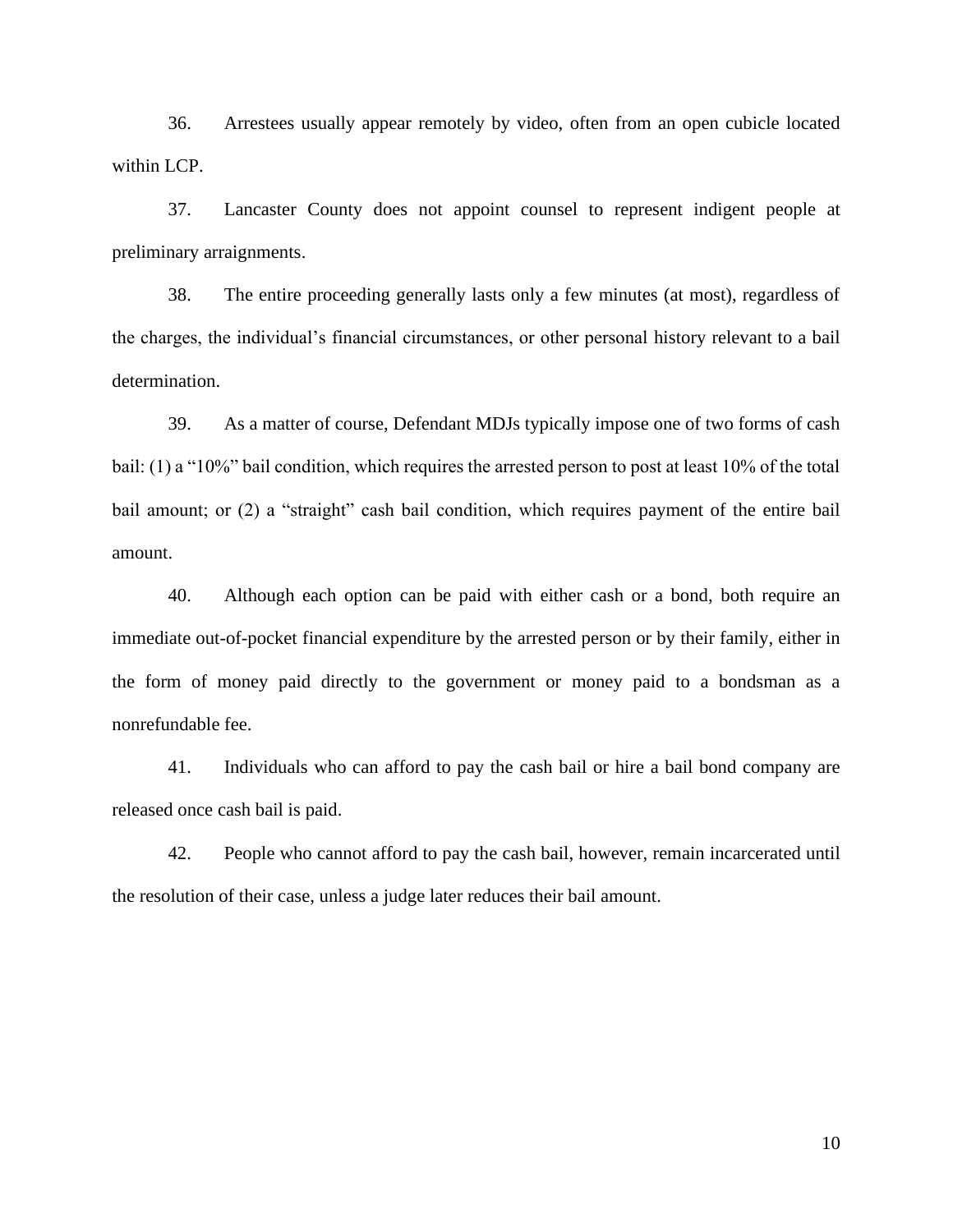43. A detained person's next opportunity to appear in court and challenge the initial bail determination is the preliminary hearing, nominally scheduled *two weeks* after the preliminary arraignment. 2

44. In reality, preliminary hearings in Lancaster County are often continued, further prolonging a defendant's wait for a next court appearance.

45. During that time, people languish in jail under the arbitrary and inadequate de facto detention orders imposed by Defendant MDJs at constitutionally deficient preliminary arraignments—solely because they cannot afford to pay cash bail.

# **B. Defendant MDJs Routinely Impose Cash Bail Without Adequate Procedural Safeguards.**

# **i. MDJs Deny Arrested People Procedural Due Process and Fail to Consider Mandatory Bail Factors, Including Risk of Flight, Danger to the Community, and Ability to Pay.**

## *Denial of Meaningful Opportunity to Be Heard*

46. Defendant MDJs regularly conduct preliminary arraignments in a manner that does not provide arrested people with meaningful notice or an opportunity to be heard.

47. Most arrested people appear at preliminary arraignments by video, alone, uncounseled, and surrounded by correctional officers at LCP.

48. Preliminary arraignments conducted by Defendant MDJs normally last just a few minutes—sometimes even less.

49. For example, C.B.'s preliminary arraignment before MDJ Tobin lasted less than a minute.

 $2$  If an individual is represented by counsel, their lawyer can file a motion for bail modification at any time. As explained above, however, Lancaster County does not appoint counsel to indigent defendants until the preliminary hearing.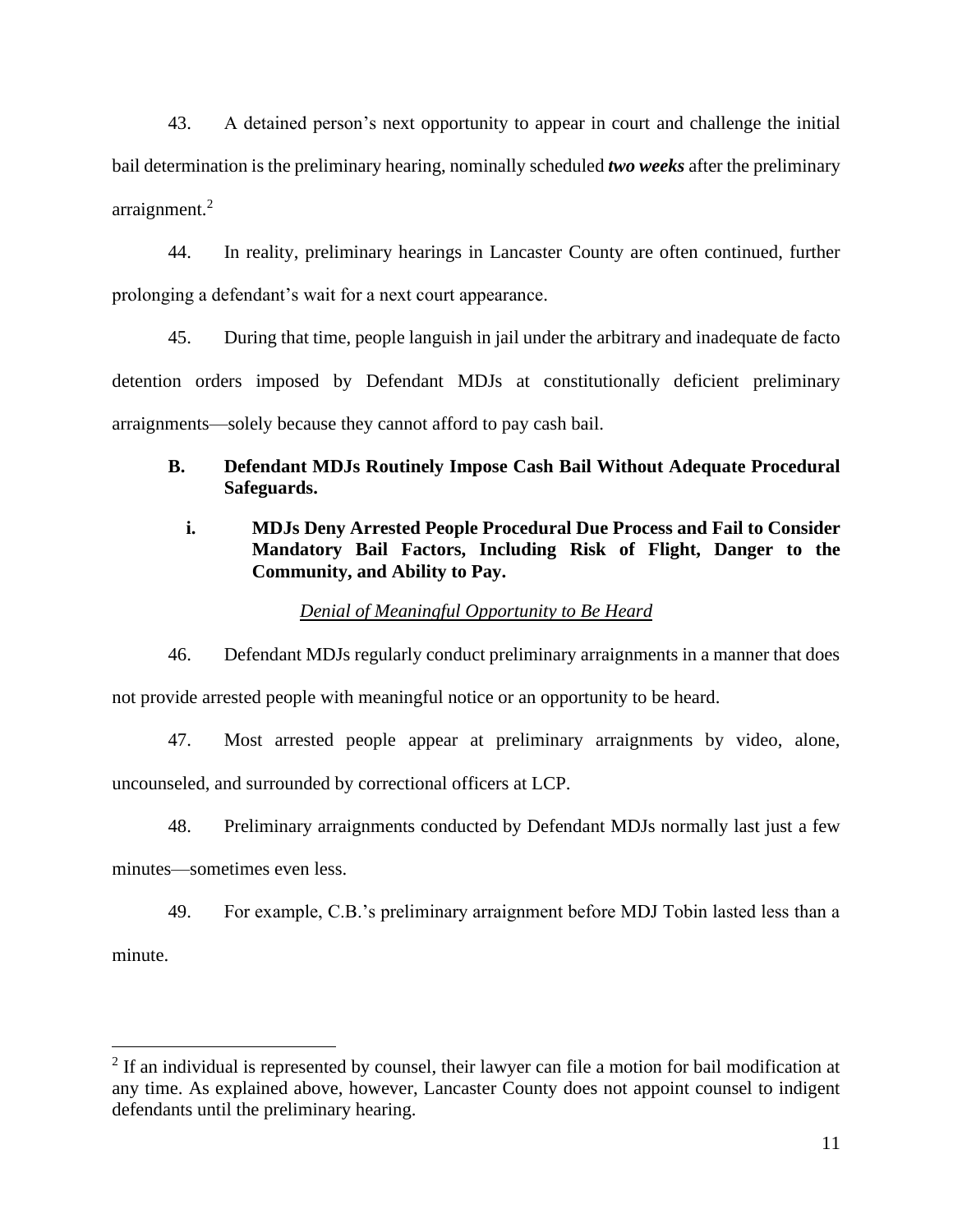50. Defendant MDJs routinely fail to provide arrested people with an adequate explanation of the preliminary arraignment process, including failing to inform arrested persons of what information they could provide that would be relevant to their bail determinations.

51. Upon information and belief, Defendant MDJs frequently impose monetary bail with no information about the arrested person appearing before them except the arrested person's name, the offense for which they are charged, and the person's publicly available criminal history.

52. Defendant MDJs regularly lack or fail to give meaningful consideration to other information about the arrested person—including, among other things, the arrested person's financial circumstances, family relationships, connection to the neighborhood, health conditions, and addiction history—even though this information is essential to assessing their risk of flight, danger to the community, and ability to pay cash bail, as well as the feasibility of less-restrictive alternatives.

53. For example, MDJ Chudzik assigned \$100,000 in straight cash bail at H.C.'s preliminary arraignment, without asking H.C. any questions, "due to the severity of the crime."

54. Similarly, MDJ Chudzik assigned \$100,000 in straight cash bail for an unemployed man on food stamps without any inquiry into the man's circumstances because he "didn't like" the nature of the man's charges.

55. The speed at which Defendant MDJs conduct each preliminary arraignment effectively precludes the arrested person from assessing what essential bail information the MDJ lacks and presenting that information—let alone deciding whether and how they should present that information rather than remain silent.

56. For example, one individual stated that her preliminary arraignment in front of MDJ Tobin "was so quick, [she] didn't even know what happened."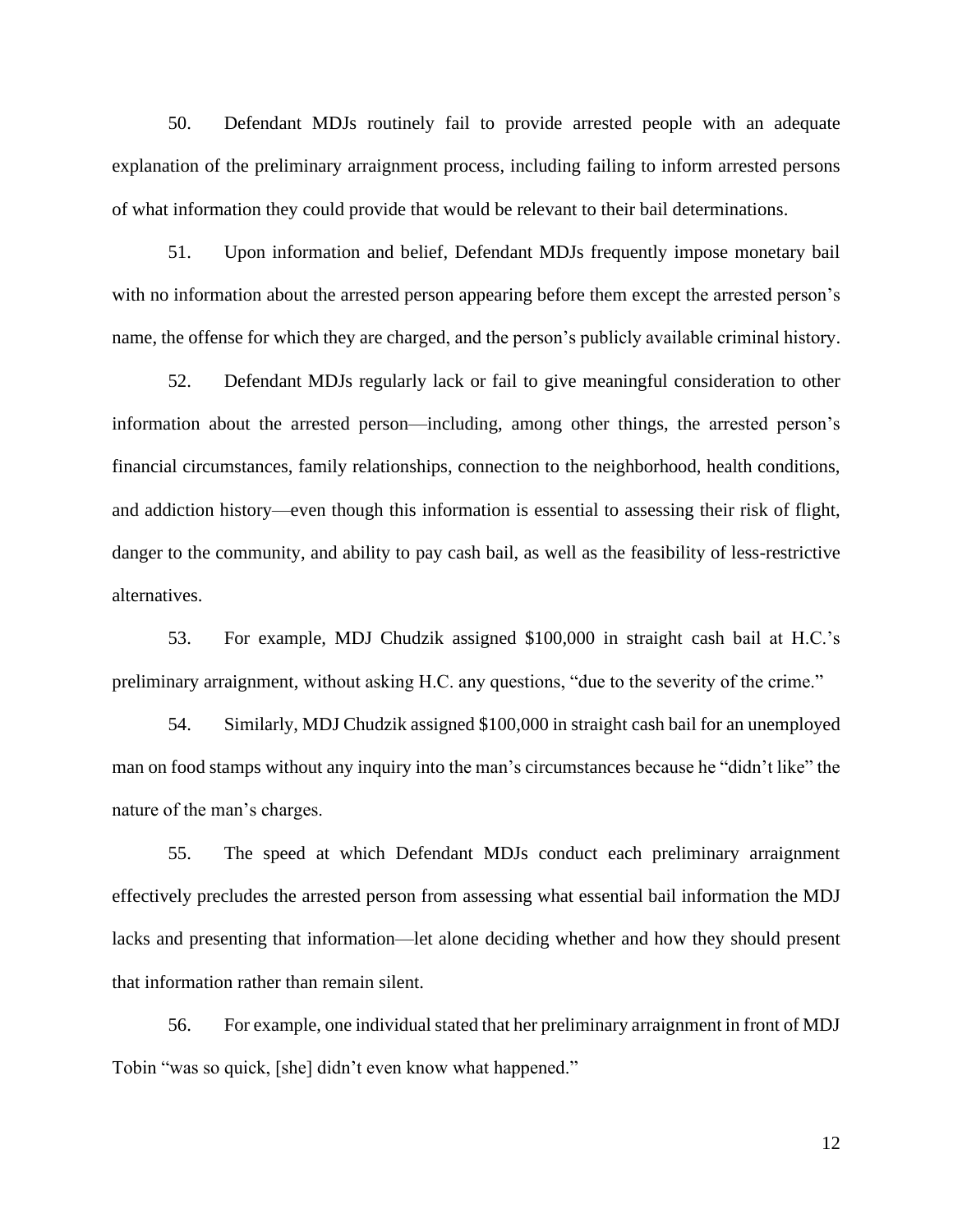57. Additionally, the coercive impact of the correctional setting coupled with a lack of understanding of the proceedings prompts many arrested persons to respond only to the limited specific questions posed by Defendant MDJs and not offer unsolicited information.

58. Indeed, S.M. took the cursory nature of his preliminary arraignment—which lasted approximately one minute—to mean that he was not supposed to say anything to the MDJ.

59. Many arrested people also fear upsetting the MDJ and thus risking the imposition of even more draconian release conditions.

60. For example, C.B. worried that he would get in trouble if he spoke at his preliminary arraignment after MDJ Tobin ignored C.B.'s statement that he could not afford a \$300,000 monetary bail.

61. Accordingly, the only way for Defendant MDJs to learn the required information about the arrested person is by asking them.

62. Yet, during the narrow window in which arrested people appear before the MDJ at preliminary arraignments, Defendant MDJs ask them few to no questions.

63. For example, MDJ Tobin simply read C.B.'s name, listed his charges, and then set bail, without asking C.B. any questions and imposed \$ 300,000 monetary bail that C.B. cannot afford.

64. Upon information and belief, information about individuals' financial circumstances, family relationships, community ties, health conditions, and addiction history is not otherwise collected from arrested people or made available to Defendant MDJs through other means before they decide to impose cash bail.

65. And Defendant MDJs sometimes even instruct individuals appearing before them who attempt to speak not to say anything during the preliminary arraignment.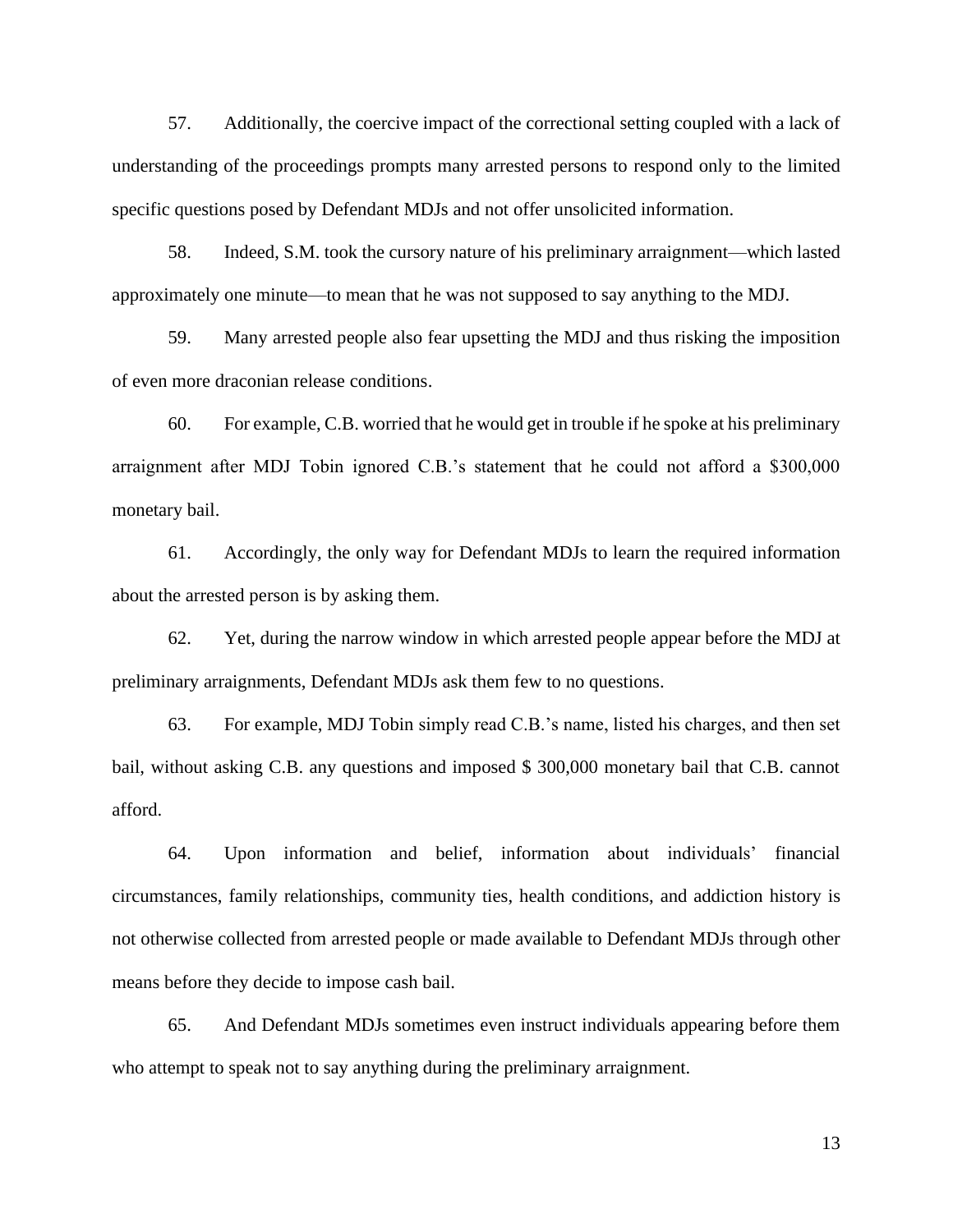66. For example, MDJ LeFever silenced G.H. when G.H. attempted to explain why he had a Virginia driver's license, a fact that LeFever stated was the basis for his decision to set monetary bail.

67. Defendant MDJs' failure to ask arrested people for necessary information or to inform them of what information is relevant to bail determinations is a denial of procedural due process.

#### *Failure to Give Notice of Adverse Facts*

68. When ordering cash bail, Defendant MDJs consistently fail to explain why imposing a monetary condition or the amount was necessary.

69. Defendant MDJs thus fail to give arrested people notice of what information the MDJ actually considered in setting cash bail.

70. Without this notice, arrested people cannot respond to the information that is being used against them, also in violation of procedural due process.

#### *Failure to Consider Essential Information*

71. Finally, because MDJs fail to ask arrested people for the necessary information or give arrested people the ability to present that information themselves, Defendant MDJs in fact do not consider the information or make the individualized findings as to a defendant's danger to the community, flight risk, and ability to pay required by state and federal law before imposing cash bail.

72. For example, MDJ Chudzik set \$150,000 in straight monetary bail for one currently incarcerated individual who is unemployed and has no savings, without asking him any questions about his financial circumstances or his ties to the community.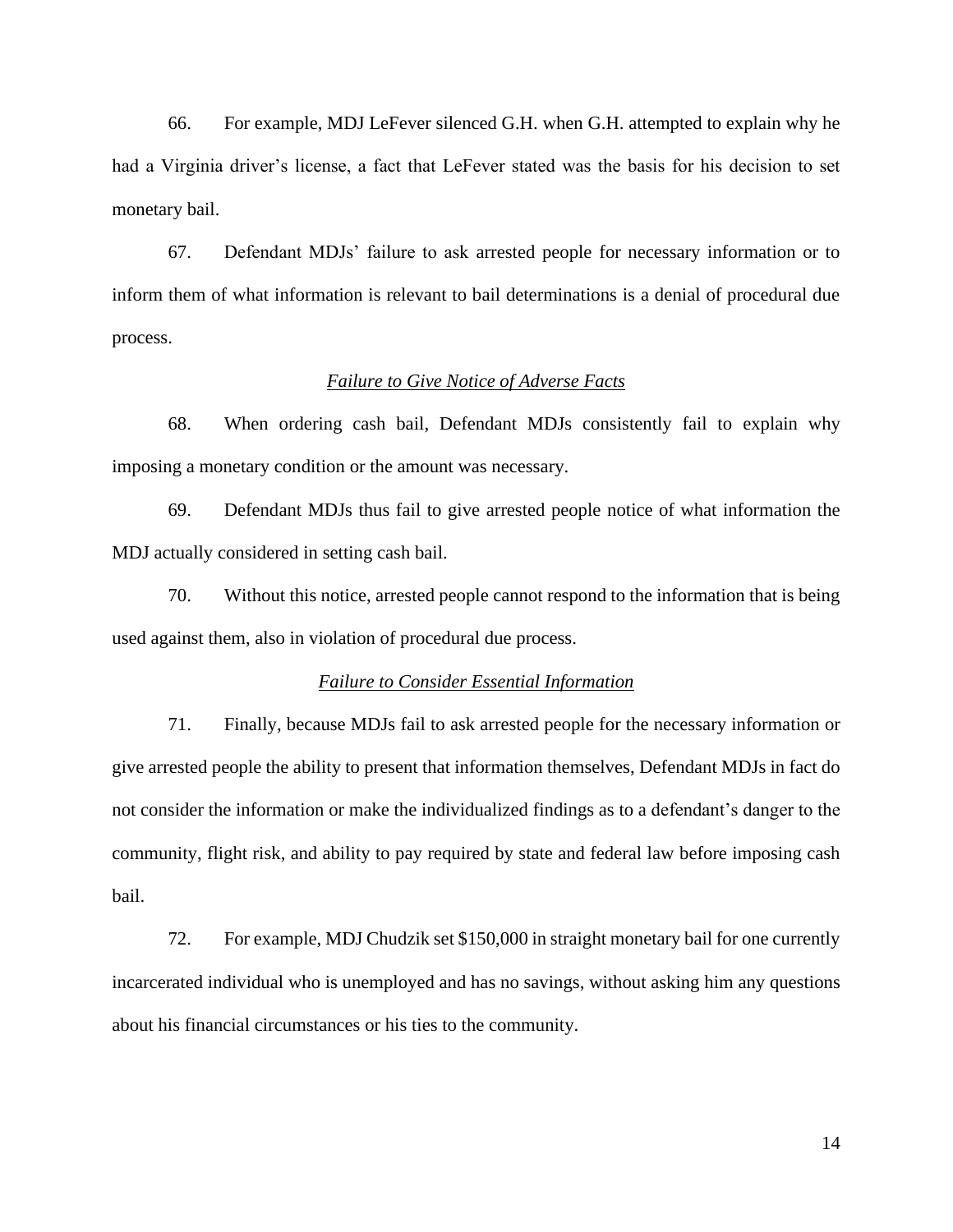73. When the individual asked why the bail had been set so high, MDJ Chudzik replied "I'm done with him" and ended the preliminary arraignment.

74. Defendant MDJs' failure to conduct these inquiries prevents them from properly conducting the required individualized assessment of a person's overall risk to the community and of failing to appear or the necessity of a particular bail amount.

75. Upon information and belief, Defendant MDJs also do not consider, let alone make findings about, whether alternative conditions could meet their concerns about a failure to appear or a risk to the safety of the community.

76. For individuals entitled to release on bail, Defendant MDJs have other, less restrictive options for ensuring that these people appear for subsequent court proceedings, including Release on Recognizance, Release on Nonmonetary Conditions, or Release on Unsecured Bail Bond. *See* Pa. R. Crim. P. 524(C).

77. The failure to consider necessary information, including, among other things, alleged danger to the community, the risk of flight, ability to pay, and whether lesser restrictive alternatives than the deprivation of pretrial liberty will satisfy the state's interests, denies arrested people procedural due process and often results in the imposition of de facto detention orders via cash bail that indigent arrested people cannot pay.

### **ii. Defendants Do Not Provide Counsel to Indigent Defendants at Preliminary Arraignments.**

78. Defendant MDJs' failure to elicit information that they are required to consider before setting bail is also exacerbated by the lack of counsel.

79. Lancaster County does not provide counsel for arrested people at preliminary arraignments.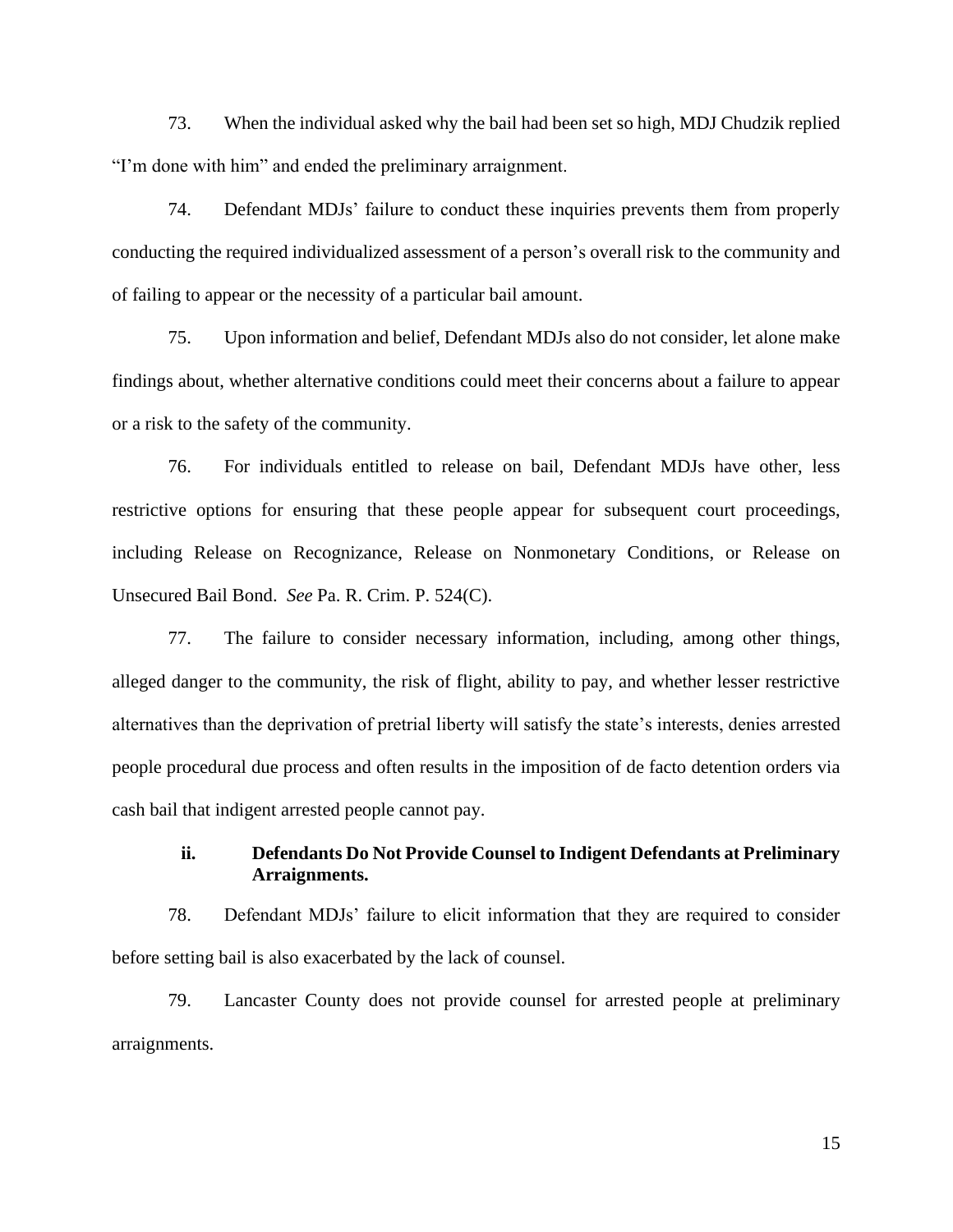80. Instead, Lancaster County's practice is to appoint counsel for indigent arrested people sometime after the preliminary arraignment but before the preliminary hearing.

81. Because Lancaster County does not appoint counsel for preliminary arraignments, arrested people who are indigent and would rely on appointed counsel for representation at later stages in the case have no access to counsel when bail is determined, further diminishing their ability to advocate for themselves or challenge cash bail determinations once they are set.

82. As explained above, arrested people do not receive any explanation of what evidence could be legally relevant to the bail determination, often do not know whether or when they should speak, and may fear that self-advocacy could damage their chances of being released with bail, increase the amount of bail imposed, or cause them to inculpate themselves.

83. Indeed, the coercive nature of the setting, the lack of counsel, and the fact that people do not understand what information an MDJ relies on to make a bail determination, often cause people to make self-incriminating statements.

84. Legal counsel would help to ensure that necessary information is presented to an MDJ during the preliminary arraignment without the risk that individuals will make inculpatory statements.

85. Counsel could also help ensure the accuracy of the little information that the MDJ already possesses at the preliminary arraignment.

86. Even if arrested people knew the factors relevant to bail determinations, they cannot be expected—consistent with Due Process or the Sixth Amendment—to answer questions or offer information regarding "mitigating or aggravating factors that may bear upon the likelihood of conviction and possible penalty," Pa. R. Crim. P. 523(A)(1), while sitting in state custody, without counsel.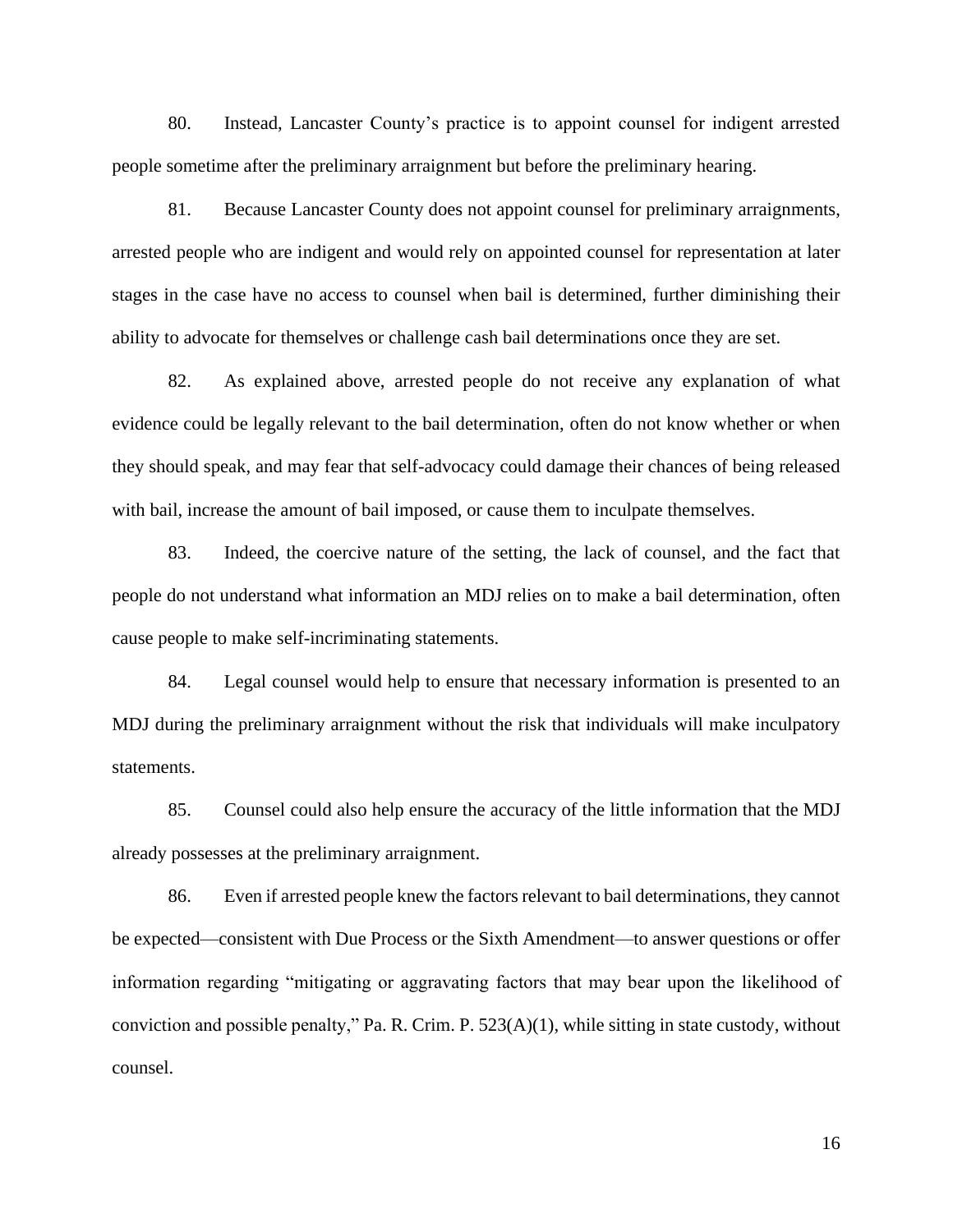87. Counsel's knowledge of constitutional law and Pennsylvania criminal law and procedure is necessary to present evidence and make competent arguments in favor of release.

88. Counsel's knowledge of local criminal-court procedures is necessary to make competent arguments about alternative conditions of release that could meet the states' interest in mitigating flight risk or danger.

89. Counsel is necessary to observe the proceedings at the preliminary arraignment and reconstruct them later, if necessary to challenge the bail determination.

90. Preliminary arraignments are not transcribed or recorded, and MDJs do not make any findings on the record supporting their bail determinations.

91. Counsel is necessary to serve as a capable representative in a confusing and highstakes proceeding.

92. Arrestees are understandably worried that there is too much at stake to speak up and potentially harm their chances of release.

93. The lack of legal counsel at this critical stage of the proceedings thus seriously harms arrested people.

### **C. Defendant MDJs Regularly Impose Cash Bail that Functions as De Facto Detention Orders.**

94. The result of these inadequate procedures is the arbitrary imposition of cash bail by Defendant MDJs at monetary amounts that bear no relationship to the law, the individual arrestee, or any of the permissible bases for depriving a person of their fundamental right to pretrial liberty.

95. Defendant MDJs regularly set monetary bail for indigent criminal defendants at preliminary arraignments at amounts that they cannot afford to pay.

96. For example, MDJ Bixler imposed a \$2,000,000 monetary bail on D.B., without asking D.B. any questions about his financial circumstances.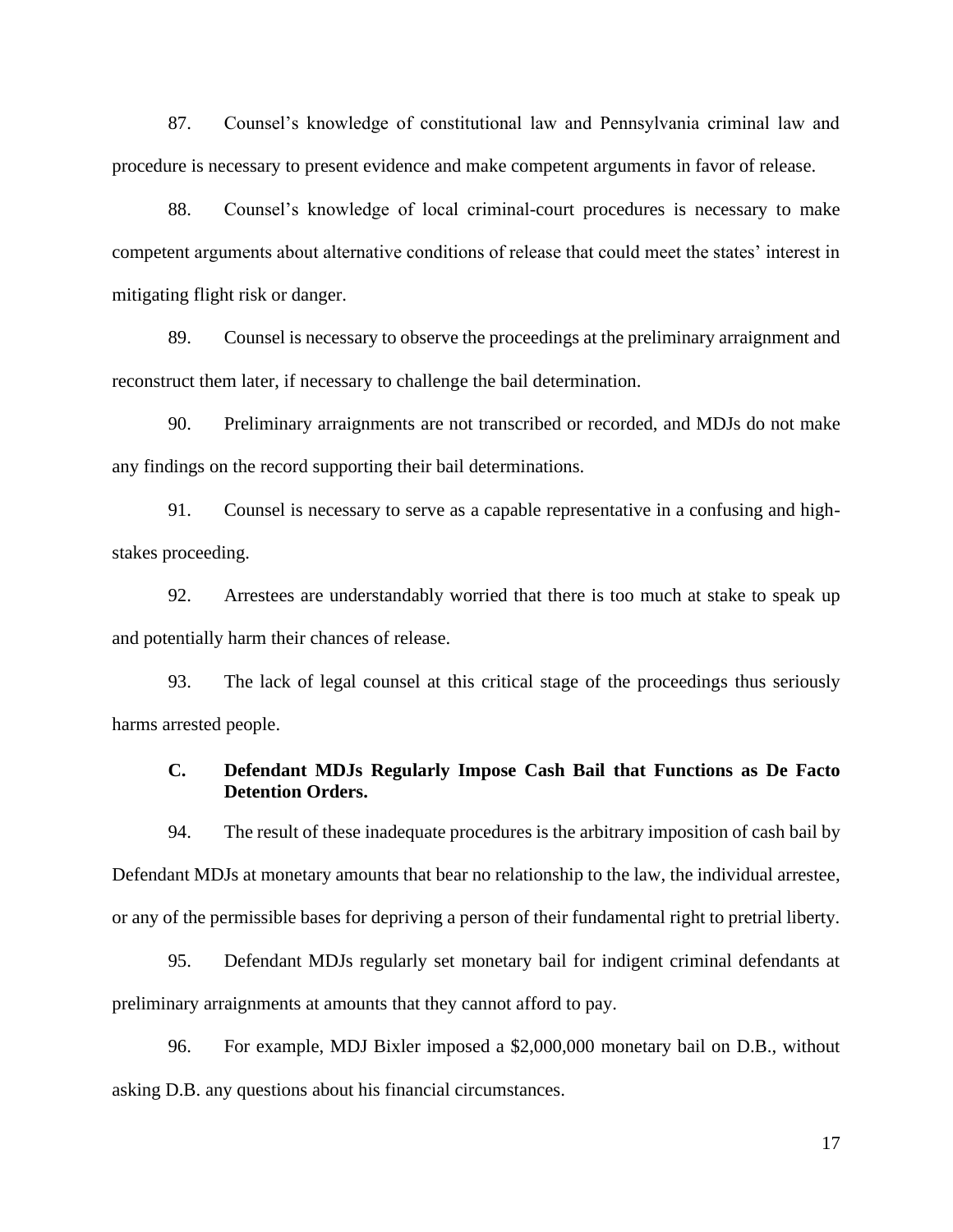97. Similarly, MDJ LeFever imposed a \$500,000 monetary bail on a man who was on food stamps and medical assistance, forcing the man to remain confined in LCP for a month until another MDJ lowered his bail to \$40,000, which the man could only post using the services of a bail bondsman.

98. Imposing unaffordable cash bail inevitably causes people who cannot pay, including Plaintiffs, to be held in prison pending trial, while wealthier defendants can buy their release.

99. Upon information and belief, Defendant MDJs have, at most, information about only the arrested person's criminal charges in almost all cases.

100. Upon information and belief, a large portion of those arrested people against whom Defendant MDJs impose cash bail cannot afford the amount set.

## **D. Defendants Frequently Limit and Delay Arrested People's Abilities to Challenge Their Unaffordable Cash Bail Decisions.**

101. Defendants' deficient preliminary-arraignment procedures are not cured by the availability of theoretically *de novo* review at a preliminary hearing.

102. Pennsylvania law does not require that the preliminary hearing be scheduled until "14 days after the preliminary arraignment if the defendant is in custody." Pa. R. Crim. P.  $540(G)(1)$ .

103. The preliminary hearing cannot erase the days, weeks, or months that the arrested person was imprisoned—without anything resembling an adequate pre-or-post-deprivation hearing, let alone being convicted of a crime—on an unaffordable cash bail amount that was tantamount to a de facto detainer order.

104. During this time, detained persons are deprived of their constitutionally protected right to liberty.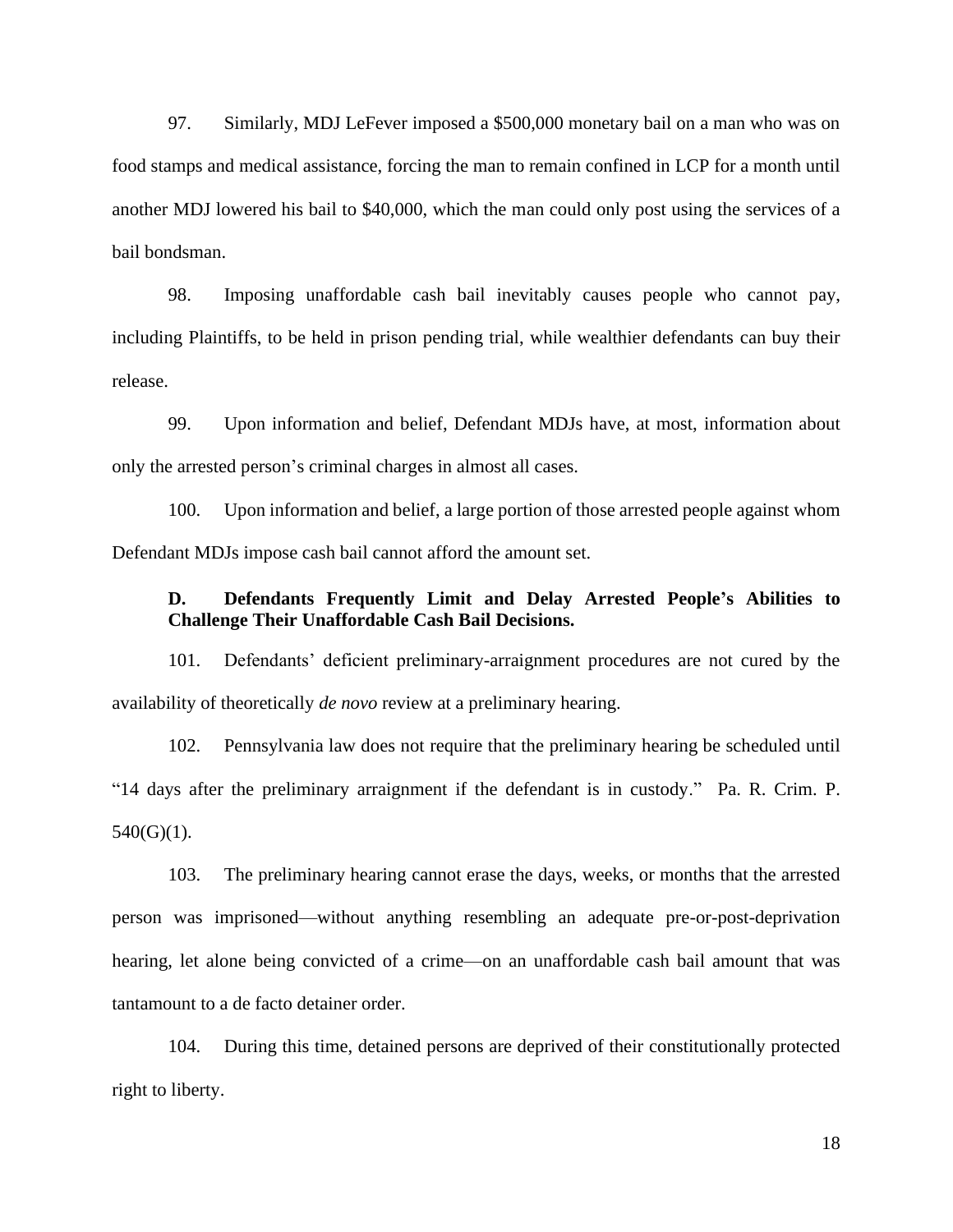105. Additionally, bail determinations at preliminary hearings often utilize the same cursory, truncated procedures used in preliminary arraignments, including failing to provide arrested persons adequate opportunities to be heard about essential information.

106. Defendant MDJs do not permit incarcerated people to appear in person for their preliminary hearing—unlike accused people who enjoy their pretrial liberty and attend hearings in person, incarcerated people may only attend via video.

107. Incarcerated people have no opportunity to speak confidentially with an attorney and must watch their preliminary hearing via a screen while accompanied by a correctional officer.<sup>3</sup>

108. Counsel is appointed to all detained persons at LCP, except those who retain private counsel, after the preliminary arraignment but before the preliminary hearing.

109. Because counsel are not appointed until after the preliminary arraignment and there is no record of the MDJs' reasons for assigning cash bail, counsel often lacks any information relevant to the bail determination and thus cannot present that information to the court at the preliminary hearing.

110. Detained persons who have counsel appointed to them do not meet with their attorney until minutes before the preliminary hearing, almost always by video.

111. Although preliminary hearings are supposed to be *de novo*, in practice substantial deference is given to MDJs' cursory initial bail determinations.

<sup>&</sup>lt;sup>3</sup> This practice appears to violate Pennsylvania Rule of Criminal Procedure 119, which prohibits courts from using two-way simultaneous audio-visual communication at preliminary hearings.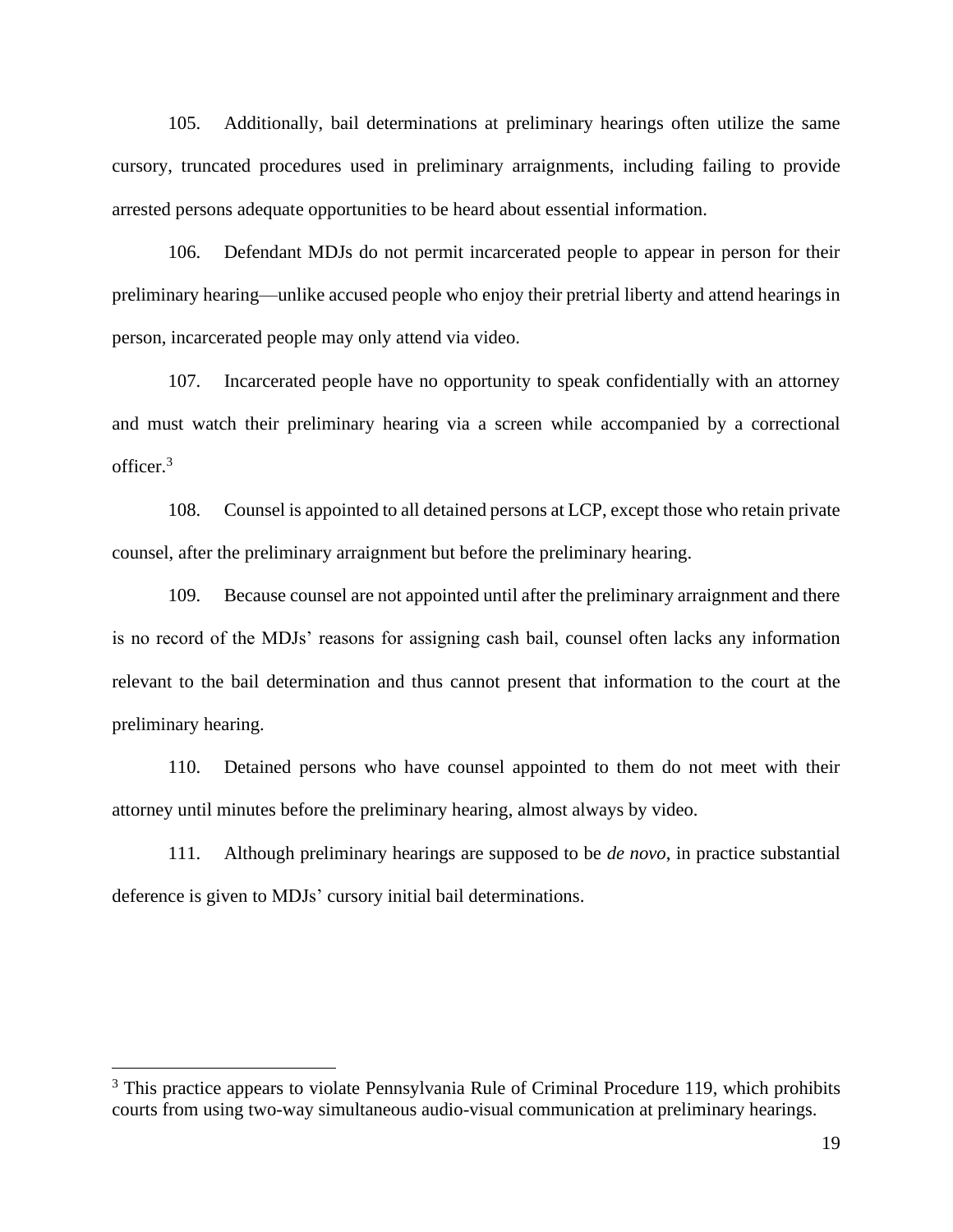112. Similarly, counsel often has tremendous difficulty seeking bail modifications because of MDJs' failures to explain the reasons for their decisions and the lack of any record of the preliminary arraignment.

113. In short, because preliminary arraignments are generally closed to the public, not recorded or transcribed, and not attended by counsel, challenging the initial bail determination is extremely challenging for indigent arrested people such as Plaintiffs at a preliminary hearing (or otherwise).

114. Finally, detained persons' lack of understanding of preliminary hearing process and the brevity of their meetings with counsel also leads some detained persons to feel pressured or coerced to agree to continue their preliminary hearings or waive the preliminary hearing altogether.

115. Such continuances and waivers result in continued incarceration unless and until counsel files a motion to modify the bail amount, which is often unsuccessful.

### **E. Pretrial Detention Causes Great Harm to Indigent Defendants.**

#### *Financial, Personal, and Litigation Harms*

116. In addition to depriving arrested people of their freedom, pretrial detention wreaks havoc on people's lives.

117. Pretrial detention of even just a few days has "serious deleterious effects . . . on outcomes such as job loss, residential instability, negative financial impacts and loss of social support." Alexander Holsinger, *Analyzing Bond Supervision Data: The Effects of Pretrial Detention on Self-Reported Outcomes*, Crime & Justice Inst. (June 2016), http://www.crj.org/assets/2017/07/13\_bond\_supervision\_report\_R3.pdf.

118. Being incarcerated on pending criminal charges separates parents and caregivers from their children and families.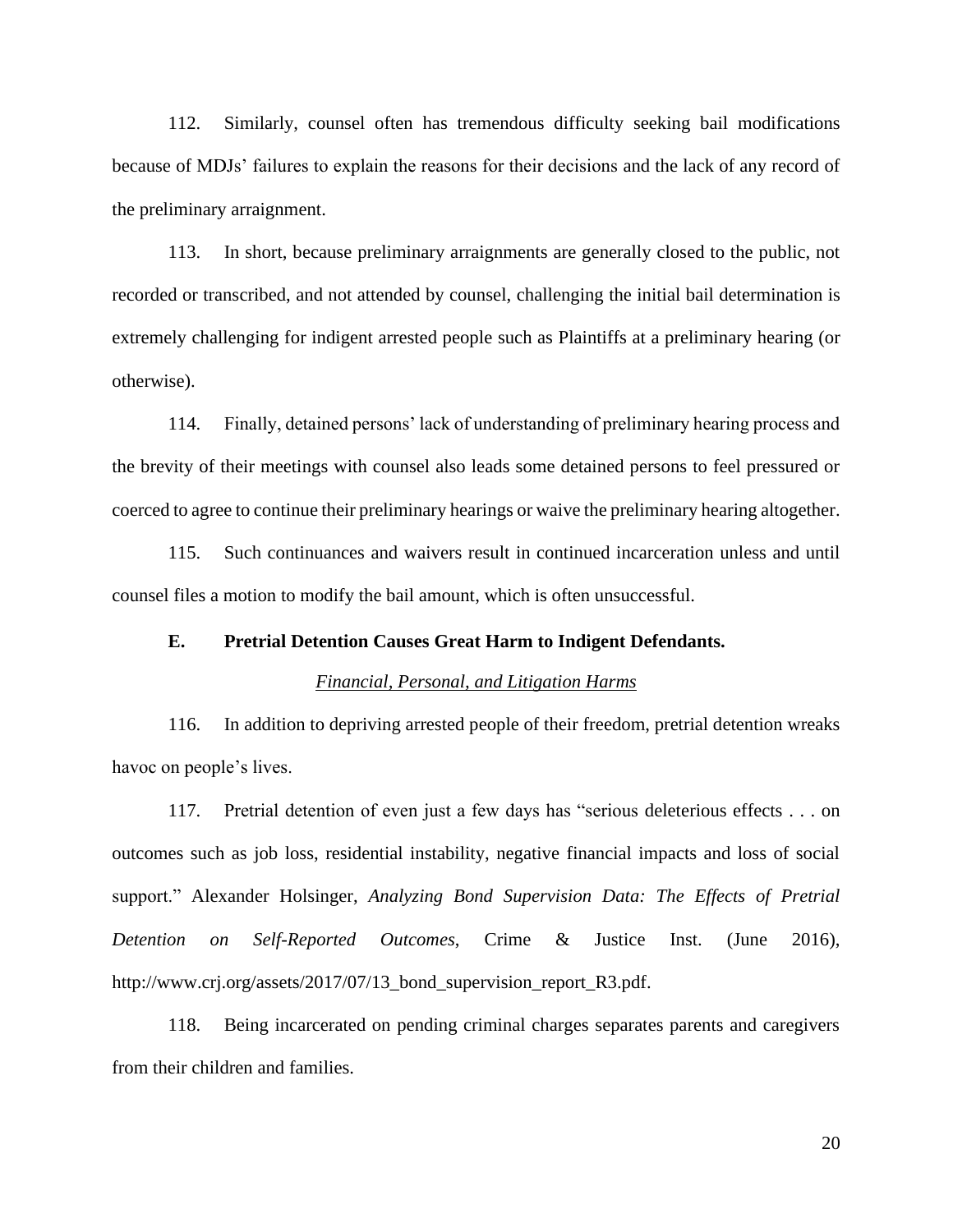119. For example, A.D. missed the birth of his child while detained and was forced to listen to his girlfriend give birth over a prison phone. And a woman who was previously detained pretrial on unaffordable monetary bail was not able to speak with her four children for nearly two months while she was confined at LCP.

120. People confined pretrial on cash bail also have their education disrupted.

121. For example, C.B. will be forced to miss his high school graduation and repeat his senior year of high school after he missed over a month of school as the result of being detained on unaffordable monetary bail.

122. Pretrial detention causes people to miss work, leading to lost wages and, frequently, lost jobs.

123. For example, H.C. lost his part-time jobs due to his pretrial detention. He relied on his employment income to pay his rent.

124. Unable to pay rent, incarcerated people face eviction from their homes.

125. For example, H.C. risks losing the apartment he has lived in for the past 13 years, and all his possessions within the apartment, if he remains held on monetary bail.

126. All of this occurs this while detained persons incur fees from the prison and its service providers for processing, doctor's visits, using the law library copier, and for loved ones to deposit money into their prison accounts. Lancaster County Prison, *Inmate Handbook* 10, 12, 14 (2019a), *available at* https://www.co.lancaster.pa.us/DocumentCenter/View/6901/Inmate-Rulebook-?bidId=

127. Indigent accused persons detained pretrial who cannot afford to pay for phone calls are left isolated from loved ones.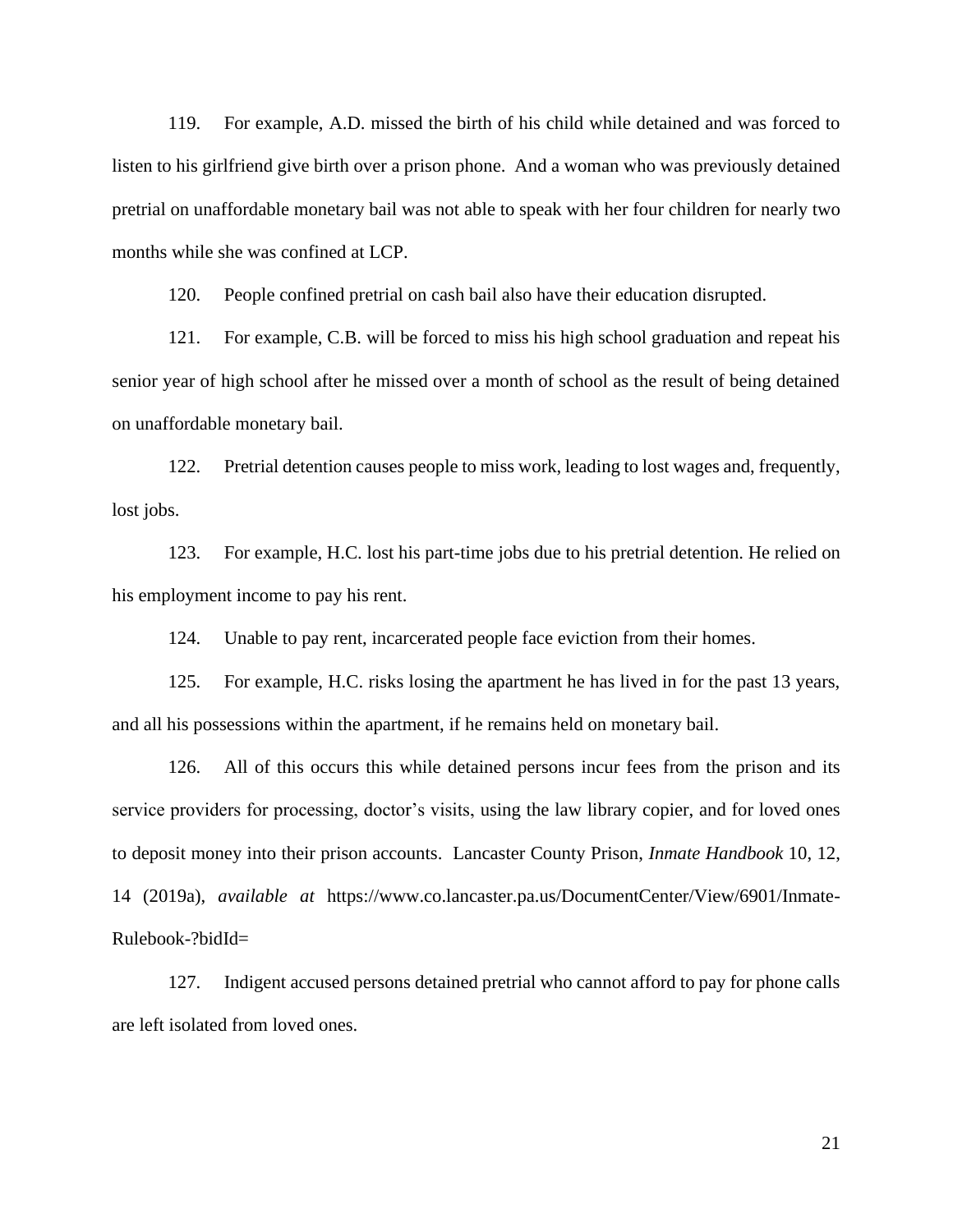128. For example, S.M. hasn't been able to speak on the phone with family or friends for over three weeks.

129. For those with physical or mental health concerns, pretrial incarceration carries additional dangers.

130. For example, being detained in LCP has exacerbated H.C.'s diabetes and LCP has failed to properly manage H.C.'s insulin, leading him to have multiple low blood sugar episodes.

131. H.C. worries that he could die from such an episode while detained.

132. While incarcerated, arrested people often cannot access their healthcare providers and can lose access to, or face delays in receiving, medications, leading to serious health consequences.

133. Incarceration also interrupts the routine and stability that can be crucial in managing a disability or illness.

134. Given the harm caused by admission to jail, suicide is the leading cause of death in local jails.<sup>4</sup>

135. In February 2022, 96 out of the 751 people detained at LCP were on suicide watch. Lancaster County Prison Board Report, Mar. 17, 2022 (last visited Mar. 18, 2022) at 15, https://www.co.lancaster.pa.us/DocumentCenter/View/13745/3-17-22-Prison-Board-Report.

<sup>4</sup> Margaret E. Noonan, U.S. Dep't of Justice, Bureau of Justice Statistics, *Mortality in Local Jails and State Prisons, 2000–2013 – Statistical Tables* 1, 20 (Aug. 2015), <https://www.bjs.gov/content/pub/pdf/mljsp0013st.pdf> *See also* Margaret E. Noonan, U.S. Dep't of Justice, Bureau of Justice Statistics, *Mortality in Local Jails, 2000–2014 – Statistical Tables 2* (Dec. 2016), https://www.bjs.gov/content/pub/pdf/mlj0014st.pdf (finding that nationwide, threequarters of jail deaths occur among people in pretrial detention, and more than one-third occurred within the first seven days of incarceration); Maurice Chammah & Tom Meagher, *Why Jails Have More Suicides Than Prisons*, Marshall Project (Aug. 4, 2015), https://www.themarshallproject.org/2015/08/04/why-jails-have-more-suicides-than-prisons (suggesting that the higher suicide rate in local jails may be due to the "shock of confinement" and jails having less information to go off of in assessing suicide risk)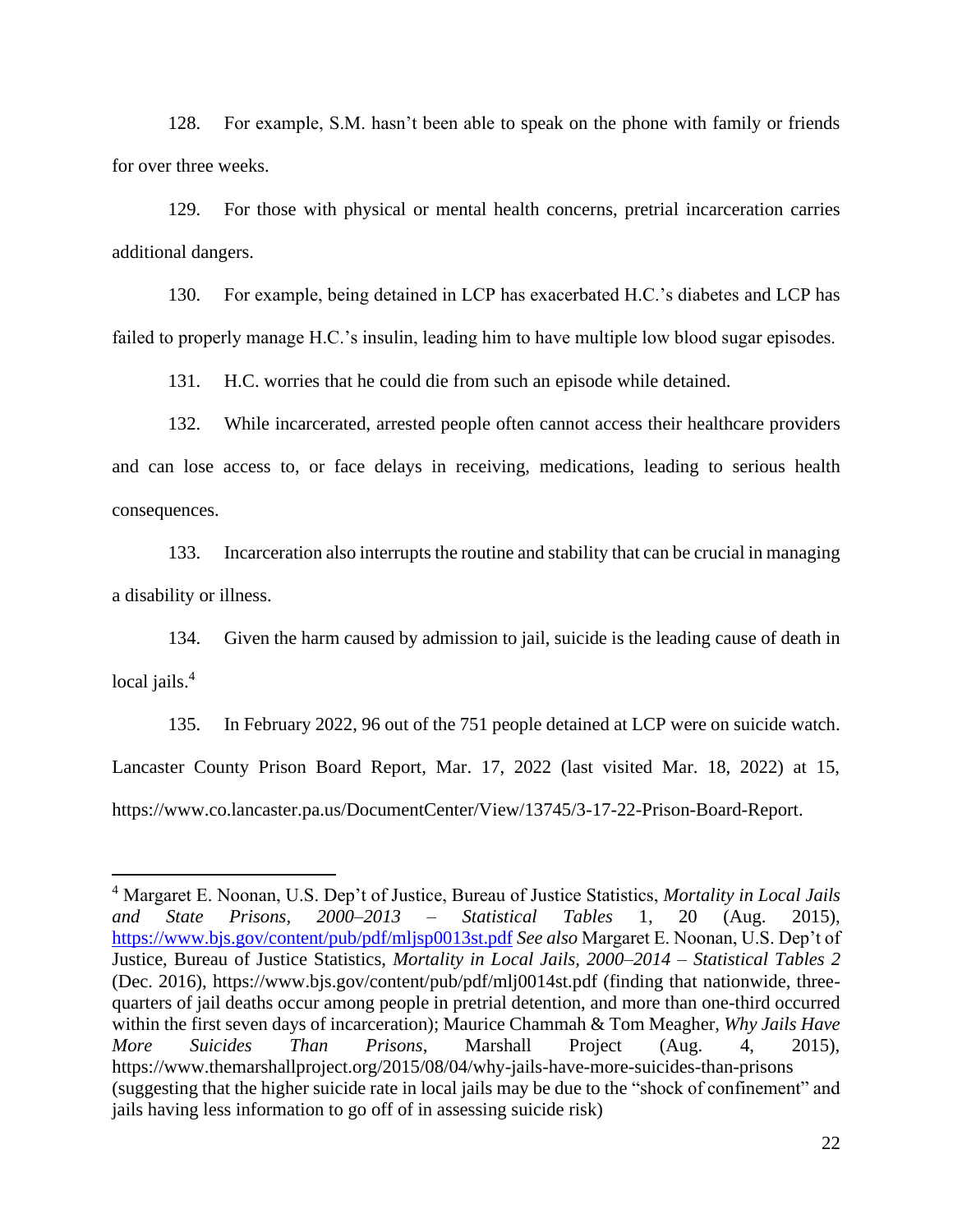136. Individuals entering the LCP with drug and alcohol addiction issues often lack access to adequate treatment.

137. Over the eight-month period ending February 2022, an average of more than 100 people incarcerated in LCP required detox services each month. *Id.* at 13.

138. Moreover, pretrial detention can also have a significant impact on arrested persons' abilities to litigate the charges against them.

139. Pretrial detention hinders arrested people's "ability to gather evidence, contact witnesses, or otherwise prepare [their] defense." *Barker v. Wingo*, 407 U.S. 514, 533 (1972).

140. When detained people eventually get counsel, being incarcerated also makes it harder for them to meet with their attorneys to discuss their cases.

141. One man reported that his first opportunity to speak with his public defender was over video immediately before his preliminary hearing.

142. The conversation lasted only a couple of minutes and was conducted in an open area with correctional officers nearby,

143. His first chance to speak confidentially with his attorney, in-person, did not occur until more than a month after he was arrested.

144. Although it is already difficult for people to gather evidence and prepare their defenses while detained pretrial, it is nearly impossible to do so without an attorney's help.

145. In addition to advising people facing charges about what evidence will be relevant and what defenses are most likely to succeed, counsel is often indispensable in interviewing witnesses and gathering evidence that the incarcerated person cannot physically access from inside a prison cell.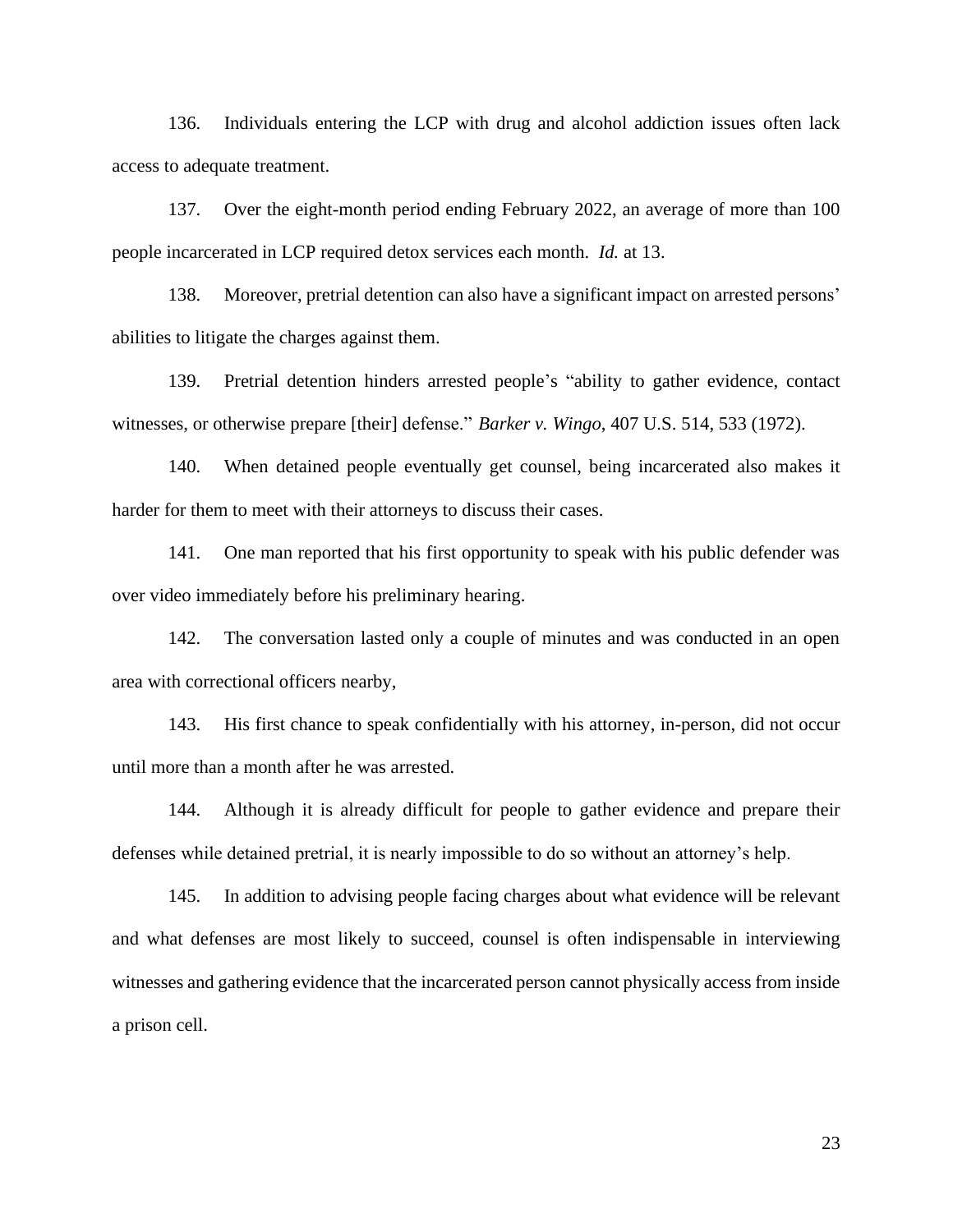#### *Harm to Litigation Outcomes*

146. All these hardships occur before people have been convicted of any crime.

147. But in part because of these hardships, people detained pretrial face worse outcomes at trial, during plea negotiations, and sentencing than those released pretrial, even when charged with the same offenses.

148. On average, individuals incarcerated pretrial are 13% more likely to be found guilty, 25% more likely to plead guilty, four times more likely to be sentenced to jail time, and they receive jail sentences that are nearly three times longer than those free while waiting for their trials. 5

149. Moreover, the personal, financial, and litigation hardships caused by pretrial detention decrease arrested people's plea-bargaining power and often induce them to plead guilty in exchange for a time-served sentence, even if they are innocent or would have otherwise sought a trial.<sup>6</sup>

<sup>5</sup> See Christopher Lowenkamp et al., *Investigating The Impact Of Pretrial Detention On Sentencing Outcomes*, Laura & John Arnold Foundation 12, 14 (2013), https://university.pretrial.org/viewdocument/investigating-the-im (finding that "defendants") detained for the entire pretrial period were 4.44 times more likely to be sentenced to jail" than those released pretrial, and that defendants detained pretrial faced 2.78 times longer jail sentences); Megan T. Stevenson, *Distortion of Justice: How the Inability to Pay Bail Affects Case Outcomes*, 34 J.L. Econ. & Org. 18 (2018), https://www.econ.pitt.edu/sites/default/files/Stevenson.jmp2016.pdf (finding that individuals jailed pretrial are 13 percent more likely to be convicted); Paul Heaton et al., *The Downstream Consequences of Misdemeanor Pretrial Detention*, 69 Stan. L. Rev. 711, 747 (2017), *available at*  <https://review.law.stanford.edu/wp-content/uploads/sites/3/2017/02/69-Stan-L-Rev-711.pdf> (finding that "detainees plead[ guilty] at a 25% . . . higher rate than similarly situated releasees.").

<sup>6</sup> Arpit Gupta et al., *The Heavy Costs of High Bail: Evidence from Judge Randomization*, 45 J. Legal Stud. 471, 473 (2016) ("Many Respondents who are detained on money bail before trial may consequently choose to plead guilty to avoid or minimize further detention. Prosecutors commonly offer detained Respondents a plea of 'time-served,' where Respondents will receive credit for time already spent in detention and will therefore be released immediately upon conviction.").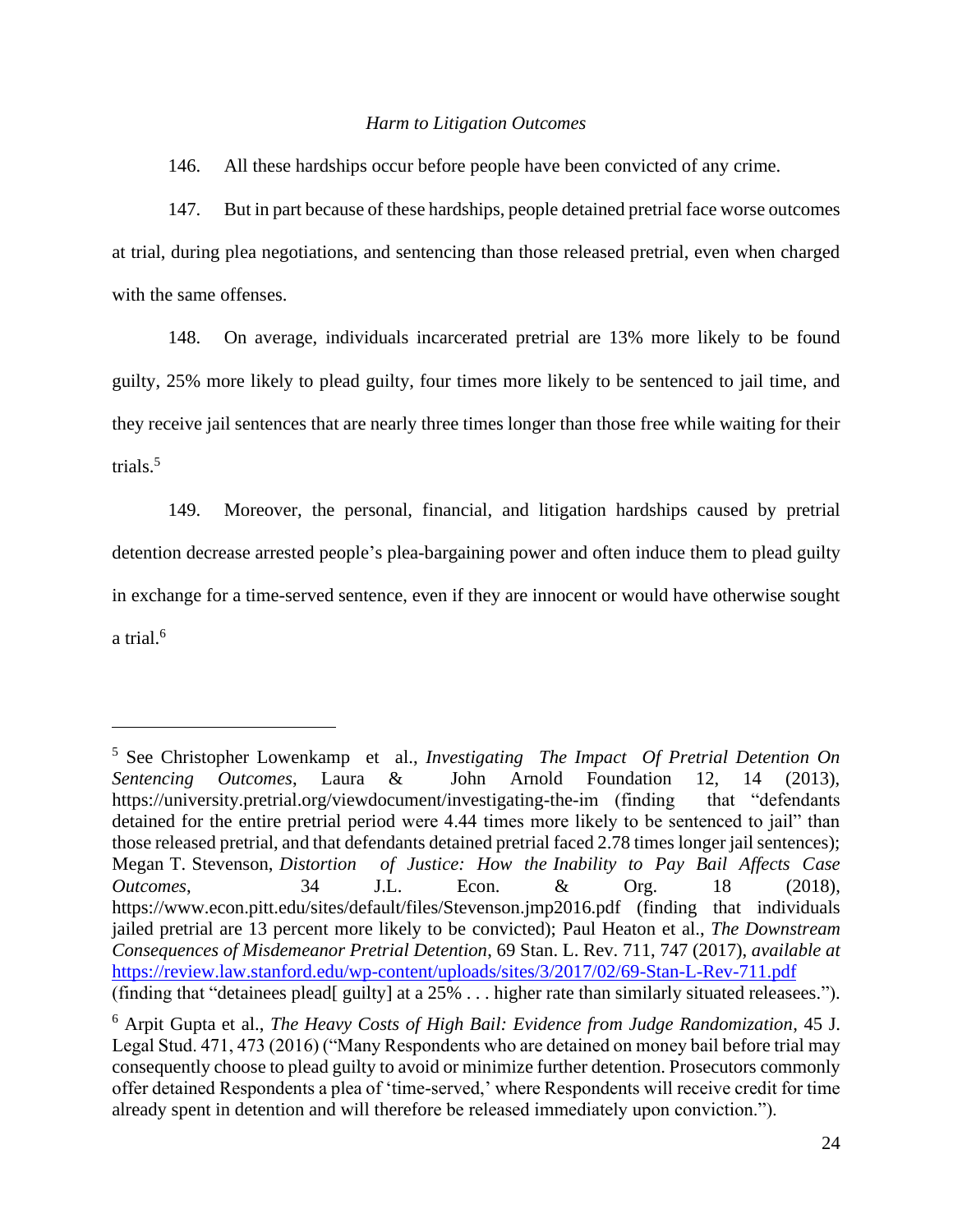150. One individual held on unaffordable monetary bail reported that he wanted to contest the charges against him, but being detained on monetary bail made him feel pressure to take a plea deal so that he could get out of LCP.

#### *Continuances and Waivers Exacerbate These Hardships*

151. Because detained people do not get a chance to seek a bail reduction until their preliminary hearing, they are subjected to these hardships for days or weeks, at a minimum.

152. Yet, continuances and waivers of the preliminary hearing (because detained person often feel that they must continue or waive their preliminary hearing) extend and exacerbate these hardships for weeks or months on end.

153. By extending the arrestee's detention, continuances of the preliminary hearing prolong the resulting separation from family, loss of income, and denial of medical services.

154. And the pressure to plead guilty just to get out of jail is exacerbated by the prospect of continuances prolonging the detention (and the resulting hardships) for a seemingly indefinite amount of time.

### **F. Plaintiffs Are Being Held in Jail Solely Because They Cannot Afford to Pay for their Release.**

155. **Plaintiff H.C.** was arrested on March 19, 2022, for robbery, conspiracy, harassment, and driving with a suspended license. H.C. was taken to LCP.

156. On March 20, 2022, H.C., accompanied by a correctional officer, appeared before MDJ Chudzik via video, for his preliminary arraignment.

157. H.C. was not represented by counsel for his preliminary arraignment.

158. H.C. cannot afford private counsel.

159. MDJ Chudzik did not ask H.C. whether he wanted to be appointed counsel for his preliminary arraignment.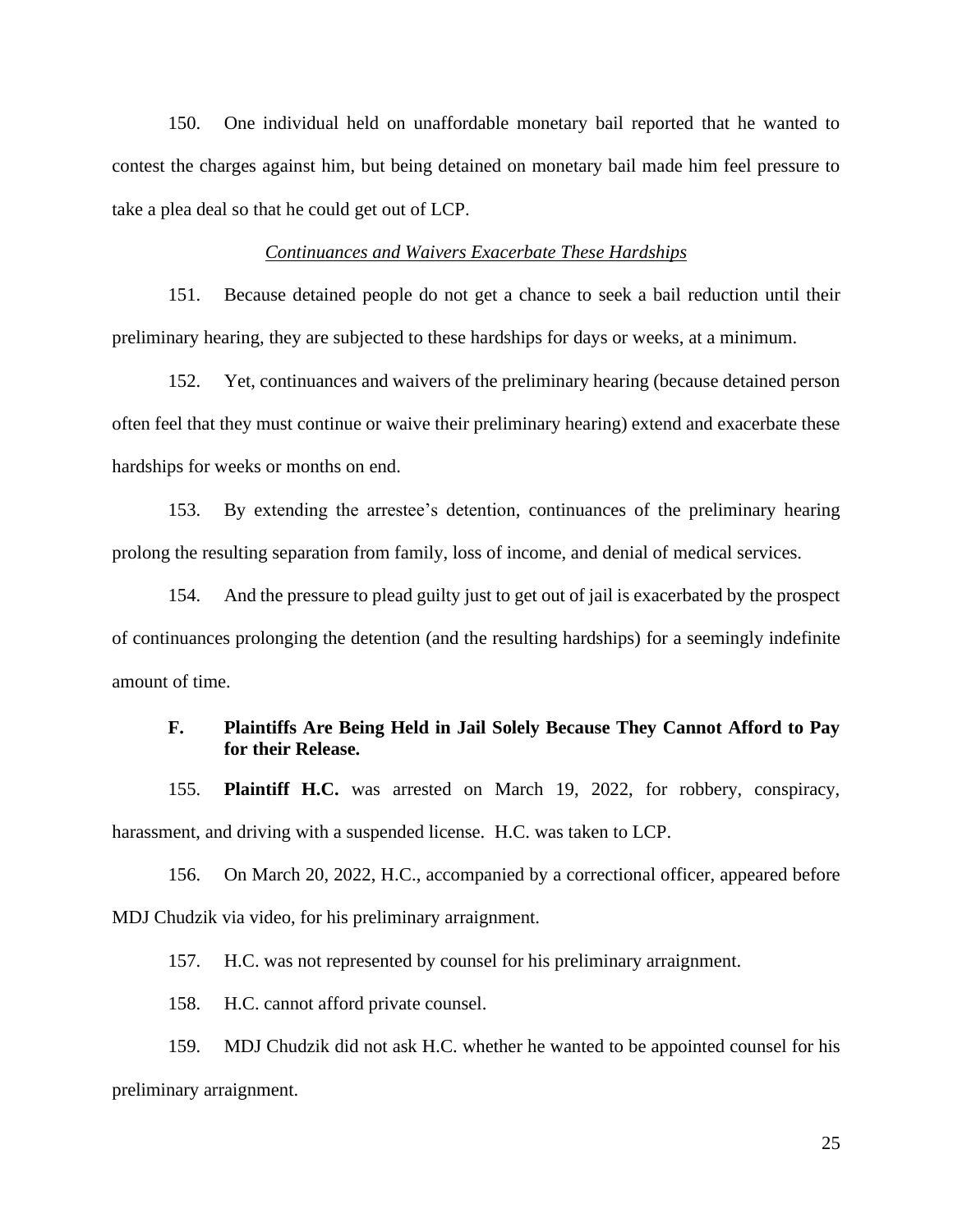160. H.C.'s preliminary arraignment lasted approximately two minutes.

161. MDJ Chudzik did not provide notice to H.C. of the purpose of the preliminary arraignment.

162. H.C. was warned by the correctional officer not to say anything at the preliminary arraignment.

163. MDJ Chudzik did not ask H.C. any questions during the preliminary arraignment and did not provide H.C. an opportunity to speak.

164. Upon information and belief, MDJ Chudzik did not have any information during the preliminary arraignment related to H.C.'s financial circumstances; employment status and history; nature of his family relationships; length and nature of his residence in the community; his character, reputation, mental condition; or whether he suffered from an alcohol or drug disorder.

165. H.C. is indigent and receives food stamps and housing assistance.

166. At the time of his preliminary arraignment, H.C. held two part-time jobs: He worked for a company that builds storage sheds and as a driver for an Amish person.

167. H.C. has a sixteen-year-old daughter whom he saw every week prior to his incarceration.

168. MDJ Chudzik did not ask H.C. questions or give him an opportunity to speak about whether he posed a danger to the community or a risk of flight, his ability to pay cash bail, or the feasibility of alternative conditions of release.

169. MDJ Chudzik assigned H.C. \$100,000 in straight cash bail, meaning that H.C. must pay the full \$100,000 to be released pretrial, rather than 10%.

170. MDJ Chudzik stated that the bail amount was based on "the severity of the crime."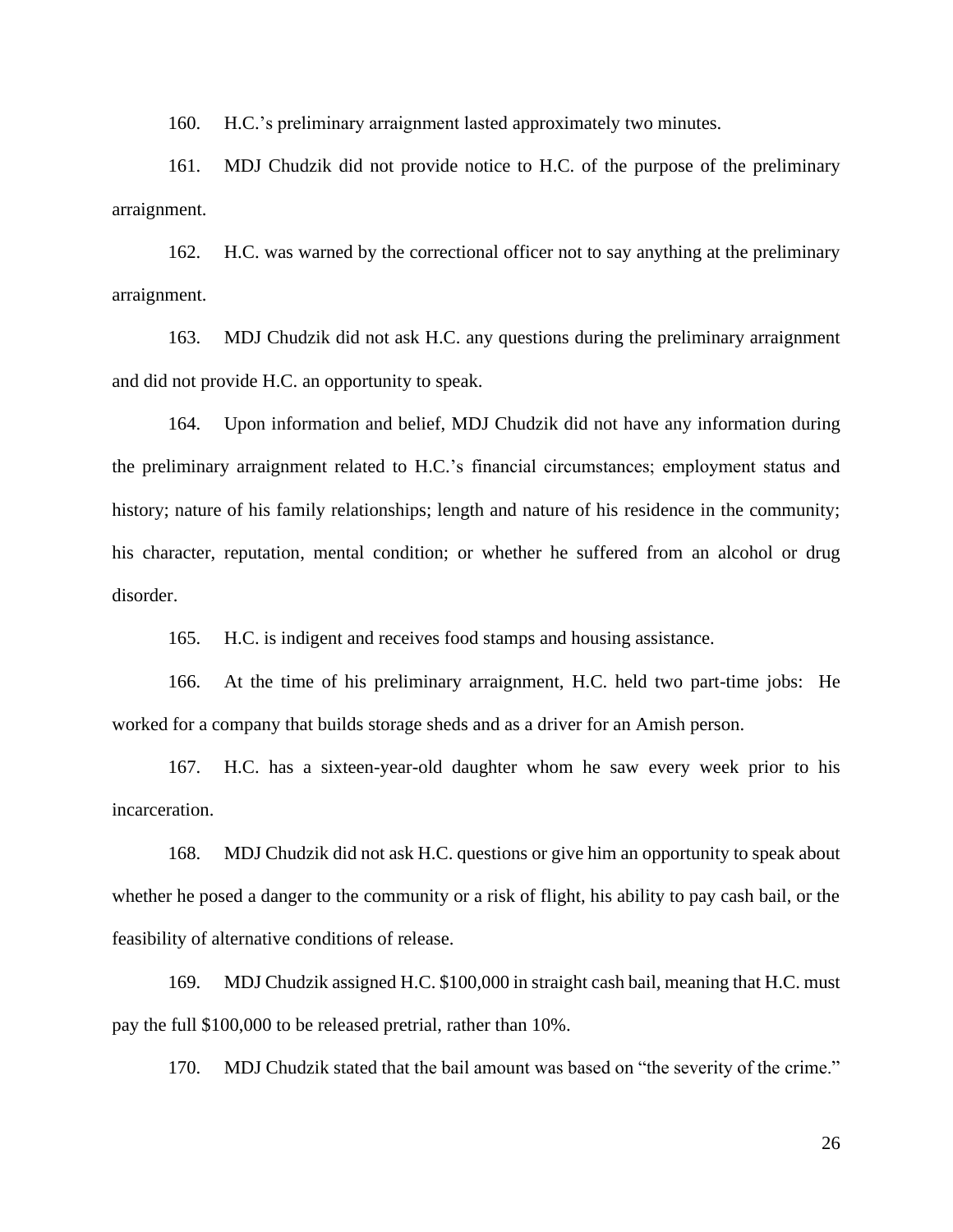171. MDJ Chudzik did not make any individualized findings as to whether cash bail was necessary to ensure that H.C. would appear at subsequent court proceedings or whether he had the financial means to pay the bail assigned.

172. MDJ Chudzik did not ask H.C. whether he could afford to pay the bail.

173. H.C. cannot afford to pay \$100,000.

174. As a result of being assigned an unaffordable cash bail, H.C. has been incarcerated in the Lancaster County Prison since March 19, 2022.

175. H.C. is represented by the Lancaster County Public Defender.

176. H.C.'s preliminary hearing was initially scheduled for almost two weeks after he had been arrested.

177. Several minutes before the preliminary hearing, H.C. had the opportunity to meet with counsel for the first time, by video, while surrounded by correctional officers.

178. He was told that the hearing was continued to April 5 because the complaining witness did not show up.

179. On April 5, just minutes before that hearing, new counsel met with H.C., again by video, but when H.C. attempted to inform the attorney about the facts of his case, his attorney told him there was not enough time to discuss the details of the case.

180. Instead, counsel simply asked him if he would waive the hearing, which H.C. refused to do.

181. MDJ Mary Mongiovi Sponaugle reduced H.C.'s bail to \$50,000 (straight) at the preliminary hearing after the complaining witness testified that her cell phone and cigarettes had been returned to her.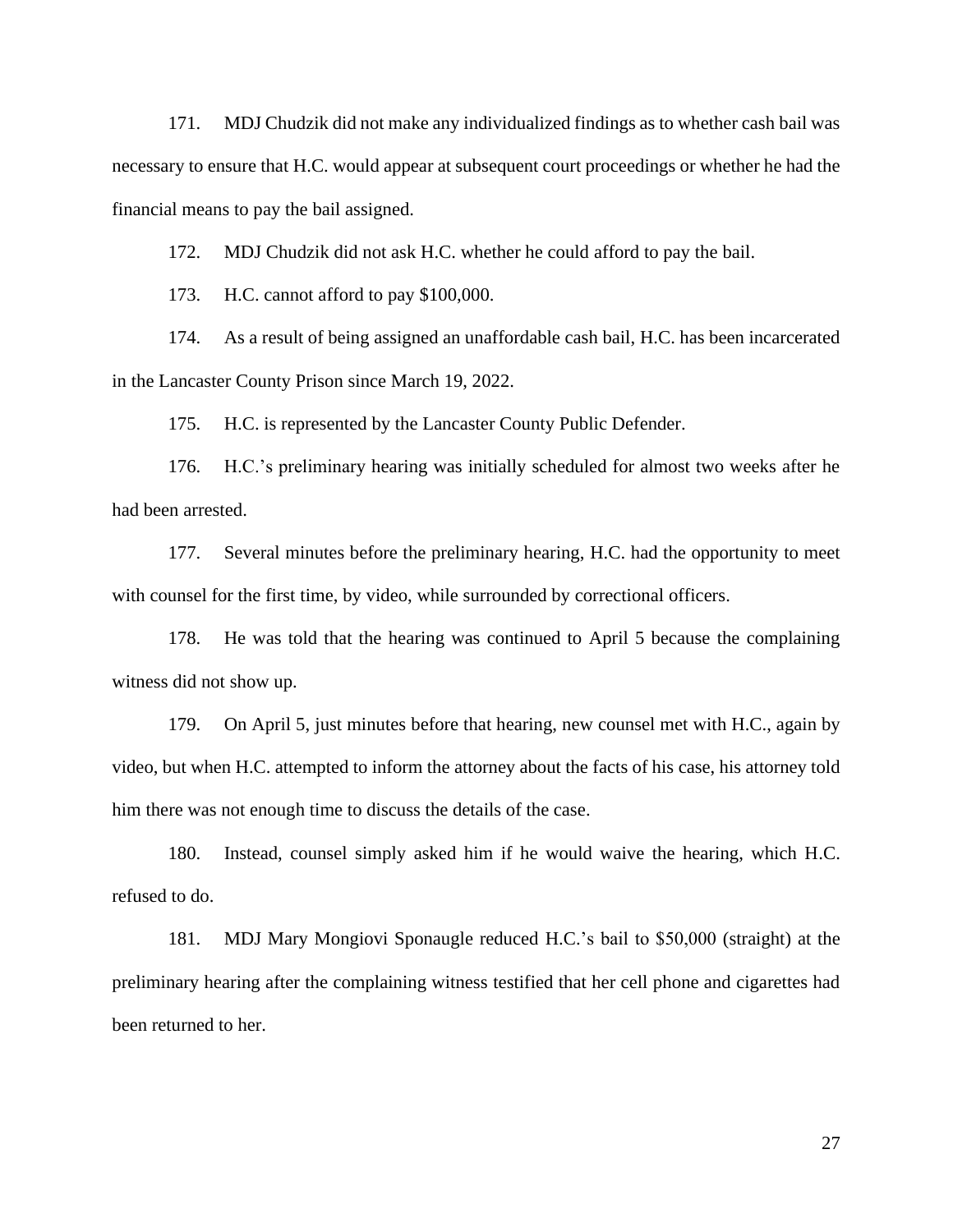182. Upon information and belief, MDJ Sponaugle did not consider H.C.'s financial circumstances in assigning him \$50,000 in straight bail.

183. H.C. cannot afford to pay \$50,000 to obtain his pretrial release.

184. Due to his incarceration, H.C. lost his job with the shed company and is worried that he will lose his other job as a driver.

185. H.C. has not seen his minor daughter since he was incarcerated.

186. H.C. fears that he will lose his rental assistance due to his incarceration and be evicted from the home where he has lived for 13 years, causing him to lose all his possessions.

187. H.C. suffers from diabetes, which he has been unable to manage adequately while incarcerated.

188. He has been treated by LCP medical staff several times after fainting due to low blood sugar.

189. H.C. is scared that he will die from a diabetic coma and leave his daughter fatherless.

190. **Plaintiff R.H.** was arrested on March 20, 2022, for possession of a firearm and possession of a controlled substance, and taken to the LCP.

191. That day, R.H. appeared before MDJ Chudzik for his preliminary arraignment.

192. R.H. was not represented by counsel for his preliminary arraignment.

193. R.H. cannot afford private counsel.

194. MDJ Chudzik did not ask R.H. whether he wanted to be appointed counsel for his preliminary arraignment.

195. R.H.'s preliminary arraignment was held via video while R.H. was in the LCP.

196. R.H. had a difficult time hearing MDJ Chudzik over the video.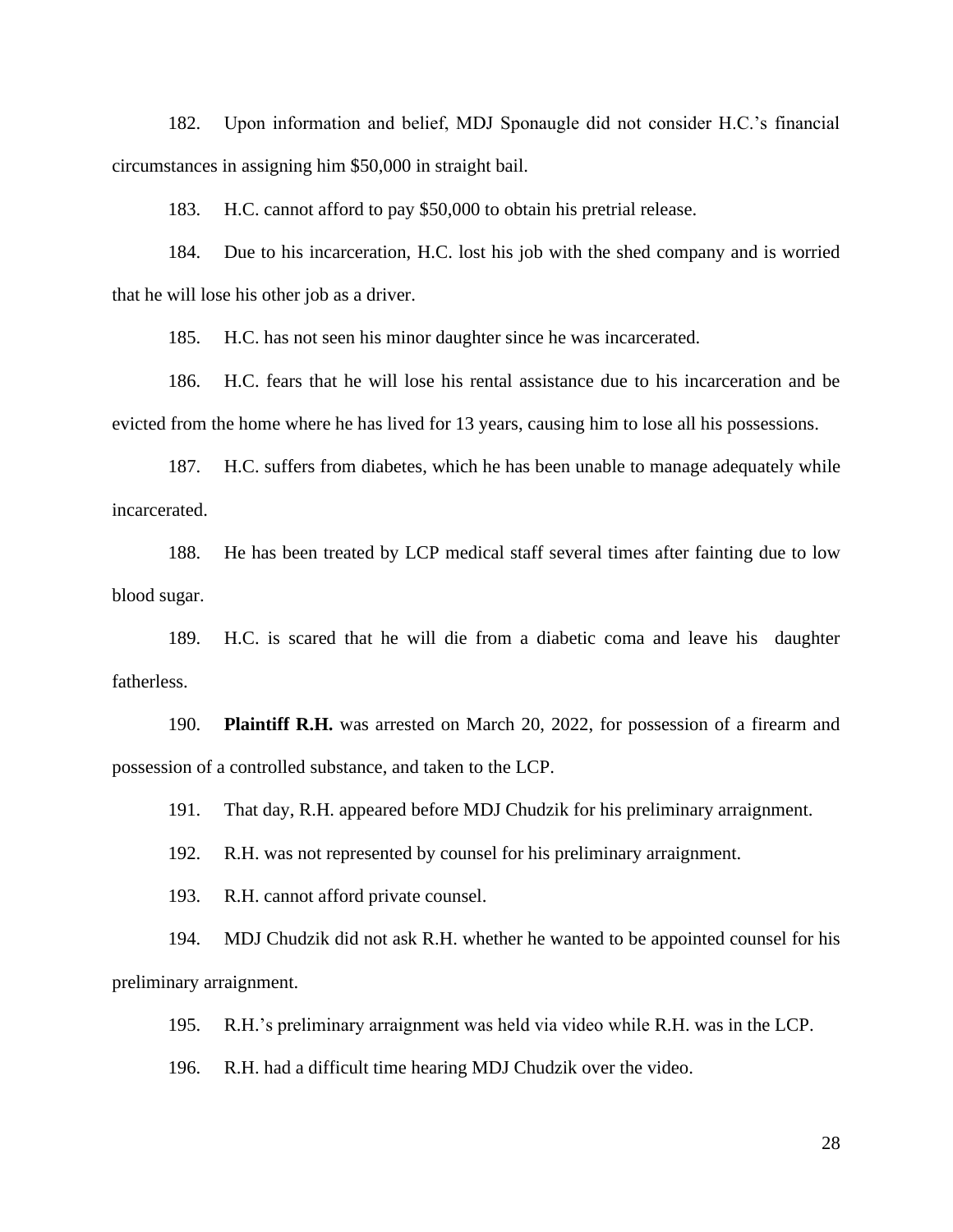197. R.H.'s preliminary arraignment lasted approximately 3 minutes.

198. MDJ Chudzik did not provide notice to R.H. of the purpose of the preliminary arraignment.

199. MDJ Chudzik did not ask R.H. any questions or give him an opportunity to speak about his financial circumstances; his employment status and history; the nature of his family relationships; whether he posed a danger to the community; or the feasibility of alternative conditions of release.

200. The only question MDJ Chudzik asked R.H. was how long he had been a resident of Lancaster.

201. R.H. responded that he had lived in Lancaster for 21 years.

202. Upon information and belief, MDJ Chudzik did not have any information related to R.H.'s financial circumstances; his employment status and history; the nature of his family relationships; or other information relevant to whether he posed a danger to the community or a risk of flight, his ability to pay cash bail, or the feasibility of alternative conditions of release.

203. Nor did he have any information about R.H.'s character, reputation, mental condition, or whether R.H. suffered from an alcohol or drug disorder.

204. MDJ Chudzik assigned R.H. \$50,000 in cash bail at 10%, meaning he must pay \$5,000 to be released from the LCP pending trial.

205. MDJ Chudzik did not make any individualized findings as to whether cash bail was necessary to ensure that R.H. would appears at subsequent court proceedings or whether R.H. posed a danger to anyone or had the financial means to pay the bail assigned.

206. R.H. told MDJ Chudzik that he could not afford to pay \$5,000.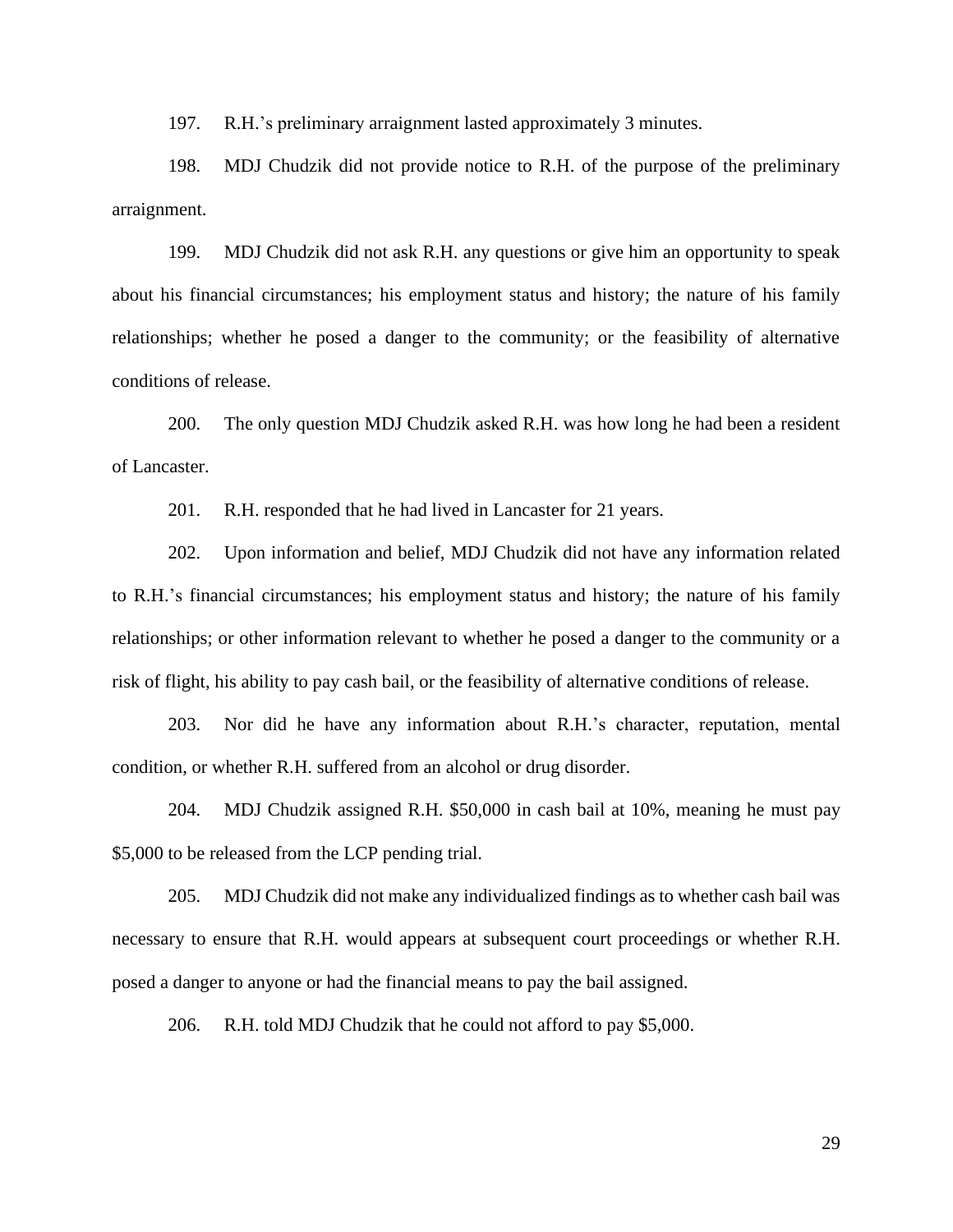207. When R.H. tried to explain the circumstances of his arrest in an effort to have his bail reduced, MDJ Chudzik told him to speak to an attorney.

208. As a result of being assigned an unaffordable cash bail, R.H. has been incarcerated in the Lancaster County Prison since March 20, 2022.

209. R.H. is represented by the Lancaster County Public Defender.

210. R.H.'s preliminary hearing occurred on March 30, 2022, before MDJ LeFever via video while R.H. was in the LCP.

211. R.H. had difficulty hearing during the preliminary hearing and was only able to hear about half of what was said. When R.H. tried to talk during the preliminary hearing, MDJ LeFever told him, "You can't speak right now."

212. MDJ LeFever did not lower the bail assigned to R.H.

213. R.H. is unemployed and receives \$860 per month in SSI, as well as food stamps, and Medicaid. His rent and living expenses are approximately \$900 per month.

214. R.H. reasonably fears that he will lose his home of thirteen years and all his possessions if he is not released soon.

215. He also reasonably fears that his government benefits will be terminated while he is incarcerated.

216. R.H. suffers from arthritis, a painful condition that has been exacerbated as a result of being in the LCP.

217. **Plaintiff C.B.** was arrested on January 11, 2022, for possession of a firearm without a license, robbery, conspiracy, simple assault, and disorderly conduct, and was taken to the Lancaster County Prison.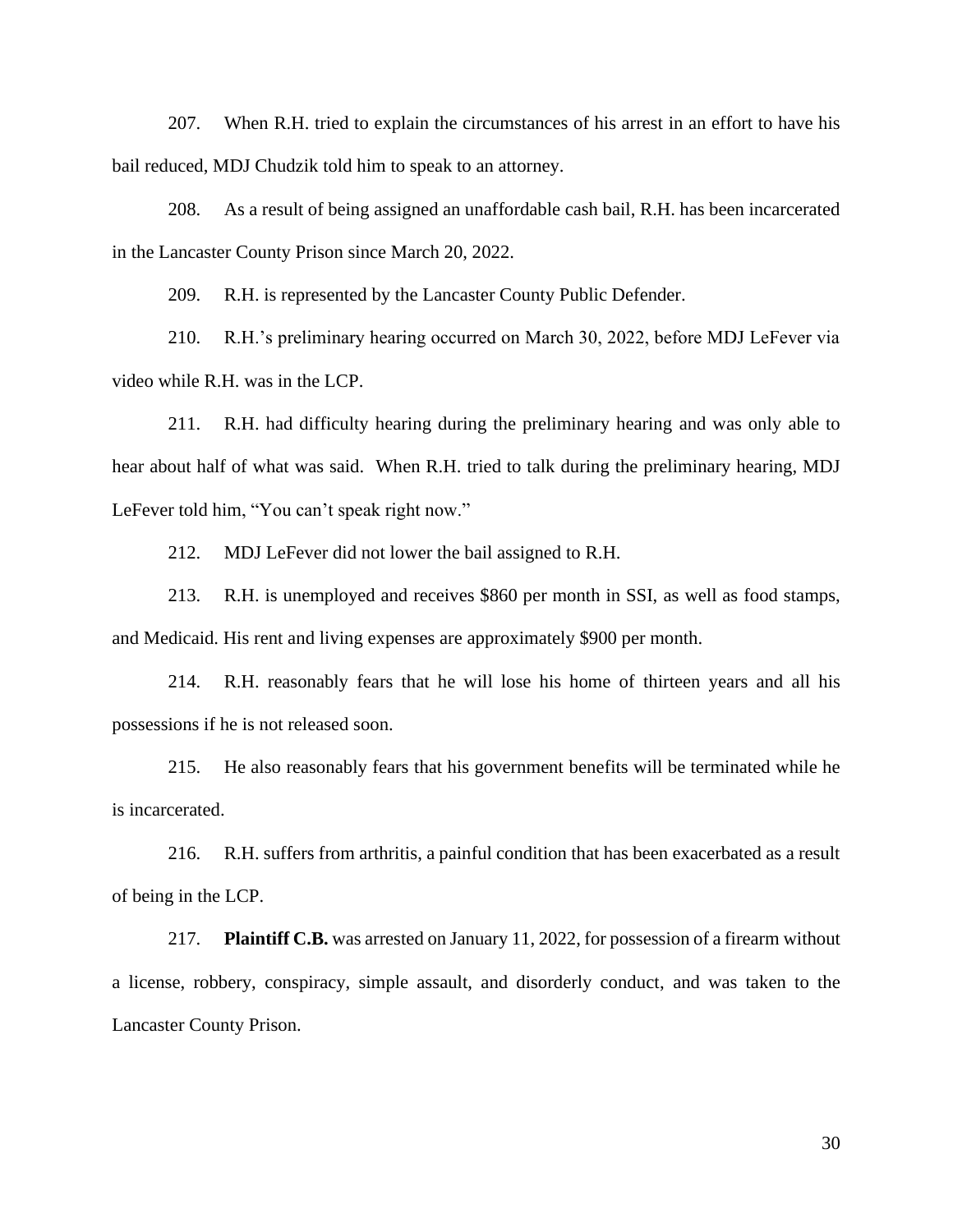218. On January 12, 2022, C.B. appeared before MDJ Tobin for his preliminary arraignment, which took place via video at the LCP, while C.B. was accompanied by a correctional officer.

219. C.B. was not represented by counsel for his preliminary arraignment.

220. MDJ Tobin did not ask C.B. whether he wanted to be appointed counsel for his preliminary arraignment.

221. C.B.'s preliminary arraignment lasted approximately one minute.

222. MDJ Tobin read C.B.'s name, listed the charges against him, and set bail at \$300,000.

223. MDJ Tobin did not provide notice to C.B. of the purpose of the preliminary arraignment.

224. MDJ Tobin did not allow C.B. to ask any questions or give him an opportunity to speak.

225. MDJ Tobin did not ask C.B. any questions about his financial circumstances.

226. At the time of his arrest, C.B. was a senior in high school living with his mother and sister.

227. He worked two part-time jobs after school and on the weekend.

228. MDJ Tobin did not ask C.B. any questions about his employment status and history; the nature of his family relationships; or the length and nature of his residence in the community.

229. Upon information and belief, MDJ Tobin did not have any information related to C.B.'s employment status and history; the nature of his family relationships; or the length and nature of his residence in the community.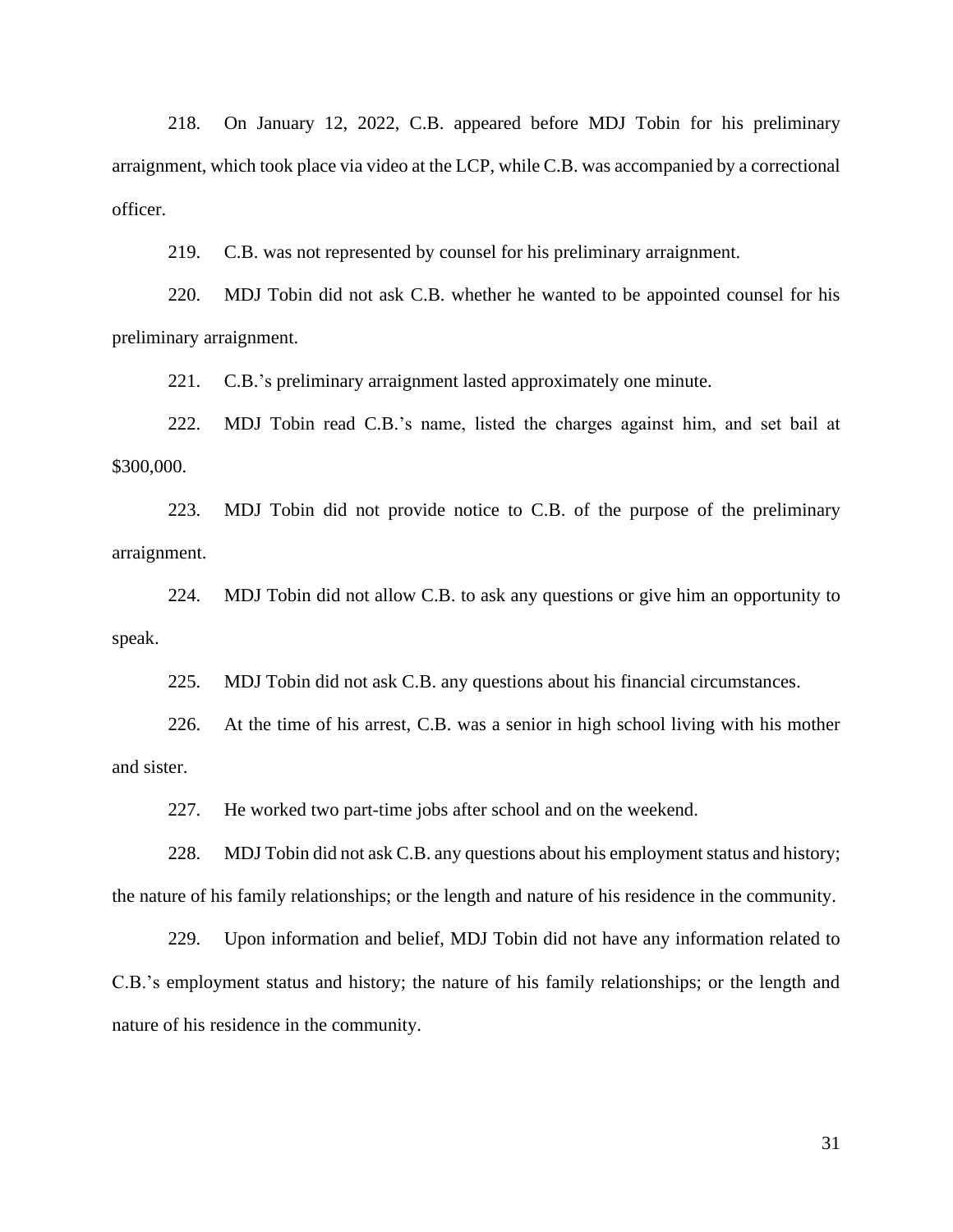230. Nor did he have an information related to C.B.'s character, reputation, mental condition, or whether C.B. suffered from an alcohol or drug disorder.

231. When MDJ Tobin announced that C.B.'s bail would be set at \$300,000, C.B. told him that he did not have that type of money.

232. C.B. did not say anything further for fear he would get in trouble.

233. MDJ Tobin did not make any individualized findings as to whether cash bail was necessary to ensure that C.B. would appear at subsequent court proceedings or whether C.B. posed a danger to anyone or had the financial means to pay the bail assigned.

234. C.B. would be able to obtain his release from pretrial incarceration for 10% of the bail set, or \$30,000

235. C.B. does not have \$30,000.

236. As a result of being assigned an unaffordable cash bail, C.B. has been incarcerated in the Lancaster County Prison since January 11, 2022

237. C.B.'s preliminary hearing was scheduled for February 4, 2022.

238. The firearm possession and disorderly conduct charges were waived for court.

239. The Commonwealth withdrew the other charges against him.

240. C.B.'s bail was reduced to \$250,000 at 10%, which he still cannot afford to pay.

241. Although C.B. is eligible for a court-appointed counsel or public defender due to his indigence, C.B.'s family members hired a lawyer to represent him.

242. His lawyer filed a motion for a bail modification on April 14, which was denied.

243. Due to his incarceration, C.B. lost both of his part-time jobs, which provided income he used to help support his mother and sister.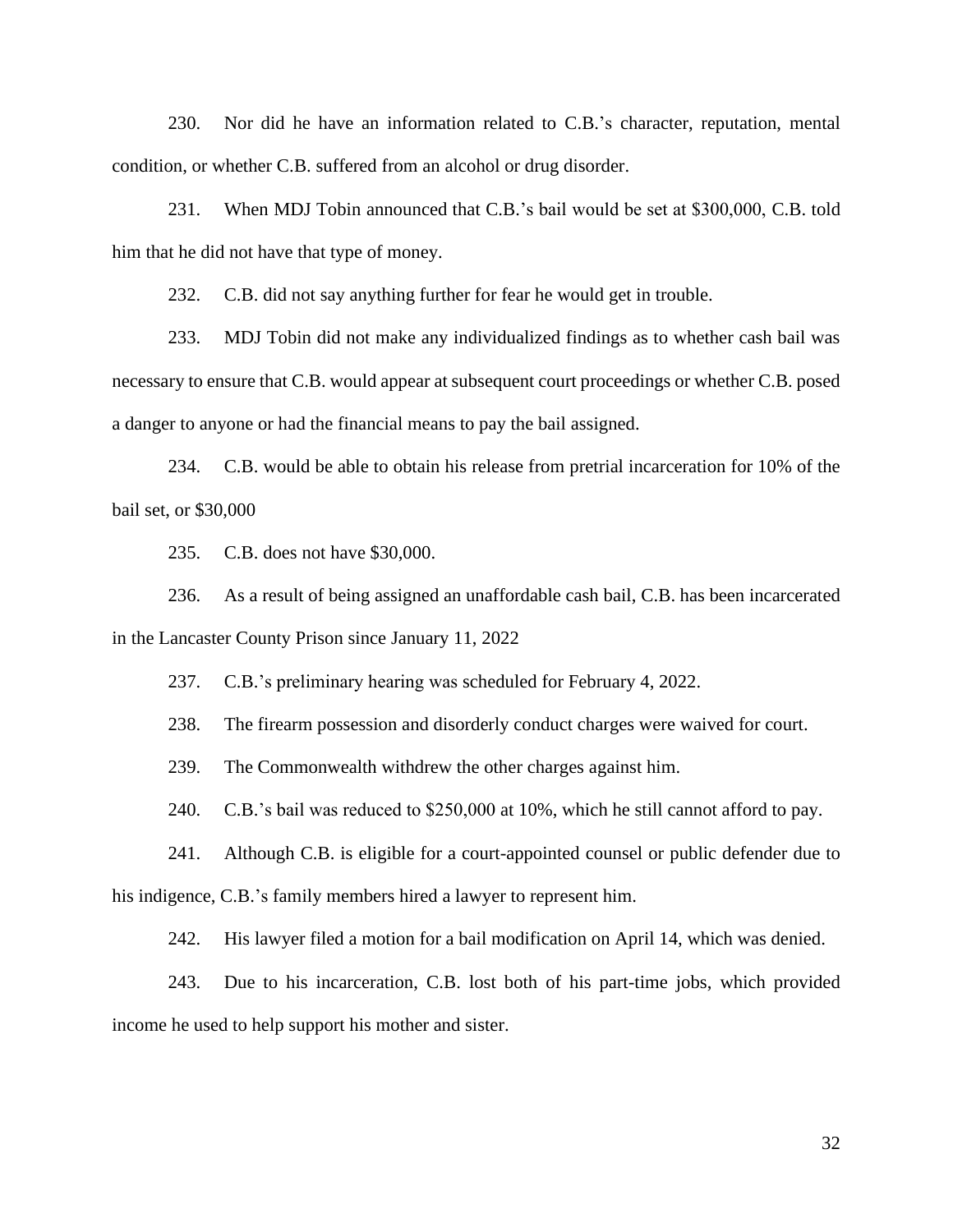244. Because he missed more than a month of school, C.B. will not be eligible to graduate this spring and will have to obtain his GED or repeat his senior year of high school.

245. **Plaintiff A.D.** was charged with robbery, a felony of third degree, and conspiracy. He turned himself in on March 29, 2022.

246. On March 29, 2022, A.D. appeared before MDJ Bixler for his preliminary arraignment.

247. A.D. was not represented by counsel for his preliminary arraignment.

248. MDJ Bixler did not ask A.D. whether he wanted to be appointed counsel for his preliminary arraignment.

249. A.D.'s preliminary arraignment was held via video from the LCP.

250. A.D.'s preliminary arraignment lasted about five minutes.

251. MDJ Bixler did not provide notice to A.D. of the purpose of the preliminary arraignment.

252. MDJ Bixler read the charges against A.D. and the affidavit of probable cause.

253. MDJ Bixler asked A.D. where he was from and whether he was employed.

254. A.D. told MDJ Bixler that he had lived in Lancaster his entire life.

255. MDJ Bixler did not ask A.D. any other questions, or give him an opportunity to speak, about whether he posed a danger to the community or a risk of flight, his ability to pay cash bail, or the feasibility of alternative conditions of release.

256. Upon information and belief, MDJ Bixler did not have any information related to A.D.'s financial circumstances; the nature of his family relationships; or other information relevant to whether he posed a danger to the community or a risk of flight, his ability to pay cash bail, or the feasibility of alternative conditions of release.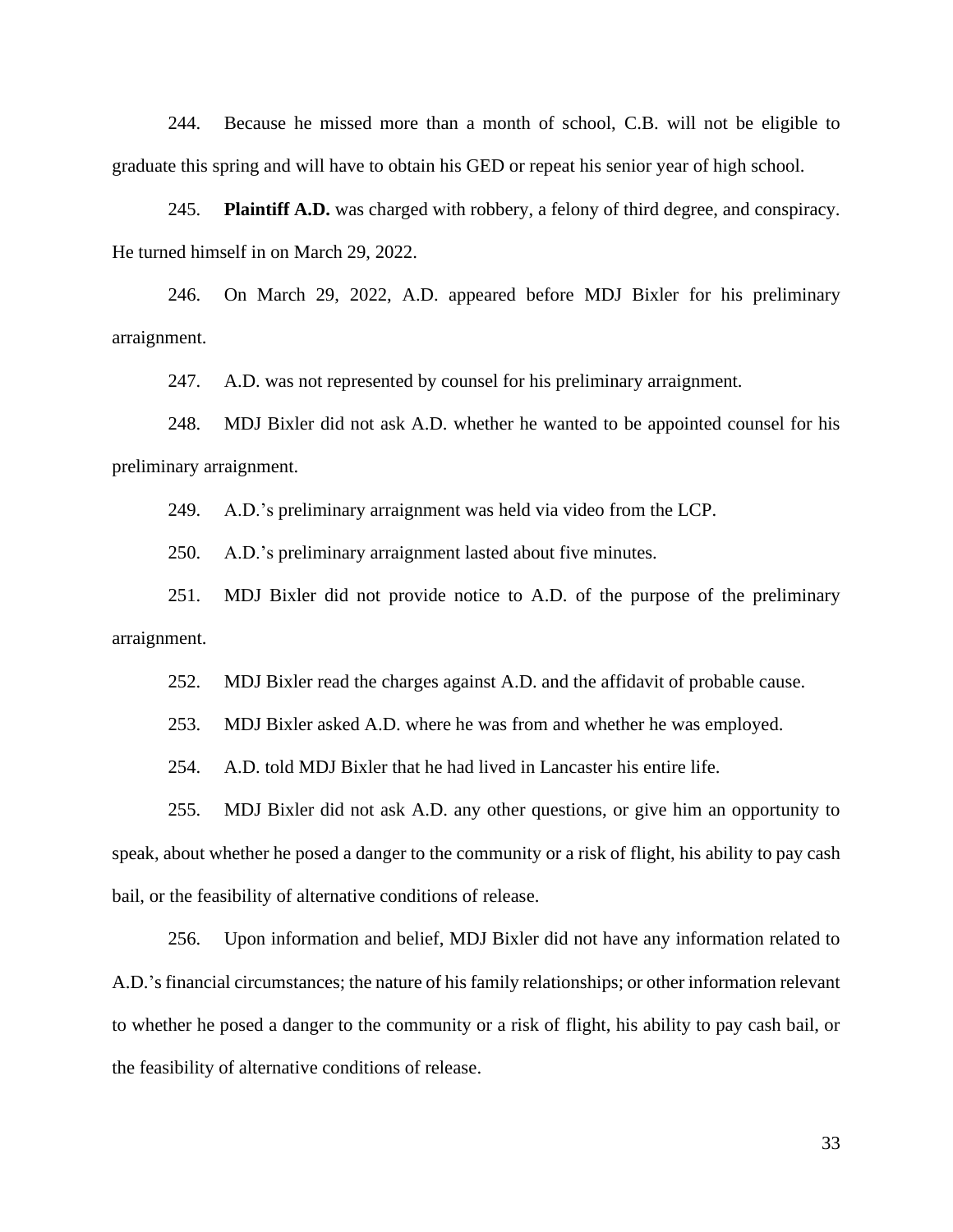257. Nor did he have any information about A.D.'s character, reputation, mental condition, or whether A.D. suffered from an alcohol or drug disorder.

258. At the time of his preliminary arraignment, A.D. worked at a hospital to support his pregnant girlfriend.

259. MDJ Bixler assigned A.D. \$15,000 in straight cash bail.

260. A.D. asked MDJ Bixler to give him ROR, but he refused.

261. MDJ Bixler did not make any individualized findings as to whether cash bail was necessary to ensure that A.D. would appear at subsequent court proceedings or whether A.D. posed a danger to anyone or had the financial means to pay the bail assigned.

262. As a result of being assigned an unaffordable cash bail, A.D. has been incarcerated in the Lancaster County Prison since March 29, 2022.

263. A.D.'s girlfriend gave birth to their child while A.D. was incarcerated. As a result of his pretrial incarceration, A.D. missed the birth of his child.

264. Due to his incarceration, A.D. is unable to financially support his girlfriend and new baby.

265. **Plaintiff S.M.** was arrested on March 29, 2022, for two drug-related charges.

266. On March 29, 2022. S.M. appeared before Judge Bixler for his preliminary arraignment.

267. S.M. was not represented by counsel for his preliminary arraignment.

268. S.M. cannot afford private counsel.

269. MDJ Bixler did not ask S.M. whether he wanted to be appointed counsel for his preliminary arraignment.

270. S.M.'s preliminary arraignment took place over video from the LCP.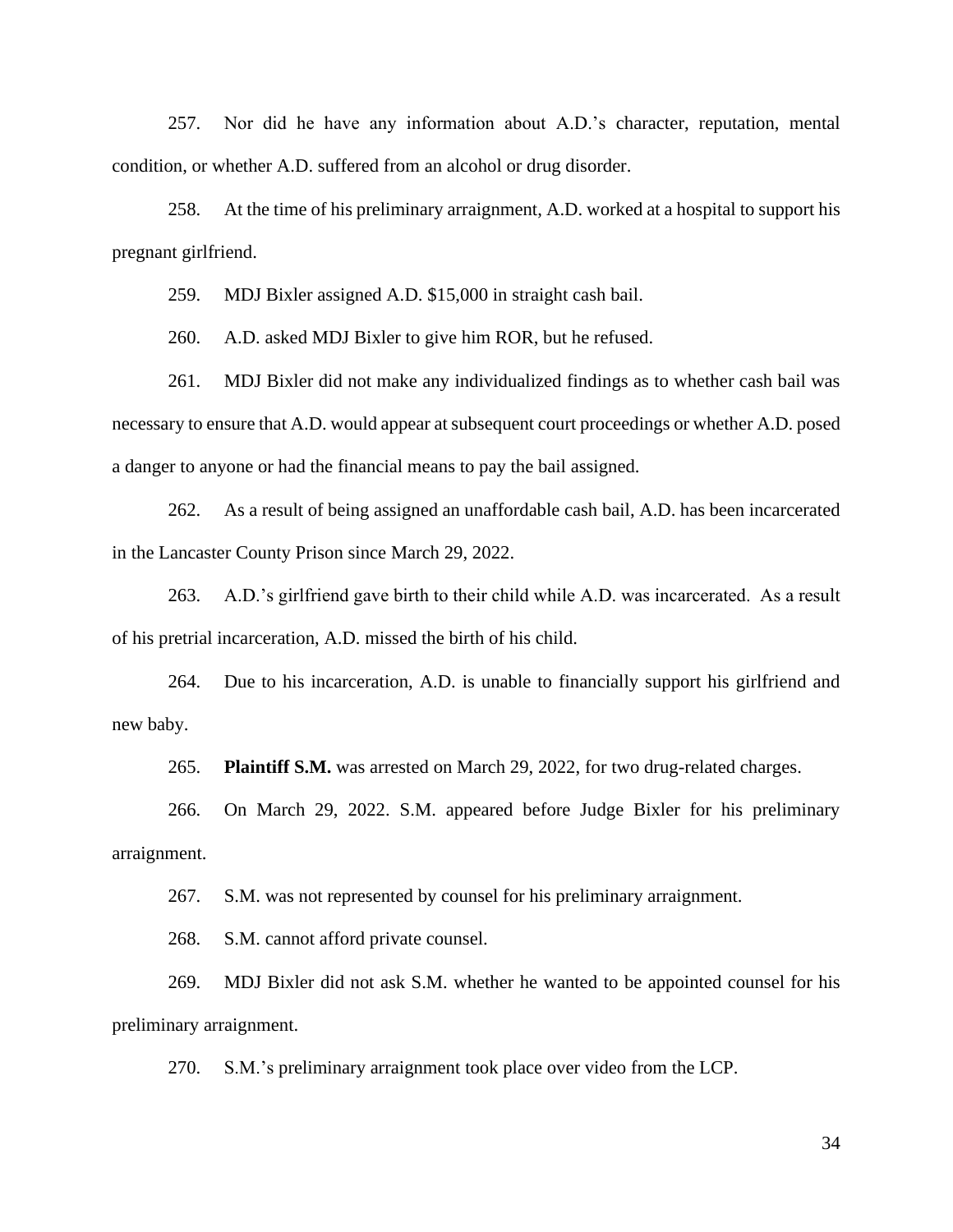271. S.M.'s preliminary arraignment lasted about one minute.

272. MDJ Bixler did not provide notice to S.M. of the purpose of the preliminary arraignment.

273. MDJ Bixler did not ask S.M. any questions or give him an opportunity to speak about his financial circumstances; his employment status and history; the nature of his family relationships; whether he posed a danger to the community; or the feasibility of alternative conditions of release.

274. Upon information and belief, MDJ Bixler did not have any information related to S.M.'s financial circumstances; his employment status and history; the nature of his family relationships; or other information relevant to whether he posed a danger to the community or a risk of flight, his ability to pay cash bail, or the feasibility of alternative conditions of release.

275. Nor did he have any information about S.M.'s character, reputation, mental condition, or whether S.M. suffered from an alcohol or drug disorder.

276. This was S.M.'s first arrest.

277. MDJ Bixler assigned S.M. \$30,000 in straight cash bail.

278. S.M. did not say anything during the preliminary arraignment because he was unfamiliar with the process and did not know whether he was permitted to speak.

279. If he had known he could speak, S.M. would have asked MDJ Bixler to assign a lower bail amount that he could afford.

280. MDJ Bixler did not make any individualized findings as to whether cash bail was necessary to ensure that S.M. would appear at subsequent court proceedings or whether S.M. posed a danger to anyone or had the financial means to pay the bail assigned.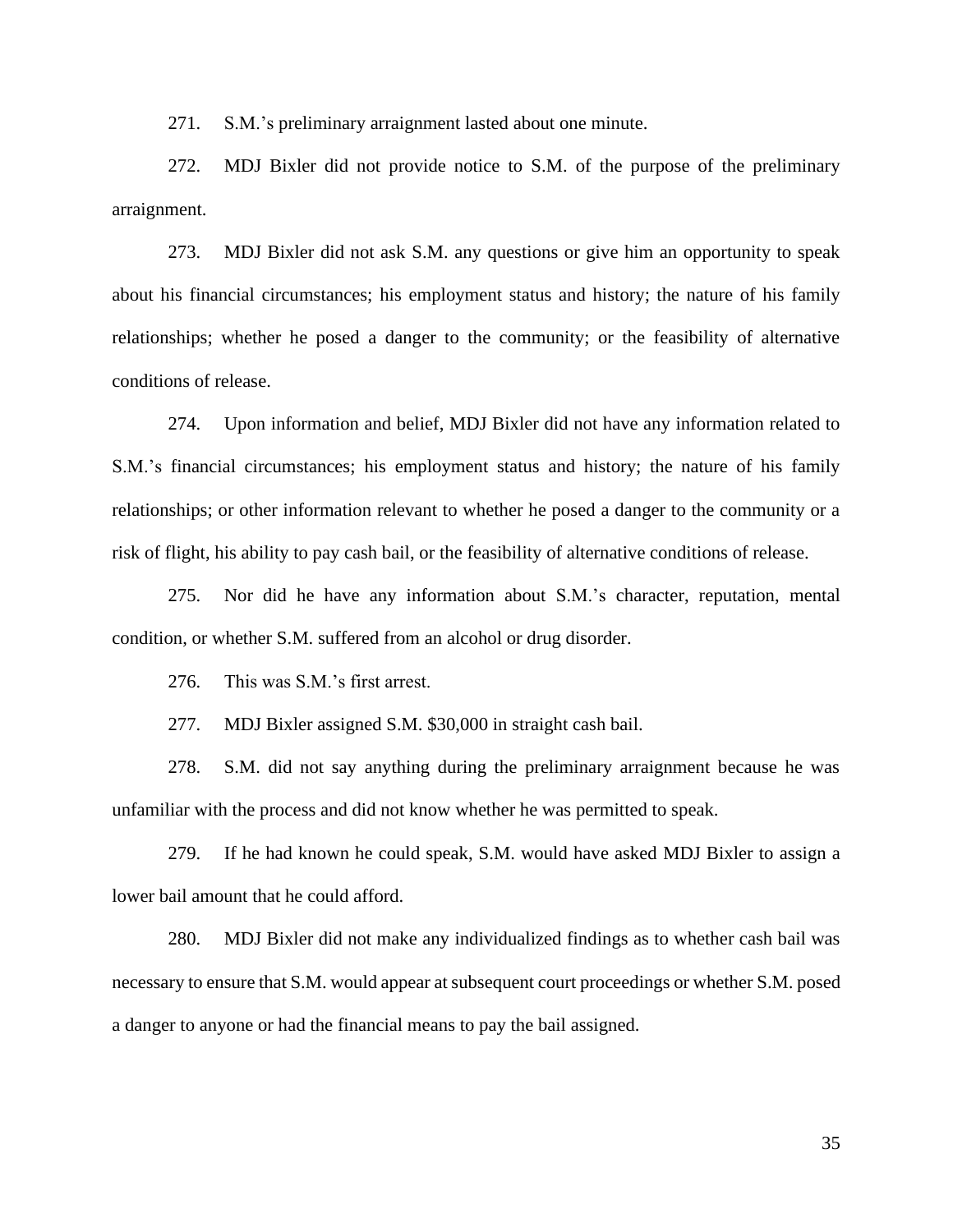281. As a result of being assigned an unaffordable cash bail, S.M. has been incarcerated in the Lancaster County Prison since March 29, 2022.

282. S.M. is represented by the Lancaster County Public Defender's Office.

283. S.M.'s preliminary hearing, originally scheduled for April 5, has been continued to May 10.

284. S.M. has been unable to contact any friends or family while he is incarcerated.

285. S.M. works as an independent contractor and has a job lined up for May but reasonably fears he will lose the job if he is not released from the LCP.

286. S.M. shares an apartment with roommates and contributes to the rent.

287. He reasonably fears he will lose his home due to his incarceration because he has no way to pay his share of the rent or even inform his roommates that he is incarcerated.

288. **Plaintiff D.B.** was arrested on March 29, 2022, on various firearm- and drugrelated charges.

289. On March 29, 2022, D.B. appeared before MDJ Bixler for his preliminary arraignment.

290. D.B. was not represented by counsel for his preliminary arraignment.

291. D.B. cannot afford private counsel.

292. MDJ Bixler did not ask D.B. whether he wanted to be appointed counsel for his preliminary arraignment.

293. D.B.'s preliminary arraignment was held via video from the LCP.

294. MDJ Bixler did not provide notice to D.B. of the purpose of the preliminary arraignment.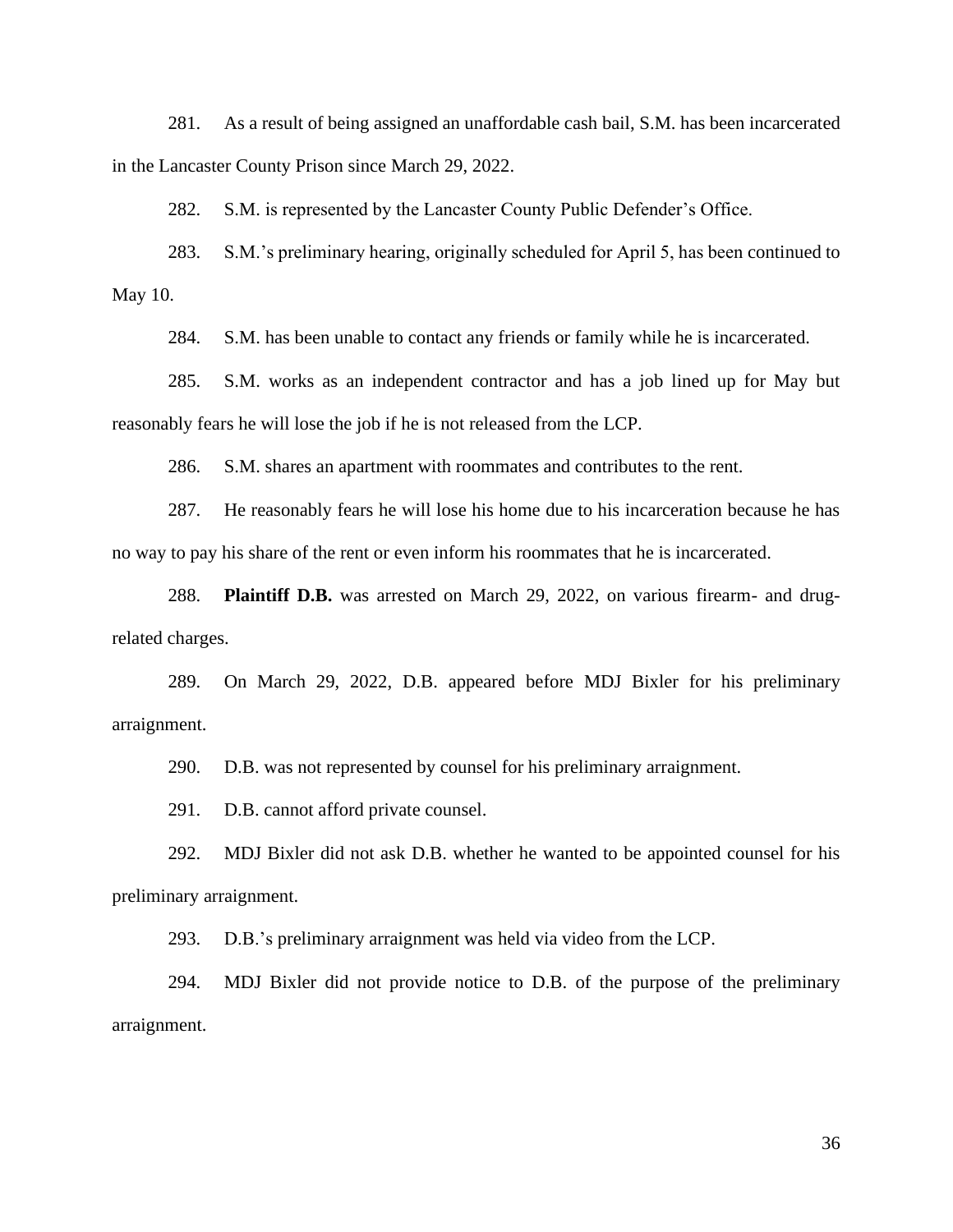295. MDJ Bixler did not ask D.B. any questions or give him an opportunity to speak about his financial circumstances; his employment status and history; the nature of his family relationships; whether he posed a danger to the community; or the feasibility of alternative conditions of release.

296. Upon information and belief, MDJ Bixler did not have any information about D.B.'s financial circumstances; his employment status and history; the nature of his family relationships; or other information relevant to whether he posed a danger to the community or a risk of flight, his ability to pay cash bail, or the feasibility of alternative conditions of release.

297. Nor did he have any information about D.B.'s character, reputation, or mental condition, or whether D.B. suffered from an alcohol or drug disorder.

298. MDJ Bixler assigned D.B. \$2,000,000 in straight cash bail.

299. D.B. cannot afford to pay \$2,000,000.

300. MDJ Bixler did not make any individualized findings as to whether cash bail was necessary to ensure that D.B. would appear at subsequent court proceedings or whether D.B. posed a danger to anyone or had the financial means to pay the bail assigned.

301. Rather, MDJ Bixler stated that he was setting D.B.'s bail at \$2,000,000 due to the nature of the charges against him.

302. As a result of being assigned an unaffordable cash bail, D.B. has been incarcerated in the Lancaster County Prison since March 29, 2022.

303. D.B. is represented by the Lancaster County Public Defender's Office.

304. D.B.'s preliminary hearing, originally scheduled for April 8, has been continued to May 18.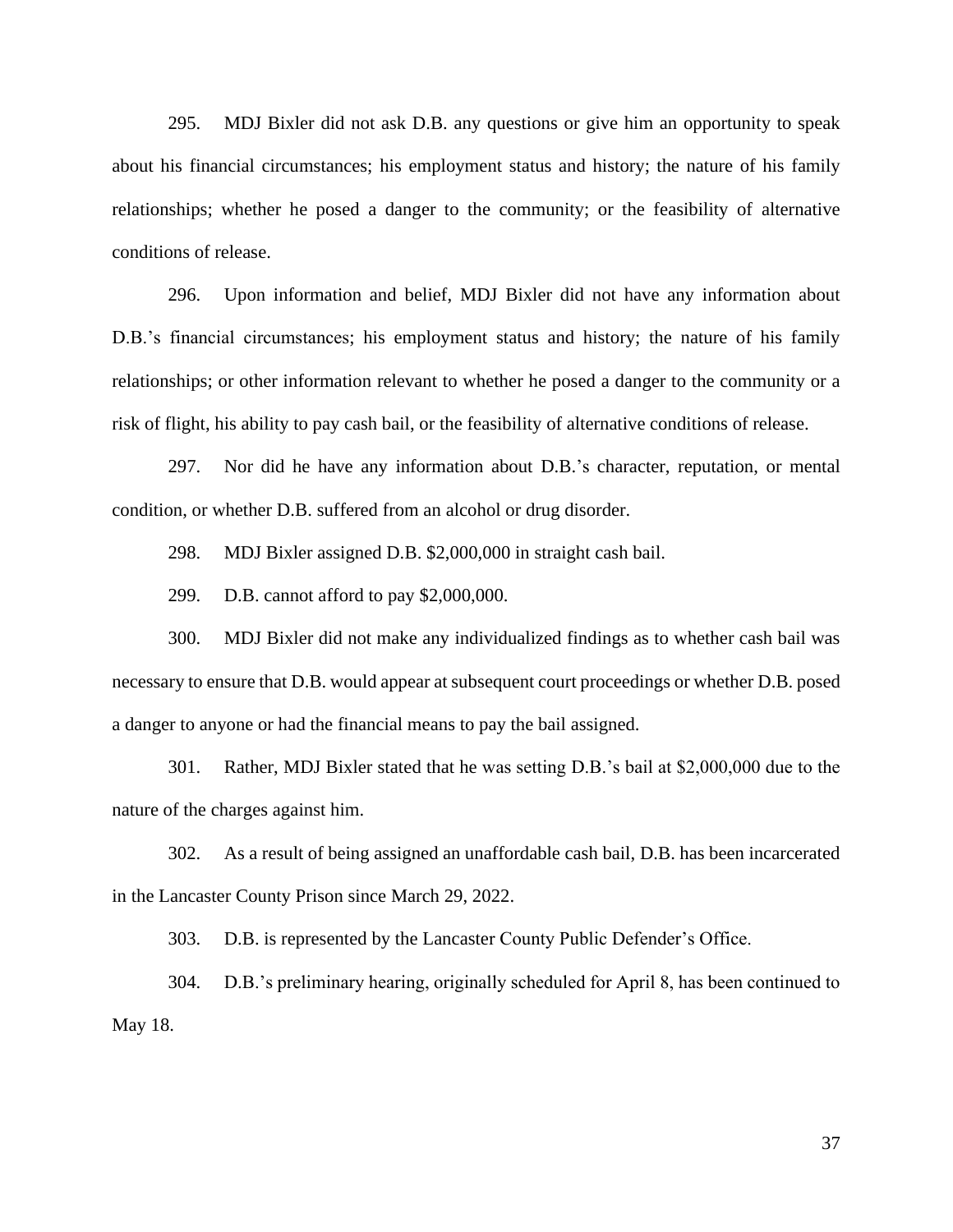305. **Plaintiff G.H.** was arrested on April 16, 2022, for misdemeanor theft for failing to pay a \$58 bar tab and public drunkenness, a summary offense.

306. After arresting G.H., police took him first to the police station and then to Lancaster General Hospital for medical clearance. Lancaster General Hospital held him and provided care for three days.

307. When G.H. was released from the hospital on April 19, he contacted the police to find out how to turn himself in.

308. G.H. was told to go to the police station, which he did, walking on foot from the hospital to the police station.

309. After arriving at the police station on April 19, G.H. appeared via video before MDJ LeFever for his preliminary arraignment.

310. G.H. has hearing loss and it was difficult for him to hear the judge on the video.

311. G.H. was not represented by counsel for his preliminary arraignment.

312. G.H. cannot afford private counsel.

313. MDJ LeFever did not ask G.H. whether he wanted to be appointed counsel for his preliminary arraignment.

314. G.H.'s preliminary arraignment lasted less than five minutes.

315. MDJ LeFever did not provide notice to G.H. of the purpose of the preliminary arraignment.

316. MDJ LeFever asked where G.H. resided and why he was in Lancaster.

317. G.H. told him he was in Lancaster to attend a rehabilitation program at The Retreat in Ephrata, Pennsylvania, where a bed was waiting for him.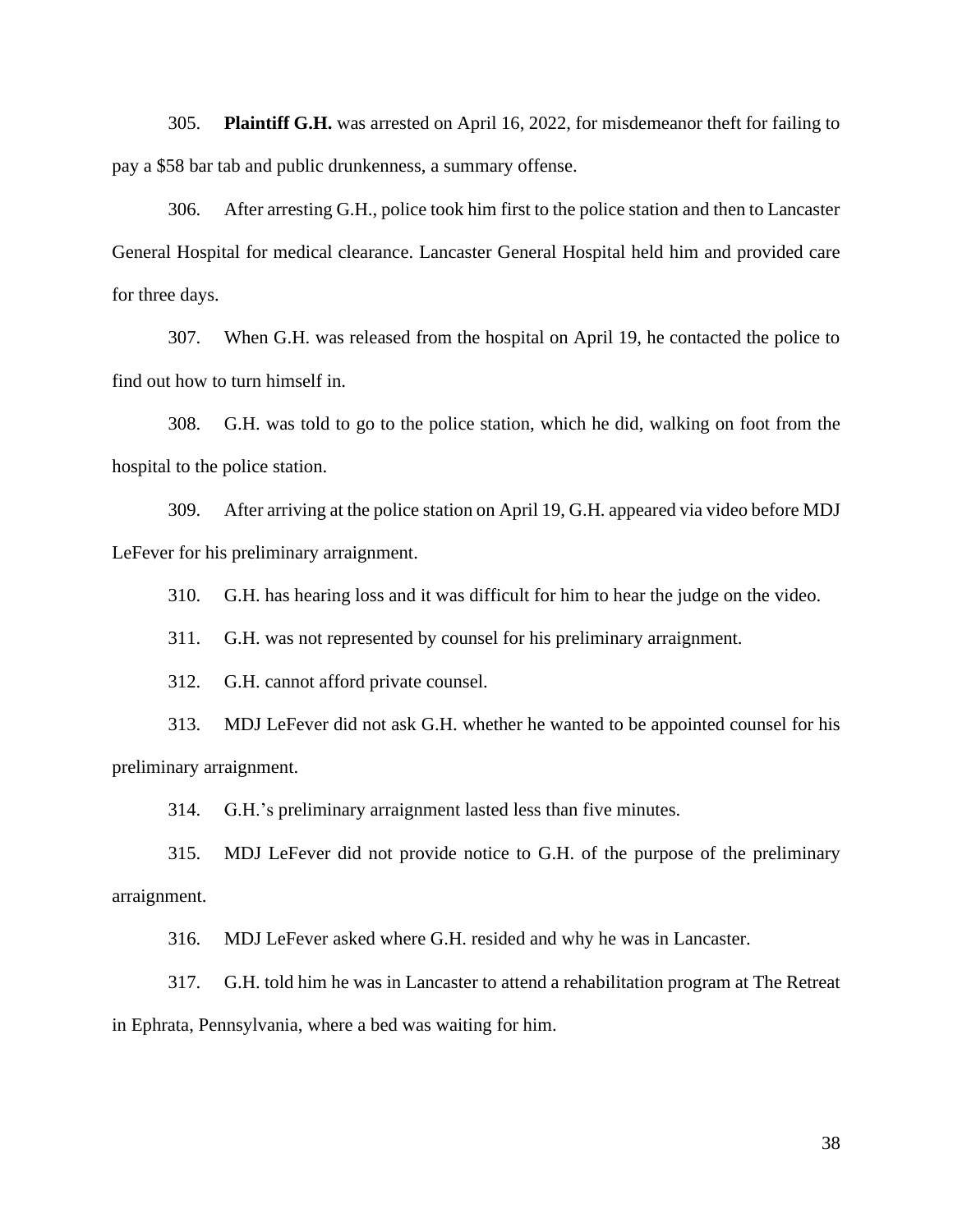318. MDJ LeFever did not ask G.H. any other questions, or give him an opportunity to speak, about his financial circumstances; the nature of his family relationships; whether he posed a danger to the community; or the feasibility of alternative conditions of release.

319. Upon information and belief, MDJ LeFever did not have any information about G.H.'s financial circumstances; the nature of his family relationships; or other information relevant to whether he posed a danger to the community or a risk of flight, his ability to pay cash bail, or the feasibility of alternative conditions of release.

320. Nor did he have any information about G.H.'s character or reputation.

321. MDJ LeFever assigned G.H. \$5,000 in straight cash bail.

322. MDJ LeFever told G.H. that he was assigning cash bail because G.H. had a Virginia driver's license.

323. MDJ LeFever refused to allow G.H. to speak at the preliminary arraignment.

324. G.H. is indigent and cannot afford to pay \$5,000 to obtain his release from the LCP.

325. G.H.'s preliminary arraignment is scheduled for April 29.

326. G.H. has been struggling with alcoholism for decades and has a bed at a residential alcohol treatment program waiting for him at the time of his incarceration.

327. As a result of his incarceration, G.H. reasonably fears that he will lose his bed at The Retreat.

328. G.H. is a stroke survivor and walks with a cane.

329. G.H. also has epilepsy and has faced delays getting his medication while in the LCP. On April 23, G.H. had a seizure at night in his cell.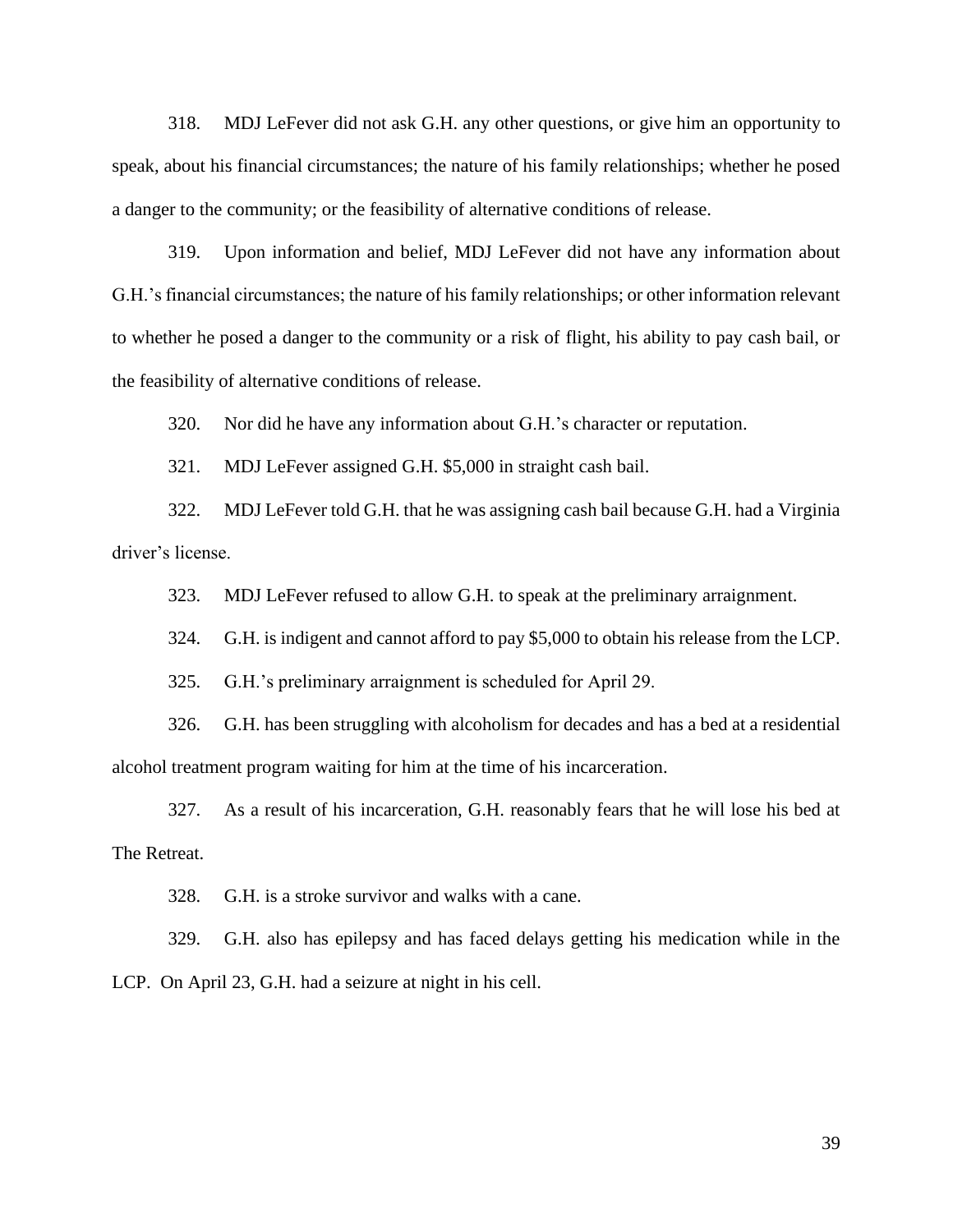## **G. Defendant MDJs' Practice of Assigning Bail without Considering Ability to Pay or Individual Circumstances Does Not Further Any Valid Judicial or Governmental Goal.**

330. The Defendant MDJs have no legitimate interest in imposing cash bail on individuals who cannot afford to pay it without first ensuring that all arrested people have a meaningful opportunity to participate in the bail proceeding, that counsel is provided at all critical stages, and that cash bail is appropriate in light of each arrestee's circumstances.

331. By routinely imposing unaffordable amounts of cash bail, Defendant MDJs have created a two-tiered system of justice, in which a wealthy individual can purchase their freedom immediately, whereas a poor individual arraigned for the same charges and given the same amount of bail will remain incarcerated indefinitely pending trial.

332. There is no legal or legitimate justification for this two-tier system.

333. In fact, the Pennsylvania Rules of Criminal Procedure prohibit imposing any condition of release for the purpose of ensuring that a defendant remains incarcerated pending trial. *See* Pa. R. Crim. P. 524(C)(5) & cmt; *see also id.* at 528(A)-(B) (requiring that prior to the imposition of monetary bail conditions, the MDJ must both assess the defendant's financial ability and the reasonableness of the amount).

334. Moreover, the Pennsylvania Constitution and the Pennsylvania Rules of Criminal Procedure identify dispositive considerations an MDJ must assess before imposing pretrial confinement: (1) whether the individual is charged with a crime punishable by death or life imprisonment; (2) whether no set of conditions could ensure the safety of the public; and (3) "all available information . . . relevant to the defendant's appearance or nonappearance at subsequent proceedings." Pa. Const. art. 1, § 14; Pa. R. Crim. P. 523(A).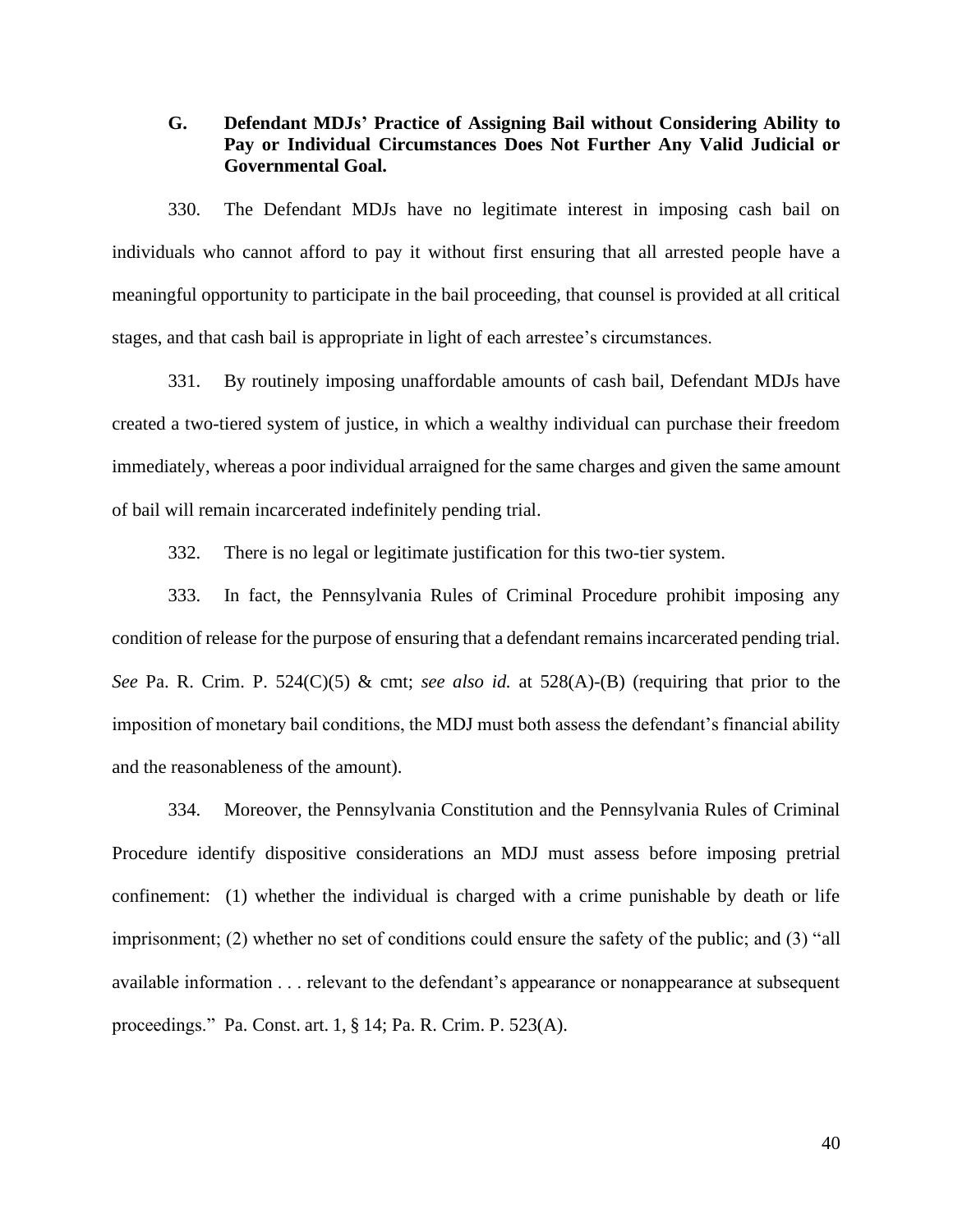335. The Rules similarly provide that the Commonwealth's interest in conditions of release is dependent on the existence and consideration of specific, enumerated factors justifying those conditions. *See* Pa. R. Crim. P. 523(A).

336. Yet, as alleged above, Defendant MDJs' bail scheme fails even to inquire into the facts crucial to those factors before deciding to deprive arrested people of their liberty pending trial.

337. There is no justification for this arbitrary and lawless practice.

338. Finally, Defendant MDJs do not adequately consider alternative release conditions that have been shown to be equally as effective as monetary bail in assuring appearance in court.

339. Empirical evidence shows that requiring money bail as a condition of release does not improve defendants' rates of appearance in court.<sup>7</sup>

340. After New Jersey overhauled its bail system in 2014, the number of defendants for whom cash bail was ordered fell to just a fraction of 1%, yet the rate at which defendants appeared in court remained high—nearly 90% in 2017. New Jersey Judiciary, *2018 Report to the Governor and the Legislature* at 7 (Apr. 2019), [https://njcourts.gov/courts/assets/criminal/2018cjrannual.pdf?c=dSE.](https://njcourts.gov/courts/assets/criminal/2018cjrannual.pdf?c=dSE)

<sup>7</sup> *See, e.g.,* Arpit Gupta, Christopher Hansman, & Ethan Frenchman, *The Heavy Costs of High Bail: Evidence from Judge Randomization*, 45 J. LEGAL STUDIES 471, 475 (2016) at 5, available at<http://www.columbia.edu/~cjh2182/> GuptaHansmanFrenchman.pdf ("[W]e find no evidence that money bail increases the probability of appearance."); Ex. F, Michael R. Jones, *Unsecured Bonds: The As Effective and Most Efficient Pretrial Release Option*, Pre-Trial Justice Institute Report at 11 (October 2013), available at <https://pdfs.semanticscholar.org/5444/> 7711f036e000af0f177e176584b7aa7532f7.pdf; *see also ODonnell v. Harris Cnty*., 882 F.3d 528, 545 (5th Cir. 2018) (upholding the district court's "thorough review of empirical data and studies [finding] that the County had failed to establish any 'link between financial conditions of release and appearance at trial or law-abiding behavior before trial'"); *Schultz v. Alabama*, 330 F. Supp. 3d 1344, 1362 (N.D. Ala. 2018) ("[Plaintiff] offered expert testimony and empirical studies to demonstrate that secured money bail is not more effective than unsecured bail or non-monetary conditions of release in reducing the risk of flight from prosecution.").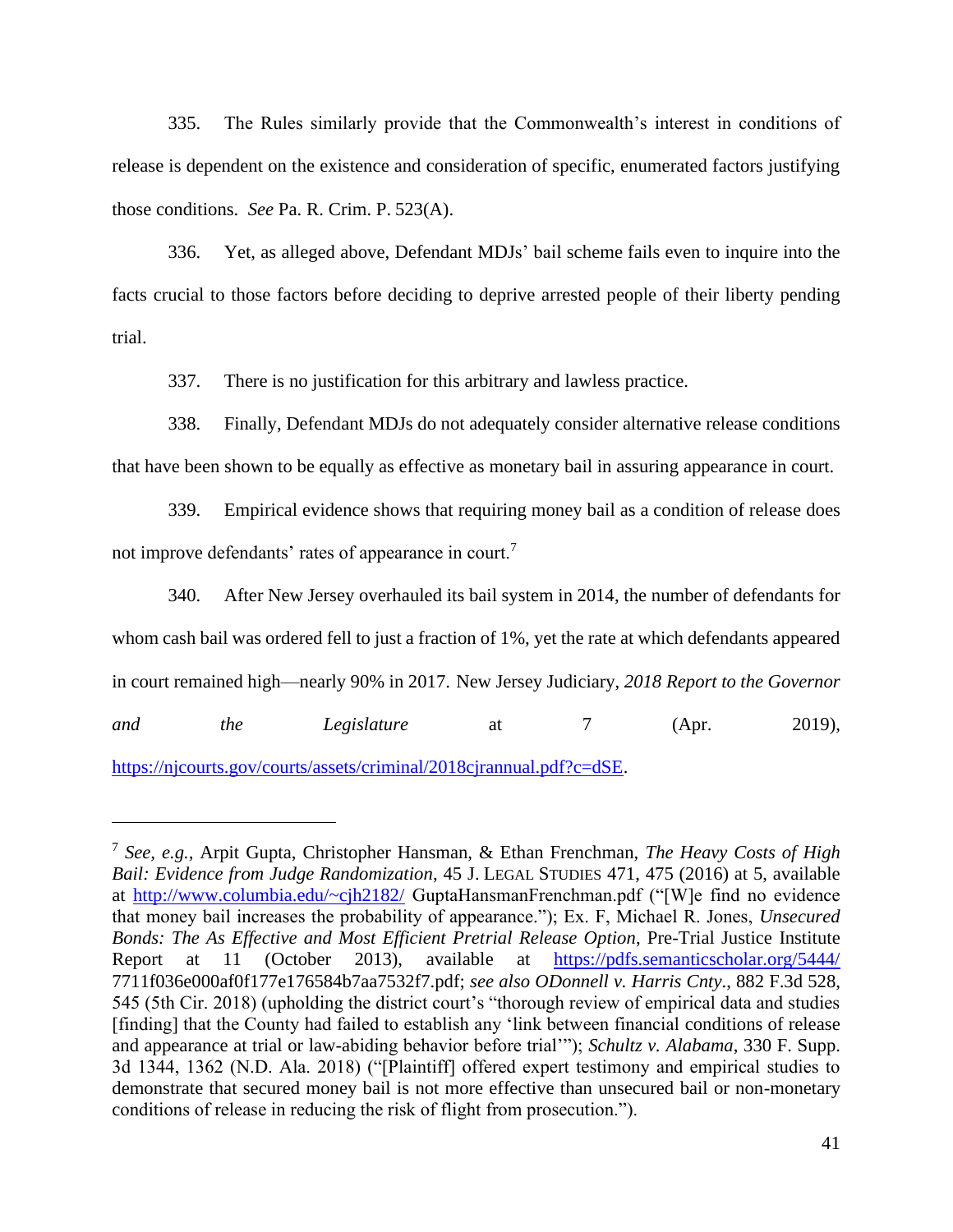341. The District of Columbia prohibits the imposition of financial conditions that people cannot pay, yet between 2015 and 2019, 88% to 91% of defendants released pretrial appeared for their scheduled court dates. *See* United States Commission on Civil Rights, *The Civil Rights Implications of Cash Bail* 157-160 (2022), available at [https://www.usccr.gov/files/2022-](https://www.usccr.gov/files/2022-01/USCCR-Bail-Reform-Report-01-20-22.pdf) [01/USCCR-Bail-Reform-Report-01-20-22.pdf](https://www.usccr.gov/files/2022-01/USCCR-Bail-Reform-Report-01-20-22.pdf)

342. Illinois has recently followed suit, becoming the first state to eliminate cash bail completely. Maria Cramer, *Illinois Becomes First State to Eliminate Cash Bail*, THE NEW YORK TIMES, Feb. 23, 2012, [https://www.nytimes.com/2021/02/23/us/illinois-cash-bail-pritzker.html.](https://www.nytimes.com/2021/02/23/us/illinois-cash-bail-pritzker.html)

343. Research also shows no positive correlation between the imposition of cash bail and public safety; to the contrary, the assignment of cash bail increases the likelihood of future unlawful behavior.

344. For example, a large study of cash bail in Pittsburgh and Philadelphia found that "the assessment of money bail is a significant, independent cause of convictions and recidivism" and noted that this appeared to be "driven by the subset of cases in which arrestees are detained because of their inability to post bail."<sup>8</sup>

<sup>8</sup> *See* Arpit Gupta, Christopher Hansman, & Ethan Frenchman, T*he Heavy Costs of High Bail: Evidence from Judge Randomization*, 3 (Aug. 5, 2016) (explaining that assigning cash bail led to a six to nine percent increase in recidivism); *see also,* Paul Heaton et. al., *The Downstream Consequences of Misdemeanor Pretrial Detention*, 69 STAN. L. REV. 711, 786–87 (2017) (estimating that forgoing bail for individuals assigned a \$500 bail would have resulted in 1,600 fewer felonies and 2,400 fewer misdemeanors in the eighteen months following arraignment); Christopher T. Lowenkamp, Marie VanNostrand, Ph.D., Alexander Holsinger, Ph.D., *The Hidden Costs of Pretrial Detention*, LAURA AND JOHN ARNOLD FOUNDATION, November 2013, at 3. [http://www.pretrial.org/download/research/The%20Hidden%20Costs%20of%20Pretrial%20Dete](http://www.pretrial.org/download/research/The%20Hidden%20Costs%20of%20Pretrial%20Detention%20-%20LJAF%202013.pdf) [ntion%20-%20LJAF%202013.pdf](http://www.pretrial.org/download/research/The%20Hidden%20Costs%20of%20Pretrial%20Detention%20-%20LJAF%202013.pdf) (finding that when low-risk defendants were held for 8-14 days, they were 51% more likely to commit another crime than equivalent defendants held less than 24 hours and when detained for even 2-3 days on bail, low risk defendants were 40% more likely to commit new crimes than equivalent defendants held no more than 24 hours.).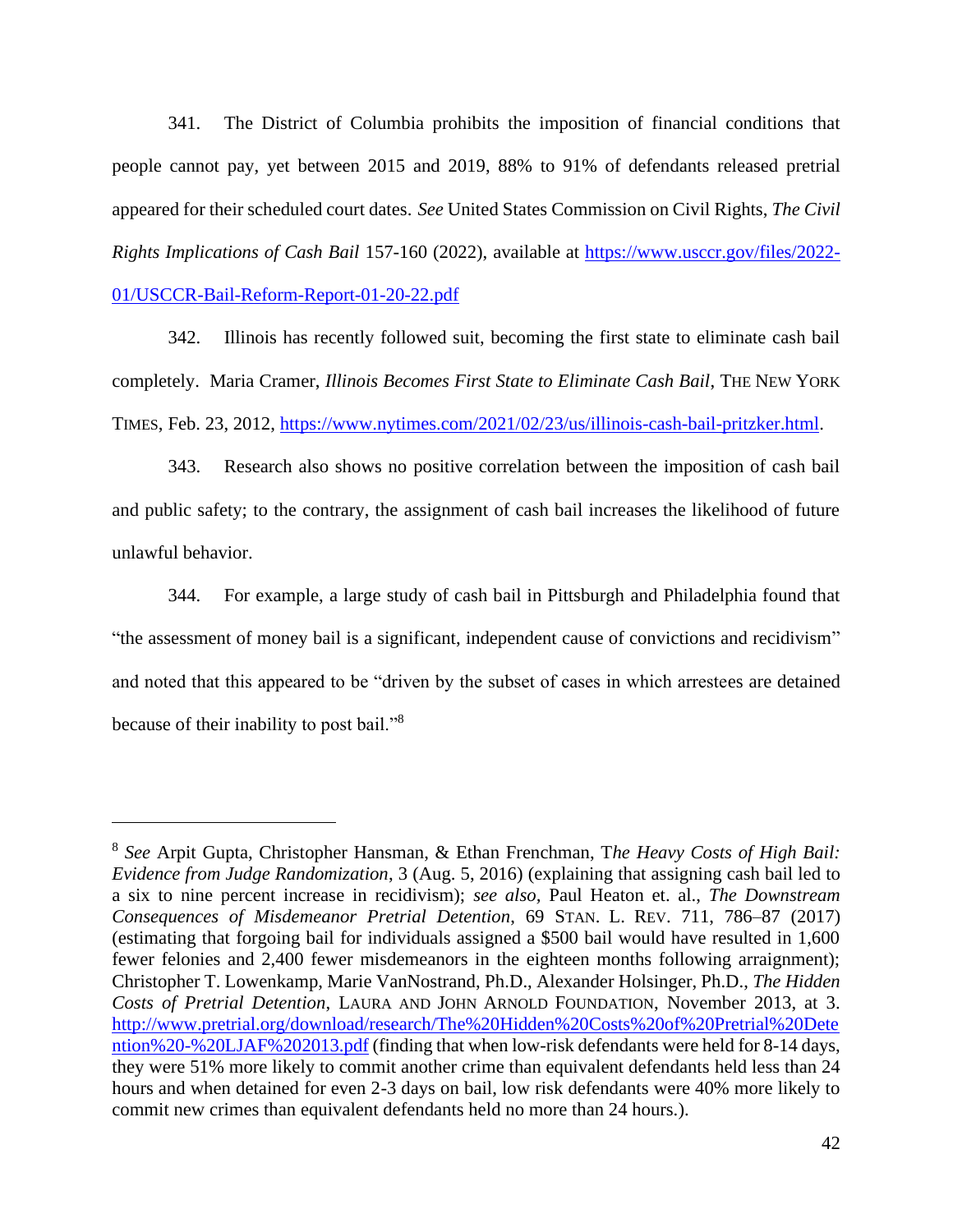345. After reforming its use of cash bail, New Jersey found that the rate of alleged new criminal activity for individuals released pretrial without bail "was virtually the same" as the rate under the prior cash bail system. *See* Grant at 13.

## **V. CLASS ACTION ALLEGATIONS**

346. Plaintiffs seek injunctive and declaratory relief, on behalf of themselves and all

others similarly situated, under Rules 23(a) and 23(b)(2) of the Federal Rules of Civil Procedure.

347. Plaintiffs seek to represent the class composed of

All people currently detained pre-trial who, during their preliminary arraignments, were assigned unaffordable cash bail based on criminal charges not punishable by death or life imprisonment by the Defendant MDJs without being explicitly asked about or informed of all factors that bear on their danger to the community, risk of flight, and/or ability to pay the amount of cash bail assigned, and/or the likelihood that alternative conditions of release would ensure their appearance at future proceedings.

348. Plaintiffs seek to represent a subclass composed of

All class members, as defined in Paragraph 347 of the Verified Class Action Complaint in this action, who, at the time of their preliminary arraignments, met the qualifications for representation by the Public Defender but were not represented by counsel at their preliminary arraignments.

349. Each proposed class and subclass satisfies the numerosity, commonality, typicality,

and adequacy requirements of Rules 23(a) and 23(b)(2) of the Federal Rules of Civil Procedure.

## **A. Numerosity—Fed. R. Civ. P. 23(a)(1)**

350. The number of persons who are members of the class described above are so

numerous that joinder of all members in one action is impractical.

351. The information as to the size of the class and the identity of the individuals who are in the class are in the exclusive control of Defendants.

352. Each year, hundreds of people are subject to pretrial detention because they are

assigned cash bail by the Defendant MDJs that they cannot afford to pay.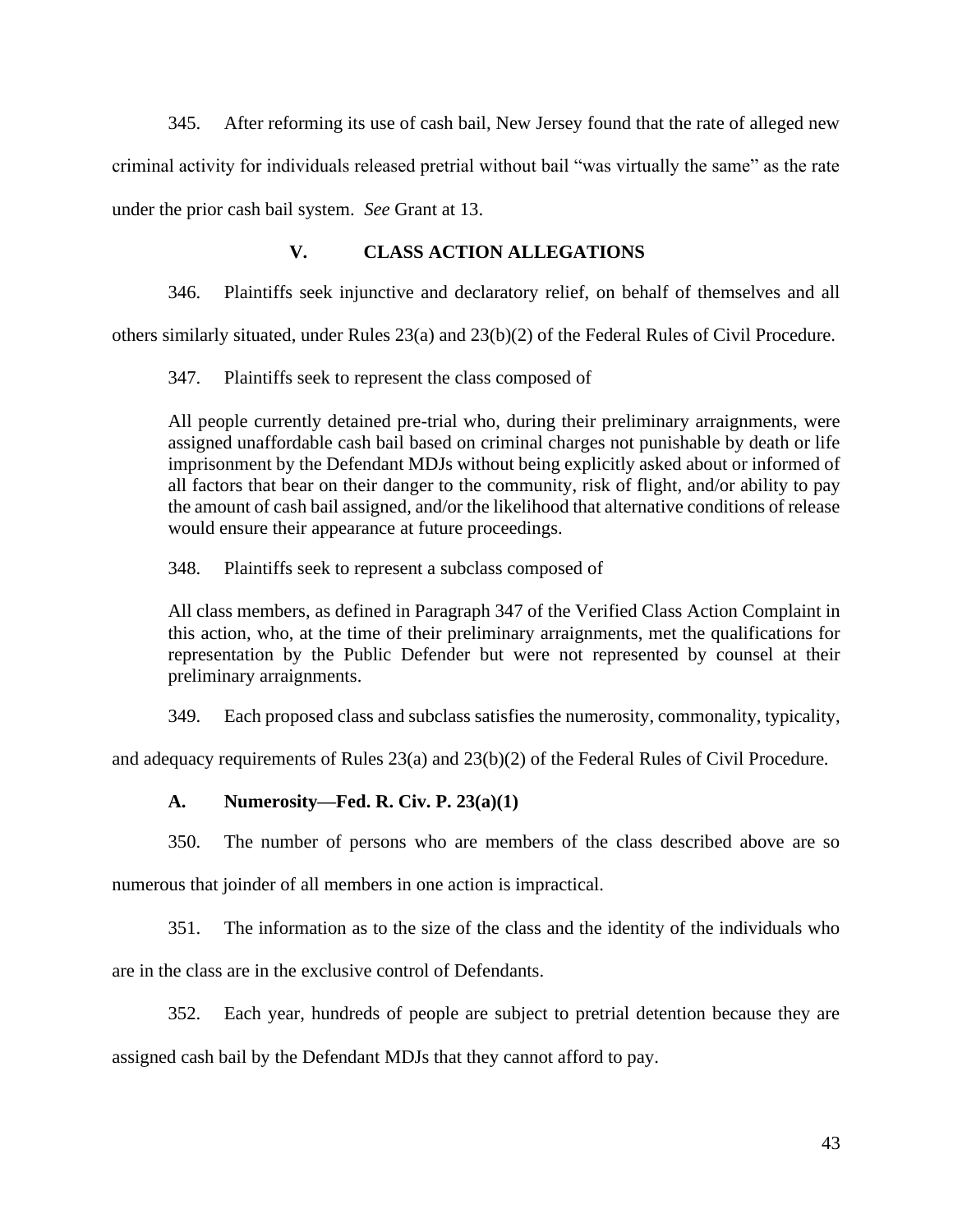353. LCP admitted 3,750 people during 2021. *See* Lancaster County Prison Board Report, Jan. 20, 2022 (last visited Mar. 18, 2022) at 28, https://www.co.lancaster.pa.us/DocumentCenter/View/13639/1-20-22-Prison-Board-Report

354. At any time, approximately 70% of LCP's inmate population is being held pre-trial. *Id.*

355. Joinder is impracticable because the class is both too numerous and too fluid for the Court to feasibly hear their independent claims: Every day, new class members are detained and existing class members' claims are mooted through modification of their bail orders (that enable them to obtain their release) or disposition of their criminal cases. During 2021, 3,750 people were admitted to LCP, while 3,599 were discharged. *Id.*

356. Joinder is also impracticable because many arrested persons do not have the means to afford to pursue claims on their own.

### **B. Commonality—Fed. R. Civ. P. 23(a)(2)**

357. The relief sought is common to all members of the class and subclasses, and common questions of law and fact exist as to all members of the class and subclasses.

358. Plaintiffs seek a declaratory judgment that the Defendant MDJs' arraignment practices are unlawful on the grounds that they violate the Due Process and Equal Protection Clauses of the Fourteenth Amendment and the Sixth Amendment right to counsel.

359. Plaintiffs also seek an injunction prohibiting Defendant Steberger from detaining arrested persons who are assigned cash bail by Defendant MDJs at preliminary arraignments that lack constitutionally required due process protections.

360. These claims and remedies are common to the entire class and/or subclasses and would apply equally to all class and/or subclass members.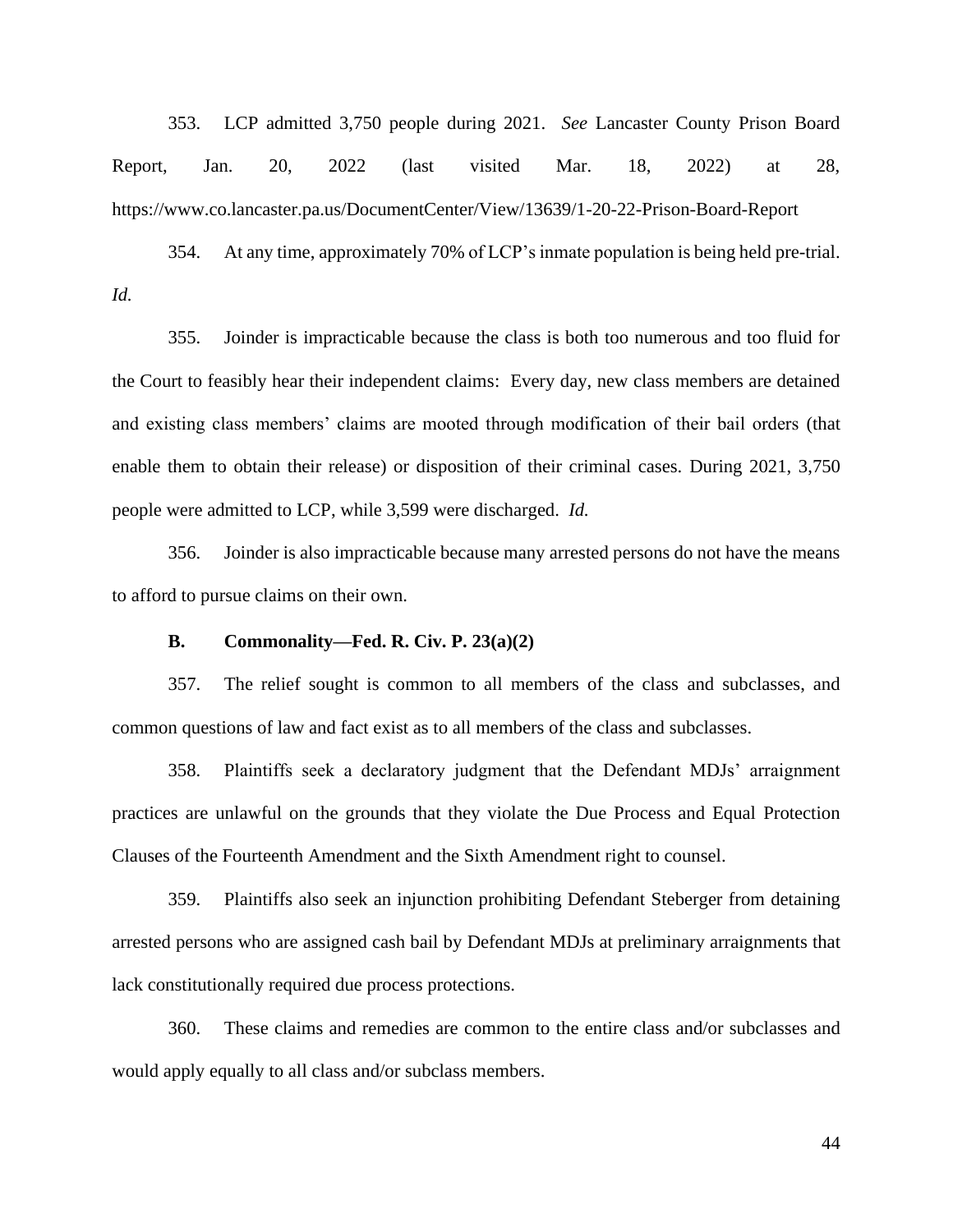361. Questions of law or fact are common to the entire class and/or subclasses because the actions of Defendants complained of herein are generally applicable to the entire class and/or subclasses.

- 362. These legal and factual questions include but are not limited to:
	- a. Whether Defendant MDJs regularly impose secured cash bail conditions without inquiring into risk of flight or financial ability to pay and without considering alternative, less restrictive conditions of release;
	- b. Whether Defendant MDJs regularly impose unaffordable monetary bail for arrested persons without adequate procedural protections, including notice, an opportunity to be present and contest evidence, appointment of counsel, and reasoned findings based on clear and convincing individualized evidence on the record that there are no less restrictive means of ensuring that the arrested person will appear for subsequent court proceedings and comply with other bail conditions;
	- c. Whether Defendant Lancaster County has a policy, practice, or custom of not providing counsel for indigent arrested persons at preliminary arraignments;
	- d. Whether imposing unaffordable monetary bail without inquiry into an arrested person's financial ability to pay or consideration of other less restrictive conditions of release violates the Equal Protection Clause of the Fourteenth Amendment;
	- e. Whether imposing unaffordable monetary bail for arrested persons without adequate procedural protections violates the Due Process Clause of the Fourteenth Amendment; and
	- f. Whether the failure to provide counsel at preliminary arraignments violates the Sixth Amendment right to counsel.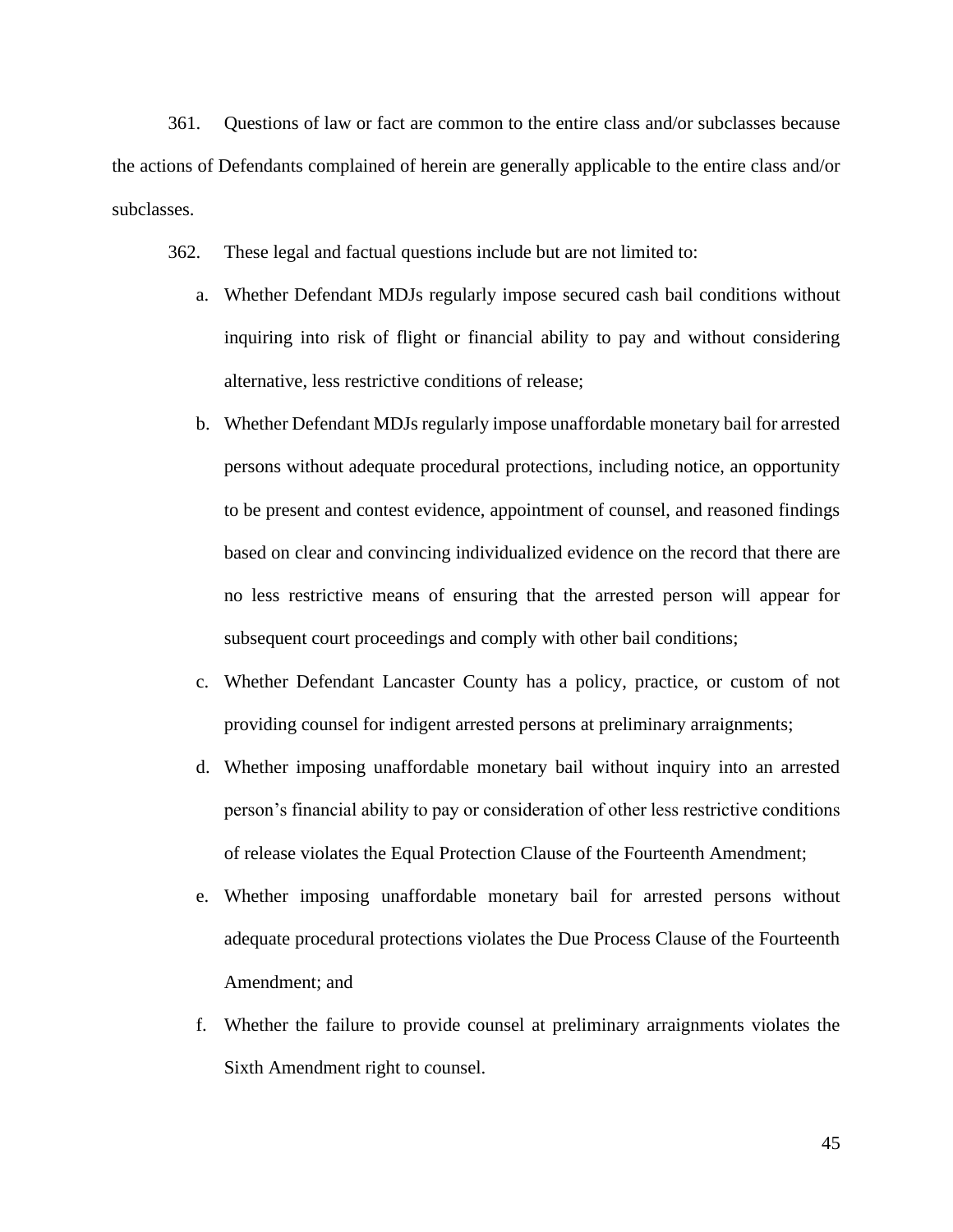### **C. Typicality—Fed. R. Civ. P. 23(a)(3)**

363. Plaintiffs' claims are typical of the members of the class. Each class member is injured by the same wrongful acts, omissions, polices, and practices of Defendants as described in this Complaint.

364. Defendants fail to comply with constitutional requirements—Namely, all class members are confined in jail (or will be) because they cannot afford to pay secured cash bail conditions that they had no opportunity to contest because they were denied a hearing at which indigency could be considered.

365. Plaintiffs' claims arise from the same practices and courses of conduct that give rise to the claims of the class members and are based on the same legal theories.

366. Plaintiffs do not seek to challenge individual bail determinations, but rather to challenge Defendants' preliminary arraignment practices, customs, and policies as part of a systemic and consistent failure to comply with the United States Constitution.

367. The constitutional deprivations suffered by Plaintiffs, and those of putative class members, arise from the same systemic issues.

#### **D. Adequacy, Fed. R. Civ. P. 23(a)(4)**

368. Plaintiffs will fairly and adequately assert and protect the interests of the class because their interests in the vindication of their legal claims are entirely aligned with the interests of the other class members, each of whom has the same basic constitutional claims.

369. Plaintiffs are members of the class, and their interests do not conflict with other class members.

370. There are no known conflicts among members of the proposed class.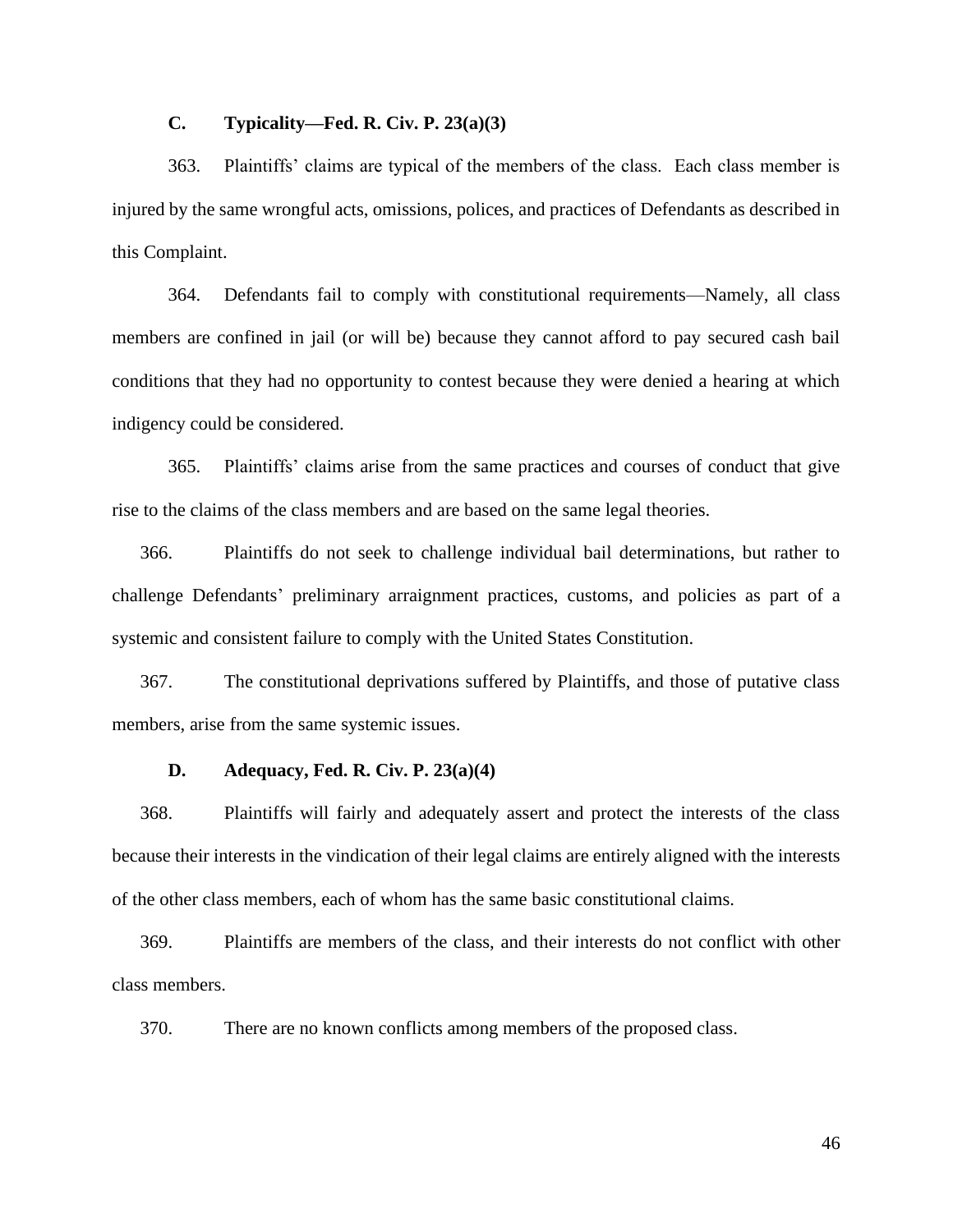371. All of the respective class members have similar interests in vindicating their constitutional right to receive a hearing in which their indigency is properly considered pursuant to constitutional standards and with an attorney present.

372. Plaintiffs are represented by attorneys from the ACLU of Pennsylvania and Dechert LLP, who possess substantial combined experience in the conduct of complex class actions, including actions raising constitutional violations under 42 U.S.C. § 1983.

373. Defendants have acted and refused to act on grounds generally applicable to the Class, thereby making final injunctive relief or corresponding declaratory relief appropriate with respect to the class as a whole and making certification of the class under Rule 23(b)(2) proper.

### **VI. CAUSES OF ACTION**

#### **COUNT I**

## **Violation of Procedural Due Process: Failure to Provide Adequate Notice and Hearing and Make Necessary Findings Before Depriving Plaintiffs of a Guaranteed Liberty Interest On Behalf of All Plaintiffs Against MDJ Defendants and Defendant Steberger**

22. Plaintiffs hereby incorporate by reference the allegations contained in the above paragraphs of this Complaint as if fully set forth herein.

23. Plaintiffs have a fundamental interest in their pretrial liberty under both the United

States and Pennsylvania Constitutions.

24. Plaintiffs are entitled to due process, including notice and an opportunity to be

heard, before being deprived of their pretrial liberty.

25. Defendant MDJs fail to provide Plaintiffs with meaningful notice or opportunity to

be heard before imposing unaffordable cash bail at preliminary arraignments.

26. Defendants fail to provide advance notice of the rights at stake, appointment of counsel, an effective opportunity to present or contest evidence, or a written record of reasoned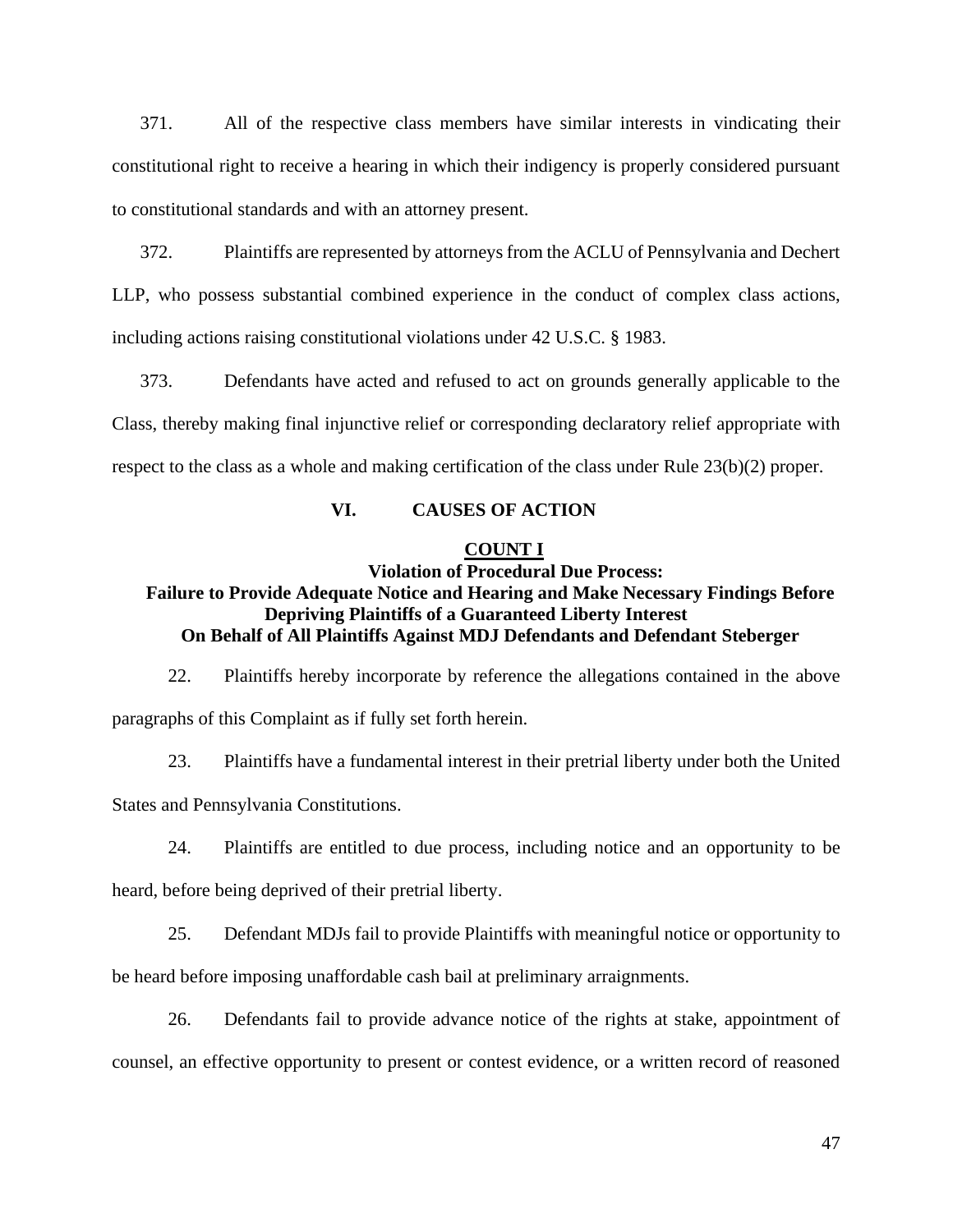findings that secured bail in the amount set is the least restrictive means of achieving a valid, important, or compelling governmental interest.

27. Defendant MDJs do not make any meaningful individualized findings at preliminary arraignments that the arrested person, including Plaintiffs, is a danger to the community, unlikely to appear at subsequent court proceedings, or is likely fail to comply with the bail conditions unless the particular amount monetary bail chosen is assigned.

28. Nor do Defendant MDJs assess an individual's ability to pay before assigning monetary bail.

29. Defendant MDJs do not usually give notice of the facts actually considered in making bail determinations at preliminary arraignments.

30. The procedures that Defendant MDJs follow at preliminary arraignments in assigning monetary bail are insufficient to protect against the erroneous deprivation of liberty or the state-law interest in reasonable bail, and thus violate Plaintiffs' Fourteenth Amendment right to procedural due process.

31. Defendant Steberger executes the MDJs' orders, causing Plaintiffs and other arrested people to be detained in violation of their right to Procedural Due Process under the Fourteenth Amendment to the United States Constitution.

### **COUNT II Violation of Substantive Due Process: Unjustified Pretrial Detention On Behalf of All Plaintiffs Against MDJ Defendants and Defendant Steberger**

32. Plaintiffs hereby incorporate by reference the allegations contained in the above paragraphs of this Complaint as if fully set forth herein.

33. People possess a fundamental liberty interest in freedom from unjustified pretrial detention.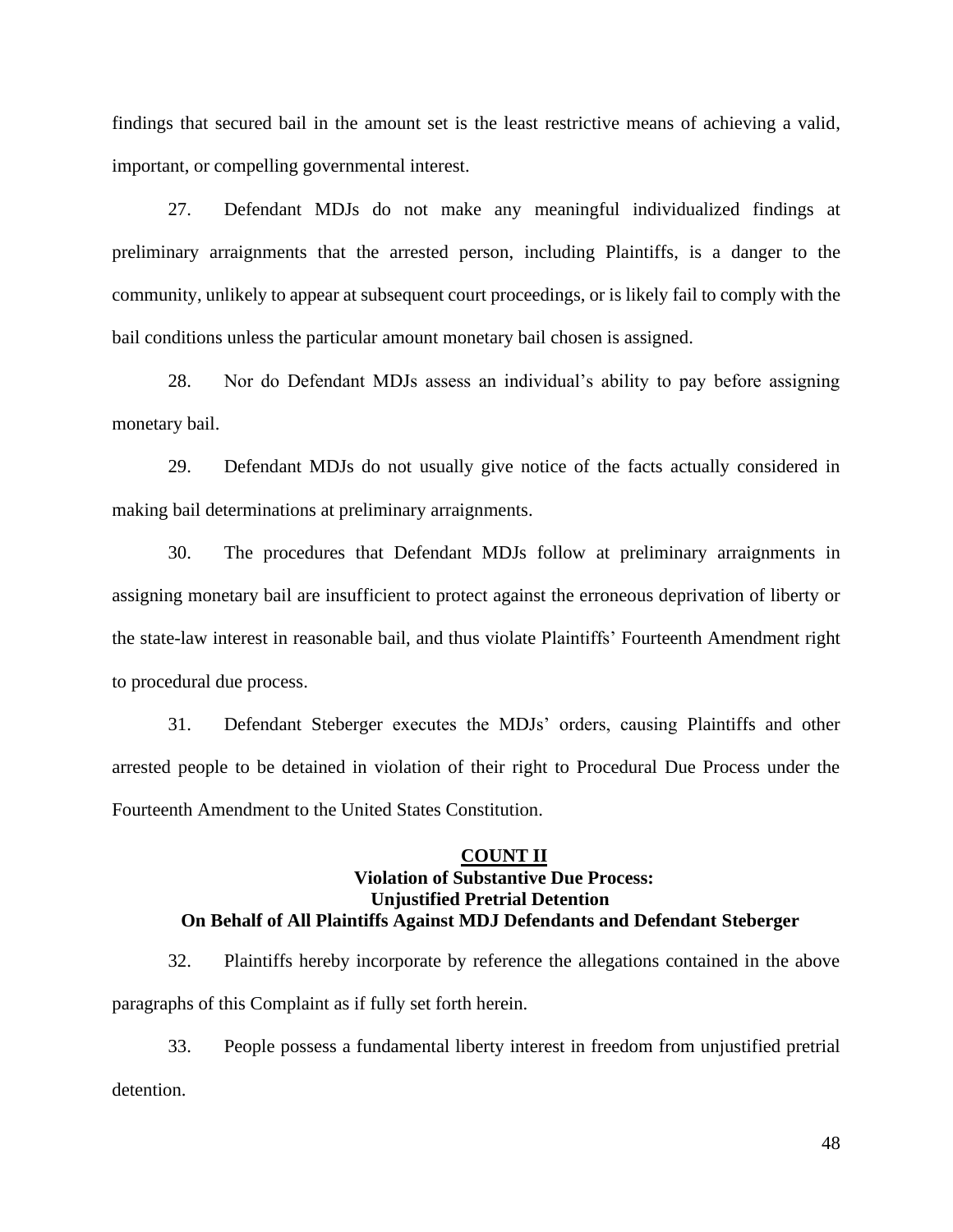34. Defendant MDJs routinely impose unaffordable cash bail during uncounseled, cursory preliminary arraignments that functionally deprive Plaintiffs of their pretrial liberty with no effective opportunity to introduce evidence or address proper bail conditions.

35. These unaffordable bail amounts function as *de facto* pretrial detention orders.

36. Defendant MDJs set this unaffordable cash bail with virtually no information about the arrested person's danger to the community, risk of flight, or ability to pay, or the availability of alternative conditions of release.

37. Defendant MDJs set this unaffordable bail in amounts that bear no relation to the law or the individual Plaintiffs.

38. Defendant MDJs set these unaffordable bail amounts without any formal determination—let alone an individualized determination—that the arrested person is unlikely to appear at subsequent court proceedings, pose a danger to anyone, or is not likely to comply with the bail conditions unless the particular amount of monetary bail chosen is assigned.

39. The Defendant MDJs routinely fail to justify the pretrial deprivation of liberty and reasonable bail of individuals who are arrested and assigned unaffordable cash bail, in violation of the right to substantive due process guaranteed by the Fourteenth Amendment to the United States Constitution.

40. Defendant Steberger executes the MDJs' orders, causing Plaintiffs and other individuals who have been arrested and assigned unaffordable money bail to be detained in violation of their right to substantive due process under the Fourteenth Amendment to the United States Constitution.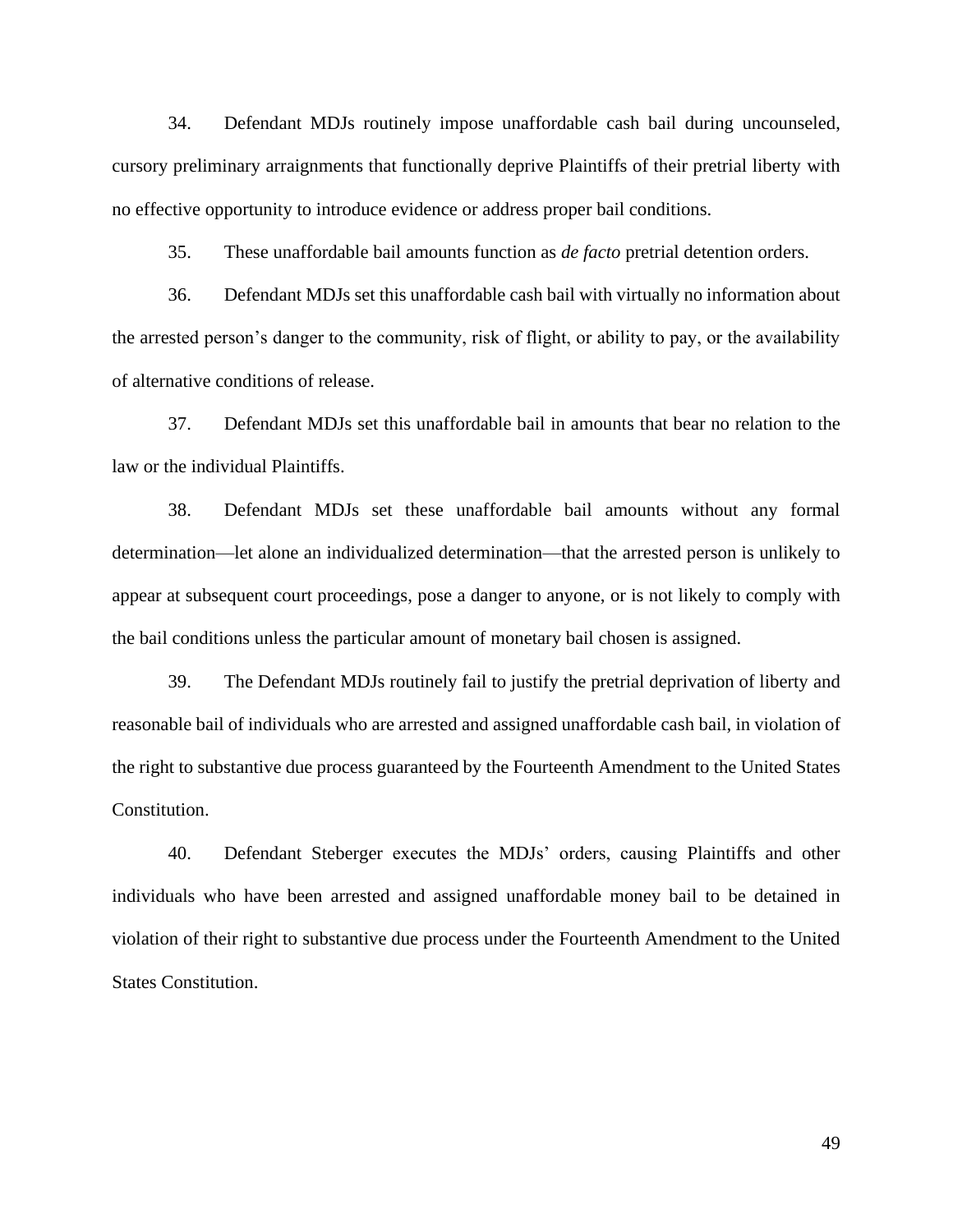### **COUNT III**

## **Violation of Sixth and Fourteenth Amendment Right to Counsel: Failure to Provide Counsel at a Critical Stage On Behalf of All Plaintiffs Against Defendant MDJs and Defendant Lancaster County**

41. Plaintiffs hereby incorporate by reference the allegations contained in the above paragraphs of this Complaint as if fully set forth herein.

42. Defendant Lancaster County has a policy, custom, or practice of failing to provide arrested persons with counsel at their preliminary arraignments.

43. Defendant MDJs routinely set unaffordable bail at preliminary arraignments without defense counsel present, causing Plaintiffs to be detained in jail because Plaintiffs are unable to pay their bail.

44. This initial detention cannot feasibly be challenged by an indigent person with the assistance of counsel until the assignment of counsel and the opportunity to appear before a bail authority, typically the preliminary hearing.

45. The myriad problems with preliminary hearings, including the time an individual is detained while awaiting their preliminary hearing and the failure to provide in-person hearings for incarcerated people make them an inadequate substitute for a counseled preliminary arraignment.

46. The Sixth Amendment to the United States Constitution, incorporated against the States by the Fourteenth Amendment, guarantees criminal defendants the right to counsel at each critical stage of the criminal process.

47. Critical stages include all pretrial hearings that may prejudice the fairness of subsequent criminal proceedings, including the fairness of plea bargaining.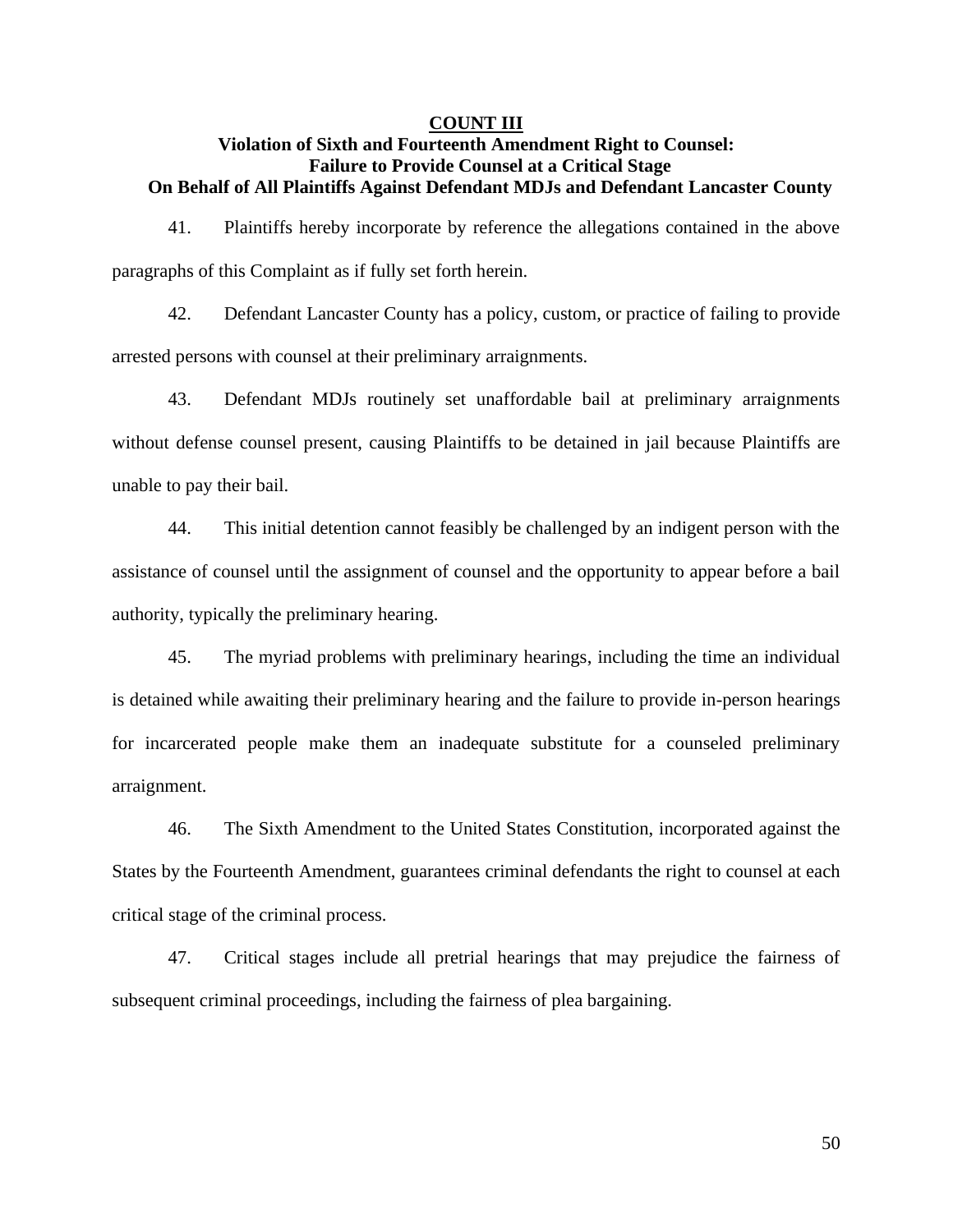48. Bail setting at both the preliminary arraignment and preliminary hearing in Lancaster County is a critical stage of prosecution, and the Sixth Amendment requires that arrested persons have the benefit of counsel when bail is set.

49. By setting cash bail at the preliminary arraignment without timely appointing defense counsel to represent and assist them, the Defendant MDJs violate the right to counsel guaranteed by the Sixth Amendment to the United States Constitution.

50. Defendant Lancaster County violated Plaintiffs' right to counsel guaranteed by the Sixth Amendment to the United States Constitution by failing to provide counsel at this critical stage of prosecution.

#### **COUNT IV**

# **Violation of Equal Protection: Wealth-Based Discriminatory Detention On Behalf of All Plaintiffs Against Defendant MDJs and Defendant Steberger**

374. Plaintiffs hereby incorporate by reference the allegations contained in the above paragraphs of this Complaint as if fully set forth herein.

375. Defendant MDJs routinely set unaffordable cash bail amounts without sufficient, if any, individualized inquiry or findings concerning the arrestee's ability to pay or whether other less restrictive, non-financial conditions suffice to meet the state's interests in preventing flight and reasonably assuring public safety.

376. Defendant MDJs and Steberger's practices cause Plaintiffs and putative class members to be incarcerated because they are unable to pay secured cash bail conditions while similarly situated people with means to pay are released.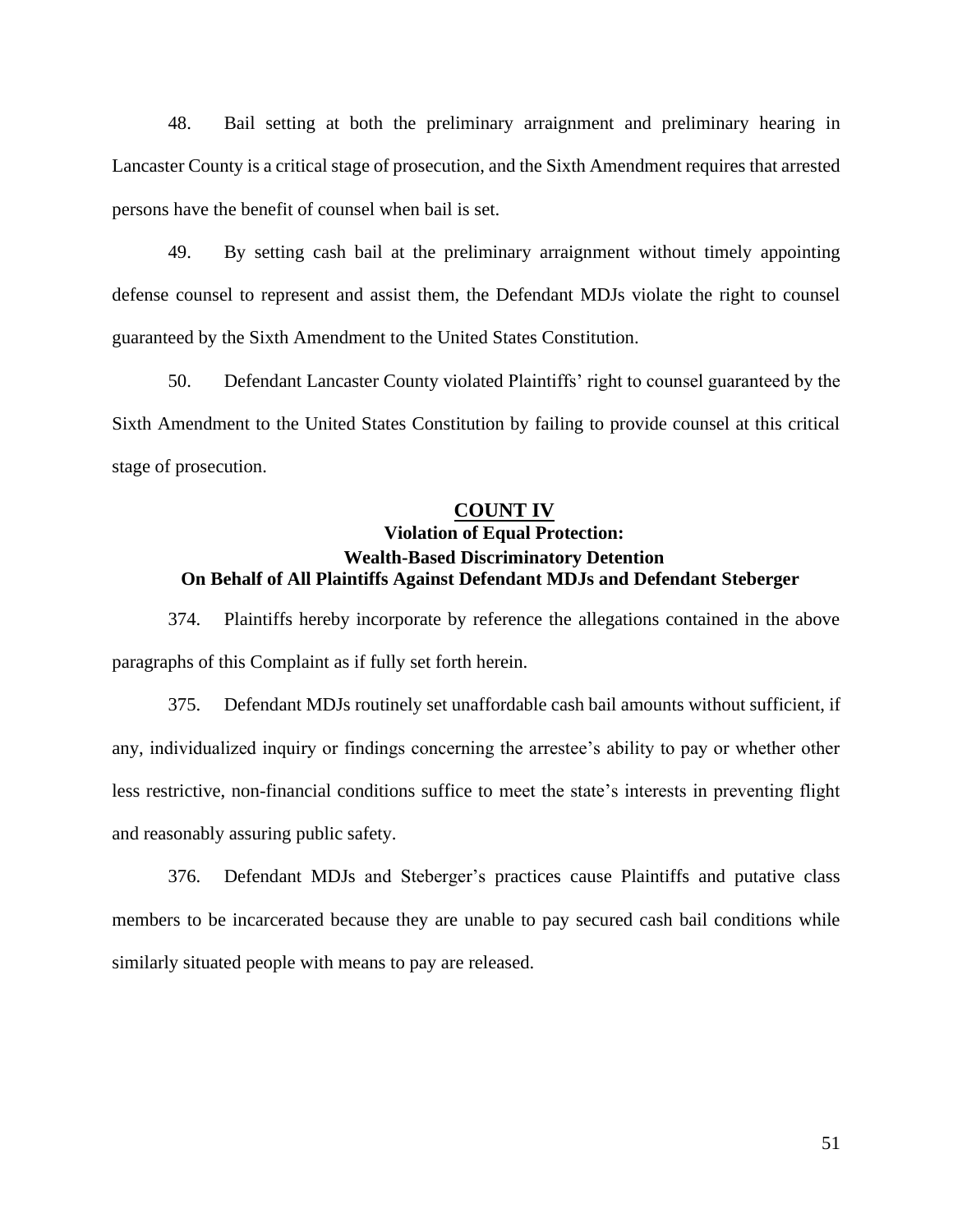377. Defendant MDJs and Steberger's practices of detaining Plaintiffs and other individuals solely on the basis of their inability to pay bail violate Plaintiffs' and putative class members' rights to Equal Protection under the Fourteenth Amendment to the United States Constitution.

378. Defendant Steberger executes Defendant MDJs' orders, causing Plaintiffs and other individuals who have been arrested and assigned unaffordable money bail to be detained in violation of their rights to Equal Protection under the Fourteenth Amendment to the United States Constitution.

#### **VII. PRAYER FOR RELIEF**

Plaintiffs and the class they seek to represent have no adequate remedy at law to redress the wrongs suffered as set forth in this complaint. Plaintiffs and the class they seek to represent have suffered and will continue to suffer irreparable harm as a result of the unlawful acts, omissions, policies, and practices of Defendants, as alleged herein, unless this Court grants the relief requested. The need for relief is critical because the rights at issue are paramount under the United States Constitution and the laws of the United States.

WHEREFORE, Plaintiffs request that the Court grant the following relief:

- a. Certify this lawsuit as a class action pursuant to Federal Rules of Civil Procedure  $23(a)$  and  $23(b)(2)$ ;
- b. Declare that the acts, omissions, policies, and practices of Defendants, and their agents, employees, and officials have violated and continue to violate Plaintiffs' rights under the Sixth and Fourteenth Amendments to the United States Constitution;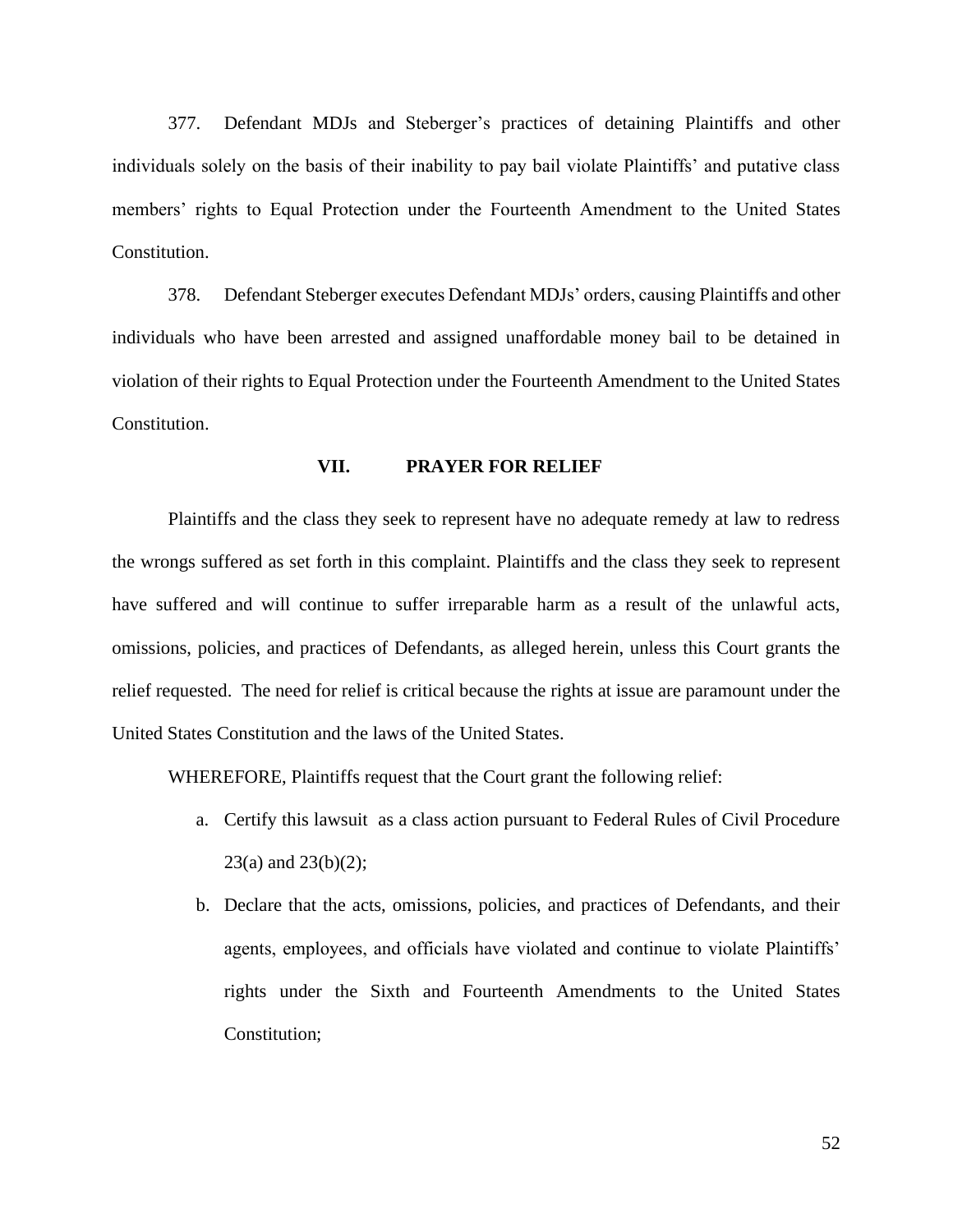- c. Enjoin, preliminarily and permanently thereafter, Defendant Steberger and her employees and agents from executing orders by the Defendant MDJs to detain individuals on cash bail unless the MDJs comply with the requirements of the Sixth and Fourteenth Amendments and engage in a constitutionally adequate inquiry into all factors essential to a lawful bail determination, including ability to pay;
- d. Issue an injunction, preliminarily and permanently thereafter, requiring Defendant Lancaster County to provide counsel to indigent arrested persons within a reasonable time to allow adequate representation at preliminary arraignments.
- e. Grant reasonable attorneys' fees and costs under 42 U.S.C. § 1988; and
- f. Grant such other relief as the Court deems just and proper.